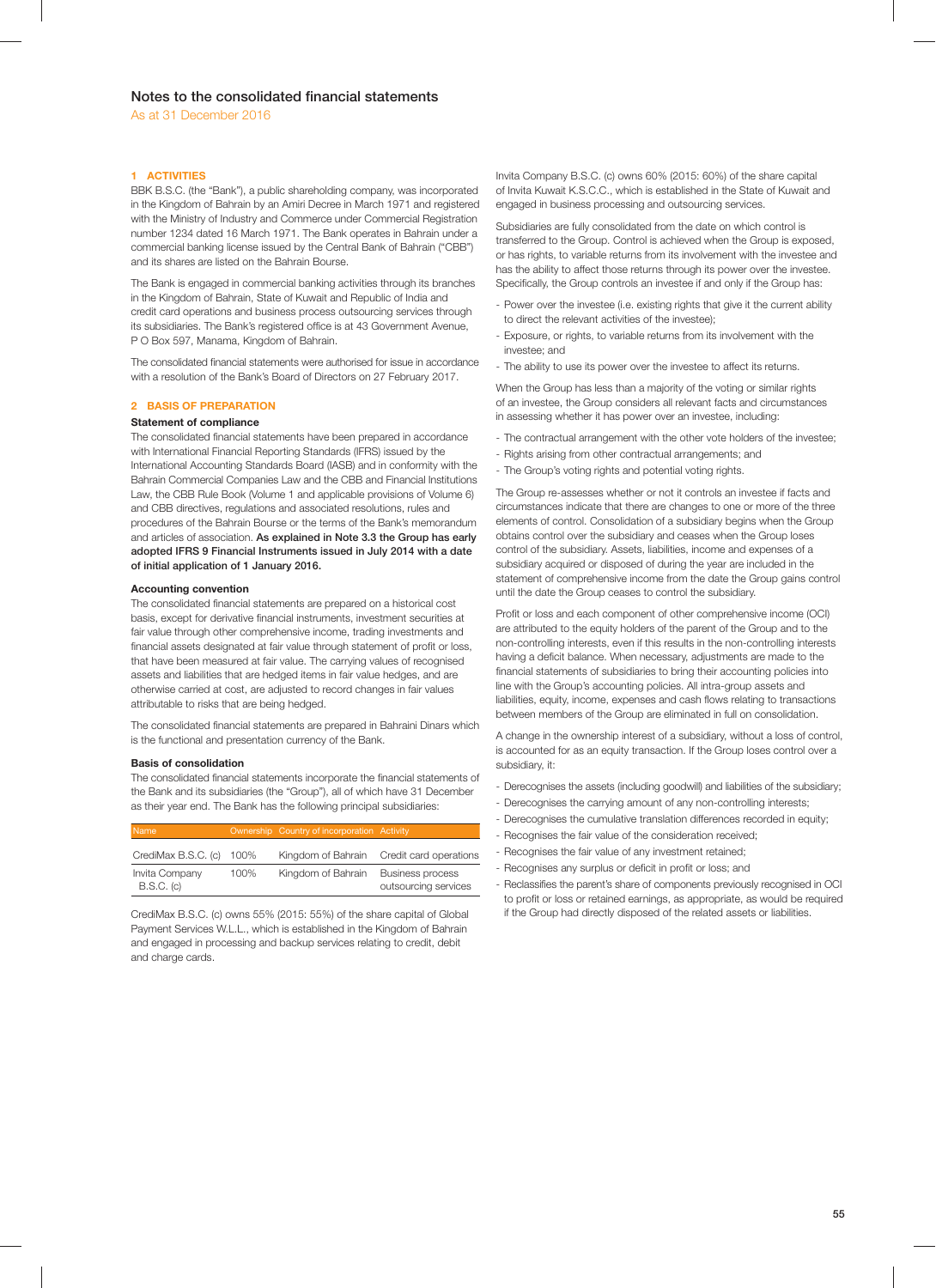## **3 ACCOUNTING POLICIES**

## **3.1 New Standards and Interpretations issued but not yet effective**

The following new Standards and amendments have been issued by the International Accounting Standards Board (IASB) but are not yet mandatory as of 31 December 2016:

- IFRS 15 Revenue from Contracts with customers
- (effective 1 January 2018).
- IFRS 16 Leases (effective 1 January 2019).

The Group does not expect any significant impact on the Groups' financial position and results.

## **3.2 New Standards and Interpretations issued and effective**

The Group has adopted the following new and amended International Accounting Standards/International Financial Reporting Standards as of 1 January 2016:

- Amendments to IFRS 11 Joint Arrangements: Accounting for Acquisitions of Interests;
- Amendments to IAS 16 and IAS 38: Clarification of Acceptable Methods of Depreciation and Amortisation; and
- Amendments to IAS 27: Equity Method in Separate Financial Statements.

The above amendments to IFRSs which are effective for annual accounting periods starting from 1 January 2016 did not have any material impact on the accounting policies, financial position or performance of the Group.

## **3.3 Early Adoption of IFRS 9**

The Group has early adopted IFRS 9 Financial Instruments issued in July 2014 with a date of initial application of 1 January 2016. The requirements of IFRS 9 represent a significant change from IAS 39 Financial Instruments: Recognition and Measurement. The new standard brings fundamental changes to the accounting for financial assets and to certain aspects of the accounting for financial liabilities.

The key changes to the Group's accounting policies resulting from its adoption of IFRS 9 are summarised below.

## **Classification of financial assets and financial liabilities**

IFRS 9 contains three principal classification categories for financial assets: measured at amortised cost, fair value through other comprehensive income (FVOCI) and fair value through profit or loss (FVTPL). IFRS 9 classification is generally based on the business model in which a financial asset is managed and its contractual cash flows. The standard eliminates the existing IAS 39 categories of held-to-maturity, loans and receivables and available-for-sale.

Under IFRS 9,derivatives embedded in contracts where the host is a financial asset in the scope of the standard are never bifurcated. Instead, the whole hybrid instrument is assessed for classification. For an explanation of how the Group classifies financial assets under IFRS 9, Refer to Note 3.4 Summary of significant accounting policies - Financial assets and financial liabilities ii) classification.

IFRS 9 largely retains the existing requirements in IAS 39 for the classification of financial liabilities. However, although under IAS 39 all fair value changes of liabilities designated under the fair value option were recognised in profit or loss, under IFRS 9 fair value changes are generally presented as follows:

Financial liabilities previously measured at amortised cost under IAS 39 have been classified and measured under IFRS 9 at amortised cost using the effective interest rate method. There have been no changes in the classification and measurement of financial liabilities on the adoption of IFRS 9.

- The amount of change in the fair value that is attributable to changes in the credit risk of the liability is presented in OCI; and
- The remaining amount of change in the fair value is presented in profit or loss.

For an explanation of how the Group classifies financial liabilities under IFRS 9. Refer to Note 3.4 Summary of significant accounting policies - Financial assets and financial liabilities ii) classification.

### **Impairment of financial assets**

IFRS 9 replaces the 'incurred loss' model in IAS 39 with an 'expected credit loss' model. The new impairment model also applies to certain loan commitments and financial guarantee contracts but not to equity investments. Under IFRS 9, credit losses are recognised earlier than under IAS 39.

## Key changes in the Group's accounting policy for impairment of financial assets are listed below:

The Group applies three-stage approach to measuring expected credit losses (ECL) on financial assets carried at amortised cost and debt instruments classified as FVOCI. Assets migrate through the following three stages based on the change in credit quality since initial recognition.

### **Stage 1: 12 months ECL**

For exposures where there has not been a significant increase in credit risk since initial recognition, the portion of the lifetime ECL associated with the probability of default events occurring within next 12 months is recognised.

## **Stage 2: Lifetime ECL – not credit impaired**

For credit exposures where there has been a significant increase in credit risk since initial recognition but that are not credit impaired, a lifetime ECL is recognised.

## **Stage 3: Lifetime ECL – credit impaired**

Financial assets are assessed as credit impaired when one or more events that have a detrimental impact on the estimated future cash flows of that asset have occurred. As this uses the same criteria as under IAS 39, the groups methodology for specific provisions remains largely unchanged.

For an explanation of how the Group applies the impairment requirements of IFRS 9. Refer to note 3.4 summary of significant accounting policies -Financial assets and financial liabilities – vii) Impairment.

## **Hedge accounting**

The general hedge accounting requirements of IFRS 9 retain the three types of hedge accounting mechanisms in IAS 39. However, greater flexibility has been introduced to the types of transactions eligible for hedge accounting, specifically broadening the types of instruments that qualify as hedging instruments and the types of risk components of non-financial items that are eligible for hedge accounting. In addition, the effectiveness test has been overhauled and replaced with the principle of an 'economic relationship'. Retrospective assessment of hedge effectiveness is no longer required.

### **Transition**

Changes in accounting policies resulting from the adoption of IFRS 9 have been applied retrospectively, except as described below.

(a) Comparative periods have not been restated. Differences in the carrying amounts of financial assets and financial liabilities resulting from the adoption of IFRS 9 are recognised in retained earnings and reserves as at 1 January 2016. Accordingly, the information presented for 2015 does not reflect the requirements of IFRS 9 and therefore is not comparable to the information presented for 2015 under IFRS 9.

(b) The following assessments have been made on the basis of the facts and circumstances that existed at the date of initial application.

- The determination of the business model within which a financial asset is held.
- The designation and revocation of previous designations of certain financial assets and financial liabilities as measured at FVTPL.
- The designation of certain investments in equity instruments not held for trading as at FVOCI.
- If a debt security had low credit risk at the date of initial application of IFRS 9, then the Group has assumed that credit risk on the asset had not increased significantly since its initial recognition.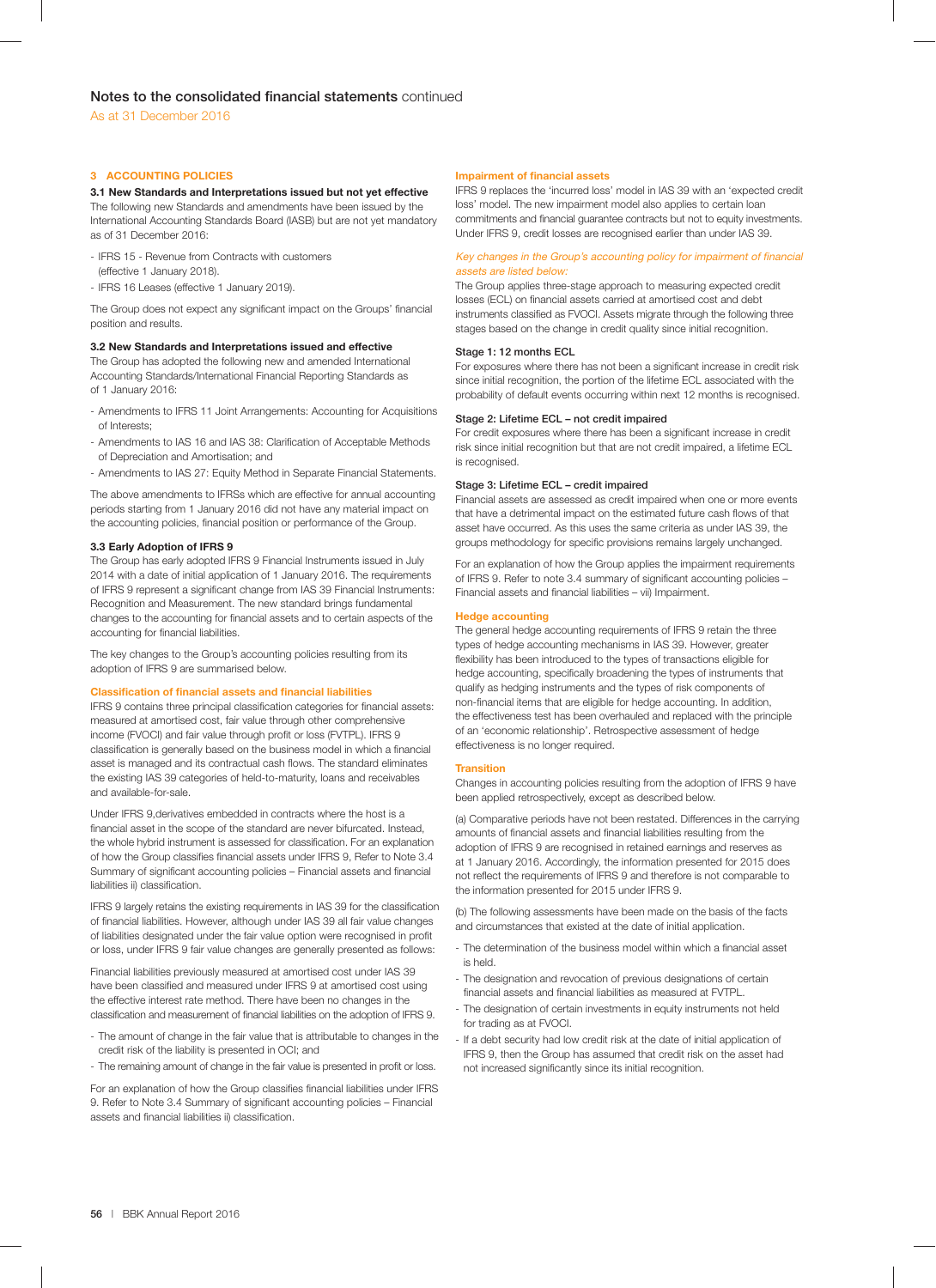## **Impact of Adopting IFRS 9**

The impact of this change in accounting policy as at 1st January 2016 has been to increase retained earnings by BD 4,980 million, and to decrease the fair value reserve by BD 16,880 million as follows:

|                                                                               | <b>Retained earnings</b><br>BD '000 | Fair value reserve<br>BD '000 |
|-------------------------------------------------------------------------------|-------------------------------------|-------------------------------|
| Closing balance under IAS 39 (31 December 2015)                               | 102,580                             | (12, 304)                     |
| Impact on reclassification and remeasurments:                                 |                                     |                               |
| Investment securities (debt) from available-for-sale to amortised cost        |                                     | 4,988                         |
| Investment securities (debt and equity) from available-for-sale to FVTPL      | 4,853                               | (4,853)                       |
| Investment securities (equity) from available-for-sale to FVOCI               | 17,381                              | (17, 015)                     |
|                                                                               | 124,814                             | (29, 184)                     |
| Impact on recognition of Expected Credit Losses:                              |                                     |                               |
| Expected credit losses under IFRS 9 for debt financial assets at FVOCI        | (366)                               |                               |
| Expected credit losses under IFRS 9 for financial assets at amortised cost    | (16, 888)                           |                               |
| (including loan commitments and financial quarantee contracts)                |                                     |                               |
|                                                                               | (17, 254)                           |                               |
| Opening balance under IFRS 9 on date of initial application of 1 January 2016 | 107,560                             | (29, 184)                     |

## **Classification of financial assets and financial liabilities on the date of initial application of IFRS 9**

The following table is reconciliation of original measurement categories and carrying value in accordance with IAS 39 and the new measurement categories under IFRS 9 for the Group's financial assets and financial liabilities as at 1 January 2016.

|                                                                      | <b>Original classification</b><br>under IAS 39 | New classification<br>under IFRS 9 | Original carrying<br>amount under IAS 39 amount under IFRS 9<br>BD '000 | New carrying<br><b>BD</b> '000 |
|----------------------------------------------------------------------|------------------------------------------------|------------------------------------|-------------------------------------------------------------------------|--------------------------------|
| <b>Financial assets</b>                                              |                                                |                                    |                                                                         |                                |
| Cash and balances with central banks                                 | Loans and receivables                          | Amortised cost                     | 286,750                                                                 | 286,750                        |
| Loans and advances to customers                                      | Loans and receivables                          | Amortised cost                     | 1,764,799                                                               | 1,747,926                      |
| Investment securities - debt                                         | Held-to-maturity investments                   | Amortised cost                     | 475.498                                                                 | 475,493                        |
| Investment securities - debt                                         | Held-to-maturity investments                   | <b>FVOCI</b>                       | 9.223                                                                   | 9,223                          |
| Investment securities - debt                                         | Available-for-sale                             | Amortised cost                     | 31,376                                                                  | 34,878                         |
| Investment securities - debt                                         | Available-for-sale                             | <b>FVOCI</b>                       | 537,293                                                                 | 537,293                        |
| Investment securities - debt                                         | Available-for-sale                             | <b>FVTPL</b>                       | 3,710                                                                   | 3,710                          |
| Investment securities - equity                                       | Available-for-sale                             | <b>FVTPL</b>                       | 23,268                                                                  | 23,268                         |
| Investment securities - equity                                       | Available-for-sale                             | <b>FVOCI</b>                       | 71.829                                                                  | 71.829                         |
| Deposits and amounts due from banks and other financial institutions | Loans and receivables                          | Amortised cost                     | 325,096                                                                 | 325,086                        |
| Interest receivable and other assets                                 | Loans and receivables                          | Amortised cost                     | 56,970                                                                  | 58,456                         |
| <b>Total financial assets</b>                                        |                                                |                                    | 3,585,812                                                               | 3,573,912                      |
| <b>Financial liabilities</b>                                         |                                                |                                    |                                                                         |                                |
| Deposits and amounts due to banks and other financial institutions   | Amortised cost                                 | Amortised cost                     | 179,404                                                                 | 179,404                        |
| Borrowings under repurchase agreement                                | Amortised cost                                 | Amortised cost                     | 174,508                                                                 | 174,508                        |
| Term borrowings                                                      | Amortised cost                                 | Amortised cost                     | 204,677                                                                 | 204,677                        |
| Customers' current, savings and other deposits                       | Amortised cost                                 | Amortised cost                     | 2,642,892                                                               | 2,642,892                      |
| Interest payable and other liabilities                               | Amortised cost                                 | Amortised cost                     | 84.226                                                                  | 84.226                         |
| <b>Total financial liabilities</b>                                   |                                                |                                    | 3,285,707                                                               | 3,285,707                      |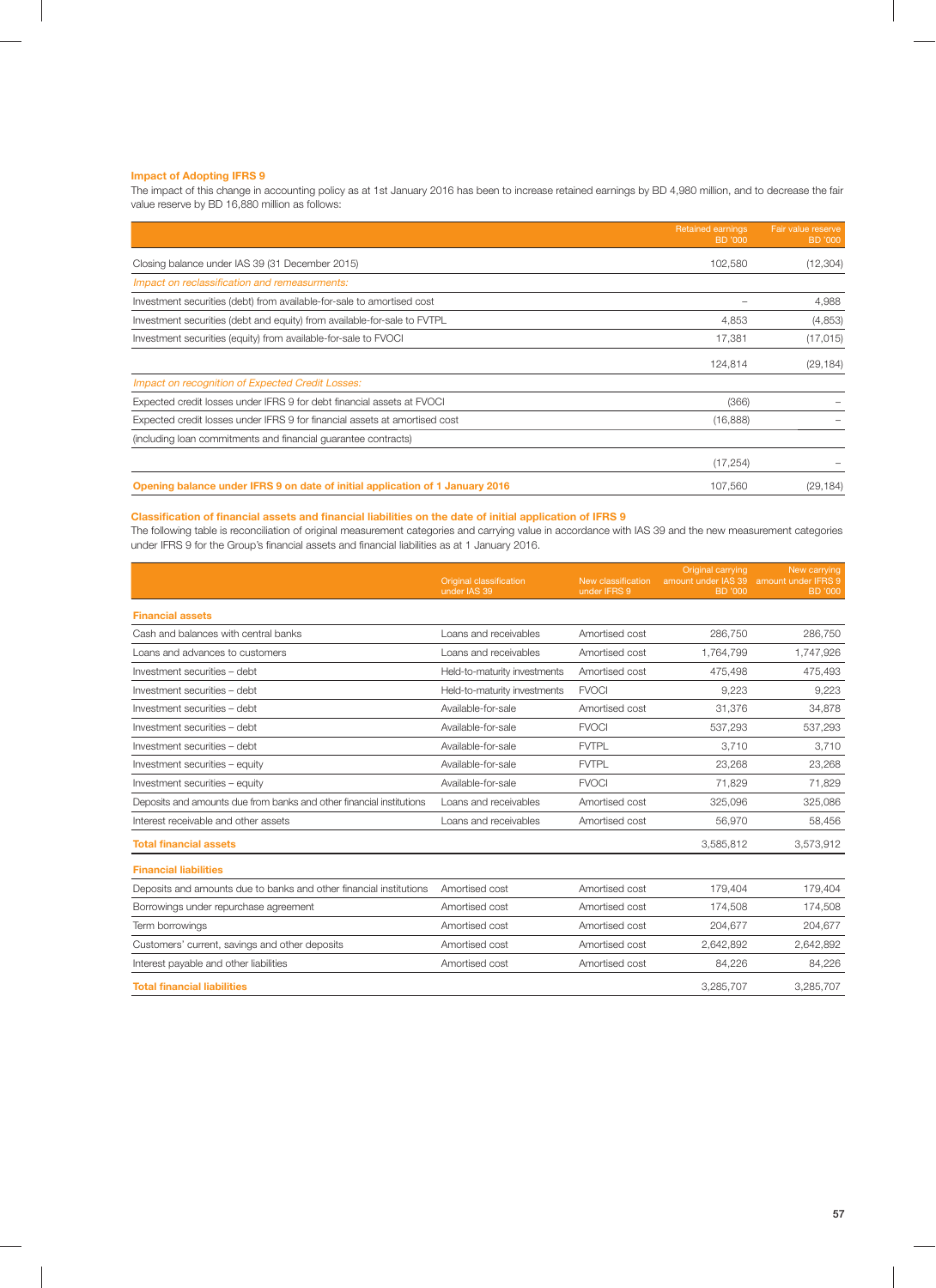## **3 ACCOUNTING POLICIES** (continued)

### **3.3 Early Adoption of IFRS 9** (continued)

### **Classification of financial assets and financial liabilities on the date of initial application of IFRS 9** (continued)

The Group's accounting policies on the classification of financial instruments under IFRS 9 are set out in Note 3.4. The application of these policies resulted in the reclassifications set out in the table above and explained below.

(a) Before the adoption of IFRS 9, certain Debt securities were reclassified out of the available-for-sale categories to Held-to-maturity. On the adoption of IFRS 9, the carrying amount of those assets was adjusted so that their amortised cost under IFRS 9 was as if those assets were accounted for at amortised cost from their inception.

(b) Under IFRS 9, certain managed funds which do not meet the FVOCI criteria and debt securities where the contractual cash flows of these securities are not solely payments of principal and interest on the principal outstanding have been re-classified to FVTPL. Further, certain equity investment securities which are not strategic in nature has been reclassified from Available-for-sale (AFS) to FVTPL on adoption of IFRS 9.

(c) Certain debt securities are held by the Bank Treasury in a separate portfolio for long-term yield and for liquidity purposes. These securities may be sold, but such sales are not expected to be more than infrequent. The Bank considers that these securities are held within a business model whose objective is both to held to collect the contractual cash flows and sale. These assets are classified as measured at Fair value through other comprehensive income under IFRS 9.

The following table shows the effects of the reclassification of financial assets from IAS 39 categories into the amortised cost category under IFRS 9.

| From available-for-sale financial assets under IAS 39                                                                    | 2016<br>BD '000 |
|--------------------------------------------------------------------------------------------------------------------------|-----------------|
| Fair value at 31 December 2016                                                                                           | 32,640          |
| Fair value movement that would have been recognised during 2016 in OCI if the financial assets had not been reclassified | (2, 136)        |

### **Impairment allowances:**

The following table reconciles the closing impairment allowance for financial assets in accordance with IAS 39 as at 31 December 2015 to the opening ECL allowance determined in accordance with IFRS 9 as at 1 January 2016.

|                                                                                                                                                                                                                             | 31 December 2015 Remeasurement 1 January 2016<br>BD '000 | BD '000      | BD '000 |
|-----------------------------------------------------------------------------------------------------------------------------------------------------------------------------------------------------------------------------|----------------------------------------------------------|--------------|---------|
| Loans and receivables and held to maturity securities under IAS 39/financial assets at amortised cost under IFRS<br>9 (includes cash and cash equivalents, loans and advances to banks and loans and advances to customers) | 98.840                                                   | 16.883       | 115.723 |
| Available-for-sale debt investment securities under IAS 39 reclassified to amortised cost under IFRS 9                                                                                                                      |                                                          | <sub>5</sub> | 5       |
| Available-for-sale debt investment securities under IAS 39/debt financial assets at FVOCI under IFRS 9                                                                                                                      | 22.982                                                   | 366          | 23.348  |
| <b>Total</b>                                                                                                                                                                                                                | 121.822                                                  | 17 254       | 139.076 |

## **Classification of financial assets and financial liabilities**

The following table provides a reconciliation between line items in the statement of financial position and categories of financial instruments

| 31 December 2016                                                     | <b>Designated</b><br>as at FVTPL<br><b>BD</b> '000 | <b>FVOCI-debt</b><br><b>instruments</b><br><b>BD</b> '000 | <b>FVOCI</b> - equity<br><b>instruments</b><br><b>BD</b> '000 | <b>Amortised</b><br>cost/Others<br><b>BD</b> '000 | <b>Total</b><br><b>BD</b> '000 |
|----------------------------------------------------------------------|----------------------------------------------------|-----------------------------------------------------------|---------------------------------------------------------------|---------------------------------------------------|--------------------------------|
| Cash and balances with central banks                                 |                                                    |                                                           | -                                                             | 314,368                                           | 314,368                        |
| <b>Treasury Bills</b>                                                |                                                    | 7,381                                                     |                                                               | 394,254                                           | 401,635                        |
| Deposits and amounts due from banks and other financial institutions |                                                    |                                                           |                                                               | 318,407                                           | 318,407                        |
| Loans and advances to customers                                      |                                                    |                                                           |                                                               | 1,767,138                                         | 1,767,138                      |
| Investment securities                                                | 10,486                                             | 561,875                                                   | 72,700                                                        | 123,073                                           | 768,134                        |
| Investments in associated companies and joint ventures               |                                                    |                                                           |                                                               | 43,923                                            | 43,923                         |
| Interest receivable and other assets                                 |                                                    |                                                           |                                                               | 64,769                                            | 64,769                         |
| Premises and equipment                                               | $\overline{\phantom{0}}$                           |                                                           |                                                               | 24,183                                            | 24,183                         |
| <b>Total assets</b>                                                  | 10,486                                             | 569,256                                                   | 72,700                                                        | 3,050,115                                         | 3,702,557                      |
| Deposits and amounts due to banks and other financial institutions   |                                                    |                                                           |                                                               | 259,911                                           | 259,911                        |
| Borrowings under repurchase agreement                                |                                                    |                                                           |                                                               | 184,016                                           | 184,016                        |
| Term borrowings                                                      |                                                    |                                                           |                                                               | 206,109                                           | 206,109                        |
| Customers' current, savings and other deposits                       |                                                    |                                                           |                                                               | 2,493,715                                         | 2,493,715                      |
| Interest payable and other liabilities                               |                                                    |                                                           |                                                               | 84,591                                            | 84,591                         |
| <b>Total liabilities</b>                                             |                                                    |                                                           |                                                               | 3,228,342                                         | 3,228,342                      |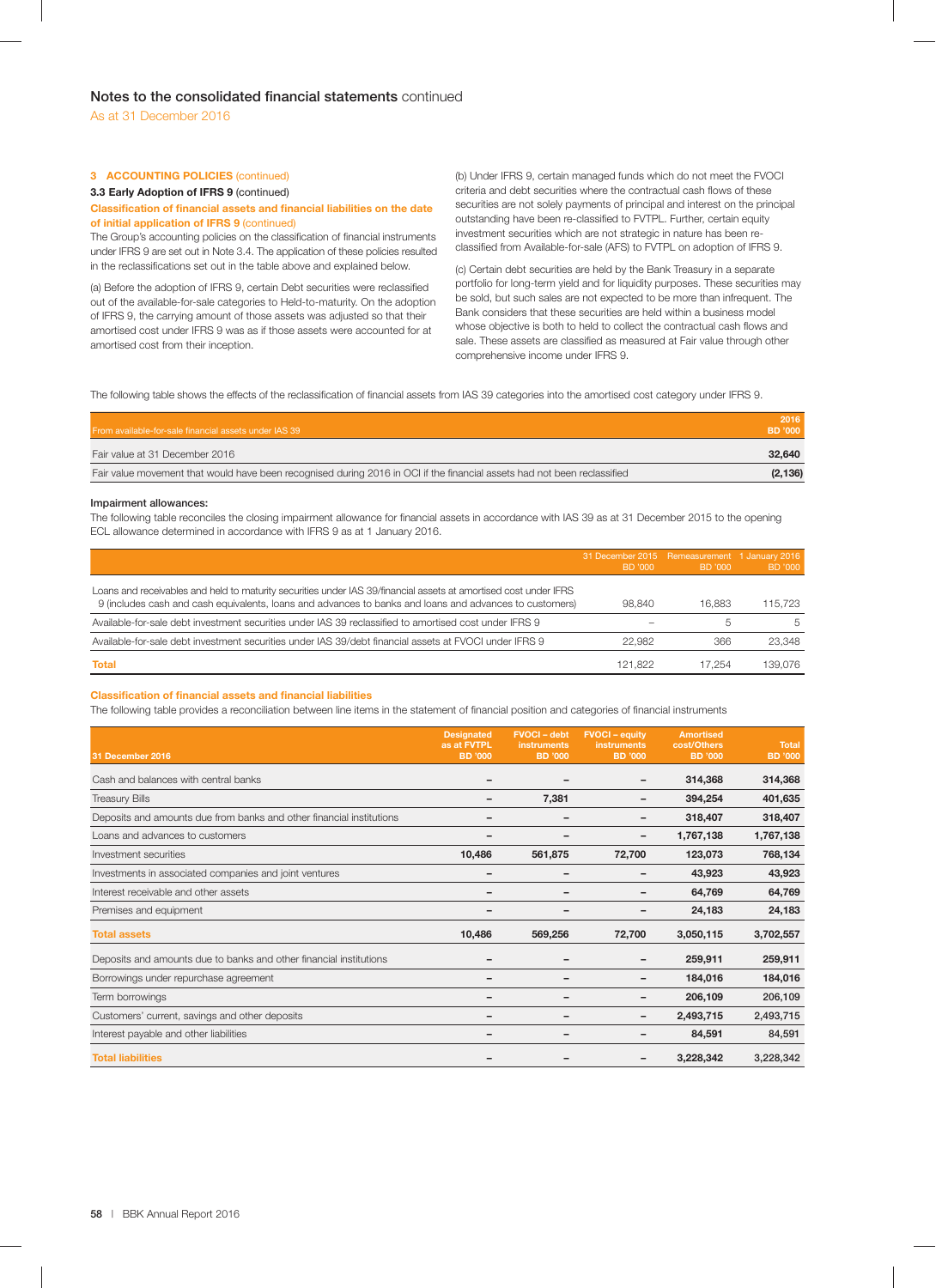| 31 December 2015                                                     | Held-to-maturity<br><b>BD</b> '000 | Loans and<br>receivables<br><b>BD</b> '000 | Available<br>for-sale<br><b>BD</b> '000 | Amortised cost/<br>others<br>BD '000 | Total<br><b>BD</b> '000 |
|----------------------------------------------------------------------|------------------------------------|--------------------------------------------|-----------------------------------------|--------------------------------------|-------------------------|
| Cash and balances with central banks                                 | -                                  | 286,750                                    |                                         | -                                    | 286,750                 |
| <b>Treasury Bills</b>                                                | 394,090                            |                                            |                                         | -                                    | 394,090                 |
| Deposits and amounts due from banks and other financial institutions | -                                  | 325,096                                    |                                         | -                                    | 325,096                 |
| Loans and advances to customers                                      | -                                  | 1,764,799                                  |                                         | $\qquad \qquad -$                    | 1,764,799               |
| Investment securities                                                | 90,633                             | -                                          | 667,474                                 | -                                    | 758,107                 |
| Investments in associated companies and joint ventures               |                                    |                                            |                                         | 35,823                               | 35,823                  |
| Interest receivable and other assets                                 |                                    |                                            |                                         | 56,970                               | 56,970                  |
| Premises and equipment                                               |                                    |                                            |                                         | 24,806                               | 24,806                  |
| <b>Total assets</b>                                                  | 484,723                            | 2,376,645                                  | 667,474                                 | 117,599                              | 3,646,441               |
| Deposits and amounts due to banks and other financial institutions   |                                    |                                            |                                         | 179,404                              | 179,404                 |
| Borrowings under repurchase agreement                                |                                    |                                            |                                         | 174,508                              | 174,508                 |
| Term borrowings                                                      |                                    |                                            |                                         | 204,677                              | 204,677                 |
| Customers' current, savings and                                      |                                    |                                            |                                         |                                      |                         |
| other deposits                                                       |                                    |                                            |                                         | 2,642,892                            | 2,642,892               |
| Interest payable and other liabilities                               | -                                  |                                            |                                         | 84,226                               | 84,226                  |
| <b>Total liabilities</b>                                             |                                    |                                            |                                         | 3,285,707                            | 3,285,707               |

## **3.4 Summary of significant accounting policies Financial assets and financial liabilities**

# **i. Recognition and initial measurement**

All "regular way" purchases and sales of financial assets are recognised on the trade date, i.e. the date that the Group commits to purchase or sell the asset. Regular way purchases or sales are purchases or sales of financial assets that require delivery of assets within the time frame generally established by regulation or convention in the market place.

A financial asset or financial liability is measured initially at fair value plus, for an item not at FVTPL, transaction costs that are directly attributable to its acquisition or issue.

## **ii.** Classification

### Financial assets – Policy applicable from 1 January 2016

On initial recognition, a financial asset is classified as measured at: amortised cost, FVOCI or FVTPL. A financial asset is measured at amortised cost if it meets both of the following conditions and is not designated as at FVTPL:

- The asset is held within a business model whose objective is to hold assets to collect contractual cash flows: and
- The contractual terms of the financial asset give rise on specified dates to cash flows that are solely payments of principal and interest on the principal amount outstanding.

A debt instrument is measured at FVOCI only if it meets both of the following conditions and is not designated as at FVTPL:

- The asset is held within a business model whose objective is achieved by both collecting contractual cash flows and selling financial assets; and
- The contractual terms of the financial asset give rise on specified dates to cash flows that are solely payments of principal and interest on the principal amount outstanding.

On initial recognition of an equity investment that is not held for trading, the Group may irrevocably elect to present subsequent changes in fair value in OCI. This election is made on an investment-by-investment basis.

All other financial assets are classified as measured at FVTPL.

In addition, on initial recognition, the Group may irrevocably designate a financial asset that otherwise meets the requirements to be measured at amortised cost or at FVOCI as at FVTPL if doing so eliminates or significantly reduces an accounting mismatch that would otherwise arise.

## Business model assessment

The Group makes an assessment of the objective of a business model in which an asset is held at a portfolio level because this best reflects the way the business is managed and information is provided to management. The information considered includes:

- The stated policies and objectives for the portfolio and the operation of those policies in practice. In particular, whether management's strategy focuses on earning contractual interest revenue, realising cash flows through the sale of the assets and holding it for liquidity purposes;
- The risks that affect the performance of the business model (and the financial assets held within that business model) and how those risks are managed; and
- The frequency, volume and timing of sales in prior periods, the reasons for such sales and its expectations about future sales activity. However, information about sales activity is not considered in isolation, but as part of an overall assessment of how the Group's stated objective for managing the financial assets is achieved and how cash flows are realised.

Financial assets that are held for trading or managed and whose performance is evaluated on a fair value basis are measured at FVTPL because they are neither held to collect contractual cash flows nor held both to collect contractual cash flows and to sell financial assets.

## Assessment whether contractual cash flows are solely payments of principal and interest

For the purposes of this assessment, 'principal' is defined as the fair value of the financial asset on initial recognition. 'Interest' is defined as consideration for the time value of money and for the credit risk associated with the principal amount outstanding during a particular period of time and for other basic lending risks and costs (e.g. liquidity risk and administrative costs), as well as profit margin.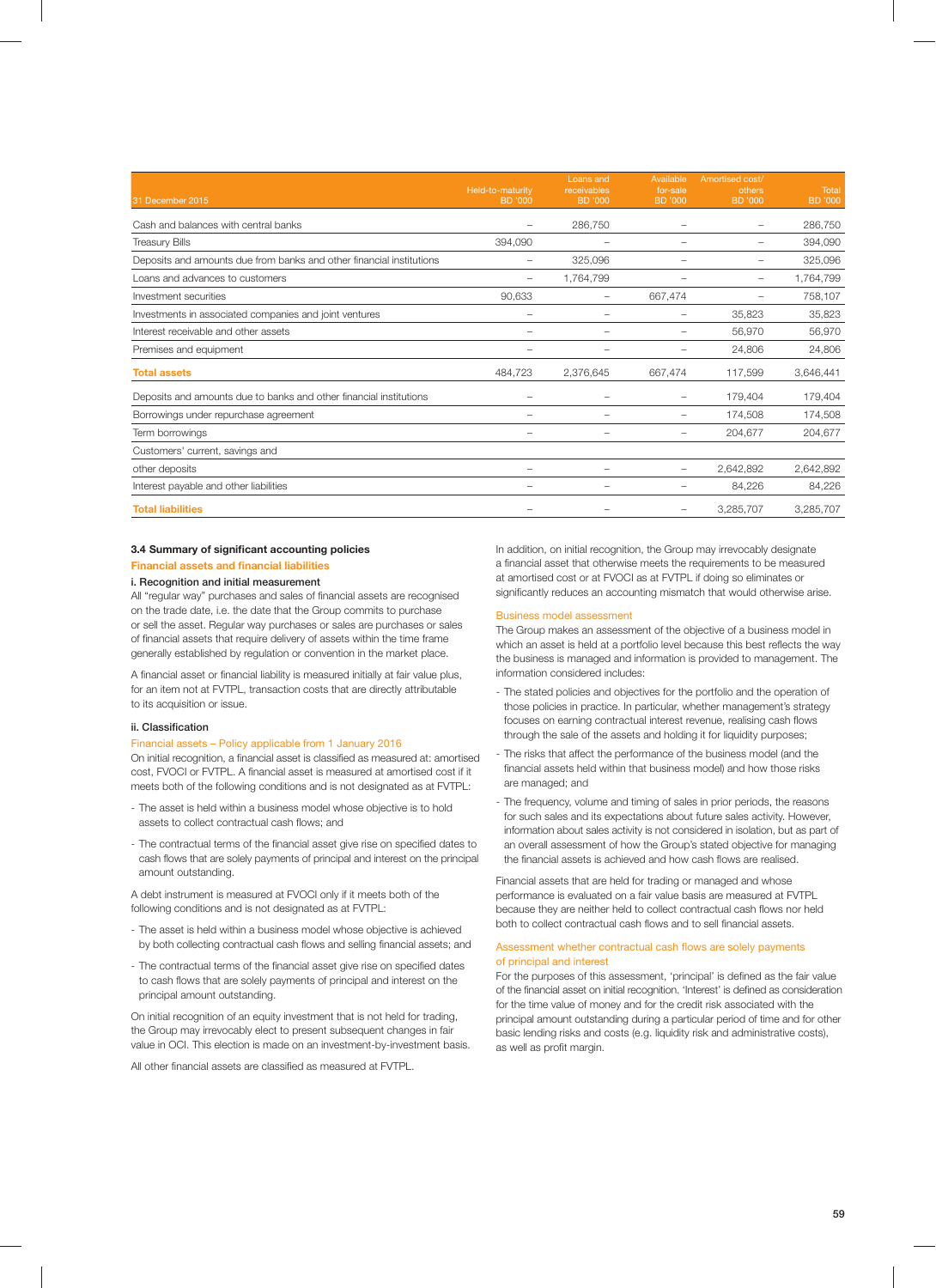## **3 ACCOUNTING POLICIES** (continued)

# **3.4 Summary of significant accounting policies (continued)**

# **ii. Classification** (continued)

## Assessment whether contractual cash flows are solely payments of principal and interest (continued)

In assessing whether the contractual cash flows are solely payments of principal and interest, the Group considers the contractual terms of the instrument. This includes assessing whether the financial asset contains a contractual term that could change the timing or amount of contractual cash flows such that it would not meet this condition. In making the assessment, the Group considers:

- Contingent events that would change the amount and timing of cash flows;
- Leverage features;
- Prepayment and extension terms;
- Terms that limit the Group's claim to cash flows from specified assets (e.g. non-recourse asset arrangements); and
- Features that modify consideration of the time value of money e.g. periodical reset of interest rates.

#### Reclassifications

Financial assets are not reclassified subsequent to their initial recognition, except in the period after the Group changes its business model for managing financial assets.

## Financial assets – applicable up to 31 December 2015

All financial assets are initially recognised at the fair value of consideration given, including acquisition costs associated with the investment, except in case of trading investments, where the acquisition costs are expensed in the consolidated statement of profit or loss.

For purposes of subsequent measurement financial assets are classified in four categories

- Financial assets at fair value through profit or loss
- Loans and receivables
- Held-to-maturity investments
- Available-for-sale financial investments

The Group classifies investments as trading if they are acquired primarily for the purpose of making a short term profit.

The Group classifies debt instruments as carried at amortised cost if the debt instruments are not quoted in an active market.

The Group classifies investments which it intends and has the ability to hold to maturity as held-to-maturity.

The Group classifies financial instruments which contain embedded derivatives which cannot be separated from the host instrument as carried at fair value through statement of profit or loss.

All other investments are classified as available-for-sale.

Judgements are made in the classification of available-for-sale, held for- 'trading and held-to-maturity investments based on management's 'intention at acquisition of the financial asset.

### Financial liabilities

The Group classifies its financial liabilities, other than financial guarantees and loan commitments, as measured at amortised cost.

### **iii. Derecognition**

#### Financial assets

The Group derecognises a financial asset when the contractual rights to the cash flows from the financial asset expire, or it transfers the rights to receive the contractual cash flows in a transaction in which substantially all of the risks and rewards of ownership of the financial asset are transferred or in which the Group neither transfers nor retains substantially all of the risks and rewards of ownership and it does not retain control of the financial asset.

On derecognition of a financial asset, the difference between the carrying amount of the asset (or the carrying amount allocated to the portion of the asset derecognised) and the sum of (i) the consideration received (including any new asset obtained less any new liability assumed) and (ii) any cumulative gain or loss that had been recognised in OCI is recognised in profit or loss.

From 1 January 2016 any cumulative gain/loss recognised in OCI in respect of equity investment securities designated as at FVOCI is not recognised in profit or loss on derecognition of such securities. Any interest in transferred financial assets that qualify for derecognition that is created or retained by the Group is recognised as a separate asset or liability.

If the terms of a financial asset are modified, the Group evaluates whether the cash flows of the modified asset are substantially different. If the cash flows are substantially different, then the contractual rights to cash flows from the original financial asset are deemed to have expired. In this case, the original financial asset is derecognised and a new financial asset is recognised at fair value.

A financial asset (in whole or in part) is derecognised where:

- the rights to receive cash flows from the asset have expired; the Group has transferred its rights to receive cash flows from the asset or has assumed an obligation to pay the received cash flows in full without material delay to a third party under a 'pass-through' arrangement; and either (a) the Group has transferred substantially all the risks and rewards of ownership or (b) when it has neither transferred or retained substantially all the risks and rewards and when it no longer has control over the financial asset, but has transferred control of the asset.

## Financial liabilities

The Group derecognises a financial liability when its contractual obligations are discharged or cancelled, or expire.

## Trading investments – applicable up to 31 December 2015

Trading investments are measured at fair value with any gain or loss arising from a change in fair value being included in the consolidated statement of profit or loss in the period in which it arises. Interest earned or dividends received are included in net trading income.

## Financial assets designation at fair value through profit or loss -Applicable from 1 January 2016

The Group designated certain financial assets as at FVTPL because the assets were managed, evaluated and reported internally on a fair value basis. The Group has designated certain financial assets at fair value through profit or loss.

## Financial assets designated at fair value through statement of profit or loss – applicable up to 31 December 2015

Financial assets classified in this category are designated by management on initial recognition when the following criteria are met:

- the designation eliminates or significantly reduces the inconsistent treatment that would otherwise arise from measuring the assets or liabilities or recognising gains or losses on them on a different basis; or
- the assets are part of a group of financial assets which are managed and their performance evaluated on a fair value basis, in accordance with a documented risk management or investment strategy; or
- the financial instrument contains an embedded derivative, unless the embedded derivative does not significantly modify the cash flows, that would not be separately recorded.

Financial assets at fair value through statement of profit or loss are recorded in the consolidated statement of financial position at fair value. Changes in fair value are recorded in 'net gain or loss on financial assets designated at fair value through statement of profit or loss. Interest earned is accrued in interest income, while dividend income is recorded in other income. The Group has not designated any financial assets at fair value through profit or loss.

## Deposits and due from banks and other financial institutions

These are stated at cost, adjusted for effective fair value hedges, less any amounts written off and provision for impairment.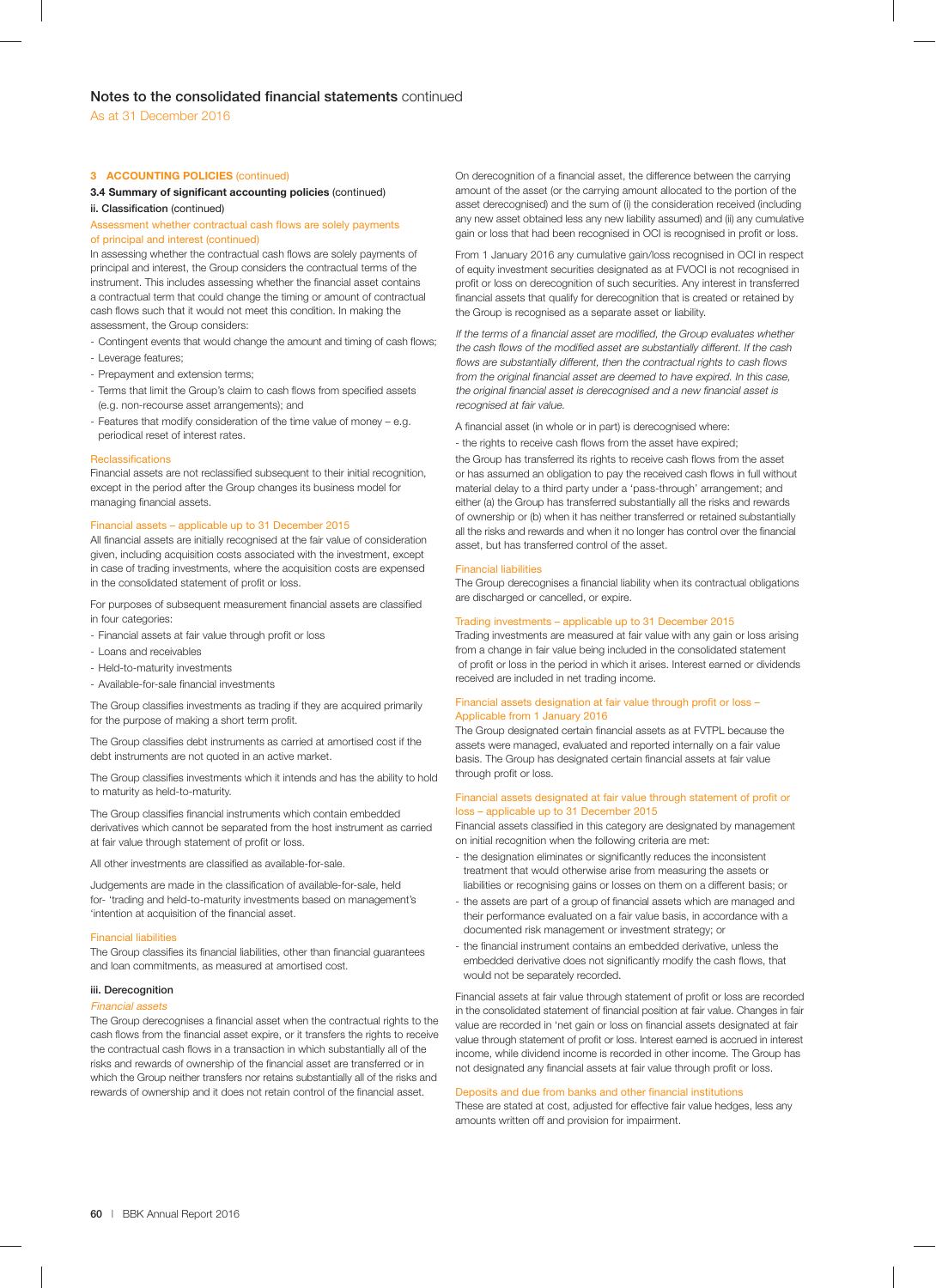## Loans and Advances

Loans and advances measured at amortised cost, they are initially measured at fair value plus incremental direct transaction costs, and subsequently at their amortised cost using the effective interest method, and adjusted for effective fair value hedges and net of interest suspended, provision for impairment and any amounts written off.

Investment securities – Applicable from January 2016 The 'investment securities' includes:

- Debt investment securities measured at amortised cost; these are initially measured at fair value plus incremental direct transaction costs, and subsequently at their amortised cost using the effective interest method;
- Debt and equity investment securities mandatorily measured at FVTPL or designated as at FVTPL; these are at fair value with changes recognised immediately in profit or loss;
- Debt securities measured at FVOCI; and
- Equity investment securities designated as at FVOCI.

For debt securities measured at FVOCI, gains and losses are recognised in OCI, except for the following, which are recognised in profit or loss in the same manner as for financial assets measured at amortised cost:

- Interest revenue using the effective interest method;
- Expected Credit Loss and reversals; and
- Foreign exchange gains and losses.

When debt security measured at FVOCI is derecognised, the cumulative gain or loss previously recognised in OCI is reclassified from equity to profit or loss.

The Group elects to present in OCI changes in the fair value of certain investments in equity instruments. The election is made on an instrumentby-instrument basis on initial recognition and is irrevocable.

Gains and losses on such equity instruments are never reclassified to profit or loss and no impairment is recognised in profit or loss. Dividends are recognised in profit or loss, unless they clearly represent a recovery of part of the cost of the investment, in which case they are recognised in OCI. Cumulative gains and losses recognised in OCI are transferred to retained earnings on disposal of an investment.

#### Investment securities – Applicable upto 31 December 2015

These include bonds, equities, managed funds and other investments. Investments in managed funds comprise investments in mutual funds, private equity, real estate and credit structured products.

These are classified as follows:

- Investments carried at amortised cost
- Available-for-sale

## Investments carried at amortised cost

Debt instruments which could be classified as loans and advances and which have fixed or determinable payments but are not quoted in an active market are treated as investments and carried at amortised cost, adjusted for effective fair value hedges, less provision for impairment. Premiums and discounts on non-trading investments with fixed or determinable repayments are amortised, using the effective interest rate method, and taken to interest income.

### Available-for-sale

All other investments are classified as "available-for-sale". After initial recognition, available-for-sale investments are subsequently measured at fair value, unless fair value cannot be reliably measured in which case they are measured at cost less impairment. Fair value changes which are not part of an effective hedging relationship, are reported as a separate component of equity as cumulative changes in fair value until the investment is derecognised or the investment is determined to be impaired. On derecognition or impairment the cumulative gain or loss previously reported as "cumulative changes in fair value" within equity, is included in the consolidated statement of profit or loss for the year.

That portion of any fair value changes relating from an effective hedging relationship is recognised directly in the consolidated statement of profit or loss.

#### **Fair value measurement**

The Group measures financial instruments, such as, derivatives at fair value at each balance sheet date. Also, fair values of financial instruments measured at amortised cost are disclosed in Note 39.

Fair value is the price that would be received to sell an asset or paid to transfer a liability in an orderly transaction between market participants at the measurement date. The fair value measurement is based on the presumption that the transaction to sell the asset or transfer the liability takes place either:

- In the principal market for the asset or liability, or
- In the absence of a principal market, in the most advantageous market for the asset or liability, the principal or the most advantageous market must be accessible to by the Group.

The fair value of an asset or a liability is measured using the assumptions that market participants would use when pricing the asset or liability, assuming that market participants act in their economic best interest.

The fair value of financial instruments that are quoted in an active market is determined by reference to market bid priced respectively at the close of business on the statement of position date.

In case of unquoted investments, the Group uses valuation techniques that are appropriate in the circumstances and for which sufficient data are available to measure fair value, maximising the use of relevant observable inputs and minimising the use of unobservable inputs.

All assets and liabilities for which fair value is measured or disclosed in the consolidated financial statements are categorised within the fair value hierarchy, described as follows, based on the lowest level input that is significant to the fair value measurement as a whole:

- Level 1: quoted (unadjusted) prices in active markets for identical assets or liabilities;
- Level 2: other techniques for which all inputs which have a significant effect on the recorded fair value are observable, either directly or indirectly; and
- Level 3: techniques which use inputs which have a significant effect on the recorded fair value that are not based on observable market data.

For assets and liabilities that are recognised in the consolidated financial statements on a recurring basis, the Group determines whether transfers have occurred between levels in the hierarchy by re-assessing categorisation (based on the lowest level input that is significant to the fair value measurement as a whole) at the end of each reporting period.

The Group's Risk Management determines the policies and procedures for fair value measurement. For the purpose of fair value disclosures, the Group has determined classes of assets and liabilities on the basis of the nature, characteristics and risks of the asset or liability and the level of the fair value hierarchy as explained above.

## **Impairment**

## **Policy applicable from 1 January 2016**

The Group recognises loss allowances for ECL on the following financial instruments that are not measured at FVTPL:

- Financial assets that are debt instruments;
- Financial guarantee contracts issued; and
- Loan commitments issued.

No impairment loss is recognised on equity investments.

The Group measures loss allowances at an amount equal to lifetime ECL, except for the following, for which they are measured as 12-month ECL:

- debt investment securities that are determined to have low credit risk at the reporting date; and
- other financial instruments on which credit risk has not increased significantly since their initial recognition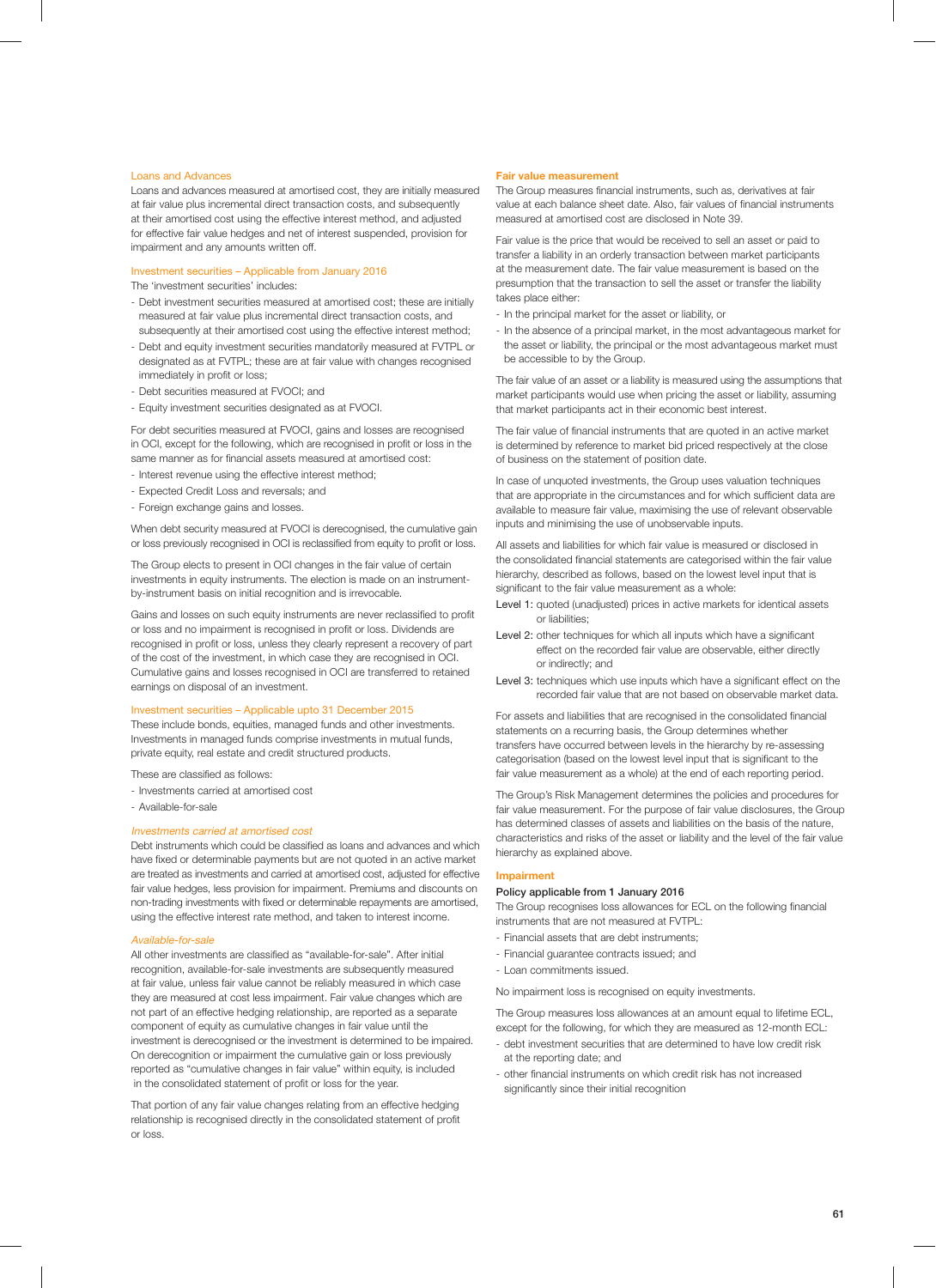## **3 ACCOUNTING POLICIES** (continued)

## **3.4 Summary of significant accounting policies (continued)**

## **Measurement of ECL**

ECL are a probability-weighted estimate of credit losses. They are measured as follows:

**Financial assets that are not credit-impaired at the reporting date:** as the present value of all cash shortfalls (i.e. the difference between the cash flows due to the entity in accordance with the contract and the cash flows that the Group expects to receive);

**Financial assets that are credit-impaired at the reporting date:** as the difference between the gross carrying amount and the present value of estimated future cash flows;

**Undrawn loan commitments and Letter of credit:** as the present value of the difference between the contractual cash flows that are due to the Group if the commitment is drawn down and the cash flows that the Group expects to receive; and

**Financial guarantee contracts:** the expected payments to reimburse the holder less any amounts that the Group expects to recover.

The determination of the IFRS 9 provision results from a two-step approach.

As step 1, the facilities will have to be allocated to one of the three impairment stages by determining whether a significant increase in credit risk has occurred since initial recognition or whether the facility has been credit impaired.

As step 2, the expected credit loss is calculated i.e., 12-month expected loss for all facilities in stage 1 and lifetime expected credit loss for all facilities in stage 2. The facilities in stage 3 are covered by specific provisions.

## **Credit-impaired financial assets**

At each reporting date, the Group assesses whether financial assets carried at amortised cost and debt financial assets carried at FVOCI are creditimpaired. A financial asset is 'credit-impaired' when one or more events that have a detrimental impact on the estimated future cash flows of the financial asset have occurred.

Evidence that a financial asset is credit-impaired includes the following observable data:

- Significant financial difficulty of the borrower or issuer;
- A breach of contract such as a default or past due event;
- The restructuring of a loan or advance by the Group on terms that the Group would not consider otherwise;
- It is becoming probable that the borrower will enter bankruptcy or other financial reorganisation; or
- it is becoming probable that the borrower will enter bankruptcy or other financial reorganisation; or
- The disappearance of an active market for a security because of financial difficulties.

In making an assessment of whether an investment in sovereign debt, other than that of the home country sovereign (i.e. Bahrain), is credit-impaired, the Group considers the following factors.

- The market's assessment of creditworthiness as reflected in the bond yields.
- The rating agencies' assessments of creditworthiness.

The exposure to the home country sovereign i.e. Bahrain is considered to be low risk and fully recoverable and hence no ECL is measured.

### **Presentation of allowance for ECL in the statement of financial position**

Loss allowances for ECL are presented in the statement of financial position as follows:

- Financial assets measured at amortised cost: as a deduction from the gross carrying amount of the assets;
- Loan commitments and financial guarantee contracts: generally, as a provision;
- Where a financial instrument includes both a drawn and an undrawn component, and the Group has identified the ECL on the loan commitment/ off balance sheet component separately from those on the drawn component: the Group presents a loss allowance for drawn components. The amount is presented as a deduction from the gross carrying amount of the drawn component. Loss allowance for drawn components is presented as a provision in other liabilities; and
- Debt instruments measured at FVOCI: no loss allowance is recognised in the statement of financial position because the carrying amount of these assets is their fair value. However, the loss allowance is disclosed and is recognised in the fair value reserve is presented as a provision.

### **Write-off**

Loans and debt securities are written off (either partially or in full) when there is no realistic prospect of recovery. This is generally the case when the Group determines that the borrower does not have assets or sources of income that could generate sufficient cash flows to repay the amounts subject to the write-off. However, financial assets that are written off could still be subject to enforcement activities in order to comply with the Group's procedures for recovery of amounts due.

## **Impairment and uncollectability of financial assets - applicable up to 31 December 2015**

The Group assesses at each statement of financial position date whether there is any objective evidence that a financial asset or a group of financial assets is impaired. A financial asset or a group of financial assets is deemed to be impaired if, and only if, there is objective evidence of impairment as a result of one or more events that has occurred after the initial recognition of the asset (an incurred loss event) and that loss event (or events) has an impact on the estimated future cash flows of the financial asset or the group of the financial assets that can be reliably estimated.

Evidence of impairment may include indications that the borrower or a group of borrowers is experiencing significant financial difficulty, the probability that they will enter bankruptcy or other financial reorganisation, default or delinquency in interest or principal payments and where observable data indicates that there is a measurable decrease in the estimated future cash flows, such as changes in arrears or economic conditions that correlate with defaults.

## **i. Financial assets carried at amortised cost**

For financial assets carried at amortised cost (such as amounts due from banks, loans and advances to customers), the Group first assesses individually whether objective evidence of impairment exists individually for financial assets that are individually significant, or collectively for financial assets that are not individually significant. If the Group determines that no objective evidence of impairment exists for an individually assessed financial asset, it includes the asset in a group of financial assets with similar credit characteristics and collectively assesses them for impairment. Assets that are individually assessed for impairment and for which an impairment loss is, or continues to be, recognised are not included in a collective assessment of impairment.

If there is objective evidence that an impairment loss has been incurred, the amount of the loss is measured as the difference between the asset's carrying amount and the present value of estimated future cash flows (excluding future expected credit losses that have not yet been incurred). The carrying amount of the asset is reduced through the use of an allowance account and the amount of the loss is recognised in the consolidated statement of profit or loss. Interest income continues to be accrued on the reduced carrying amount and is accrued using the rate of interest used to discount the future cash flows for the purpose of measuring the impairment loss. The interest income is recorded as part of 'interest income'. Loans together with the associated allowance are written off when there is no realistic prospect of future recovery and all collateral has been realised or has been transferred to the Group.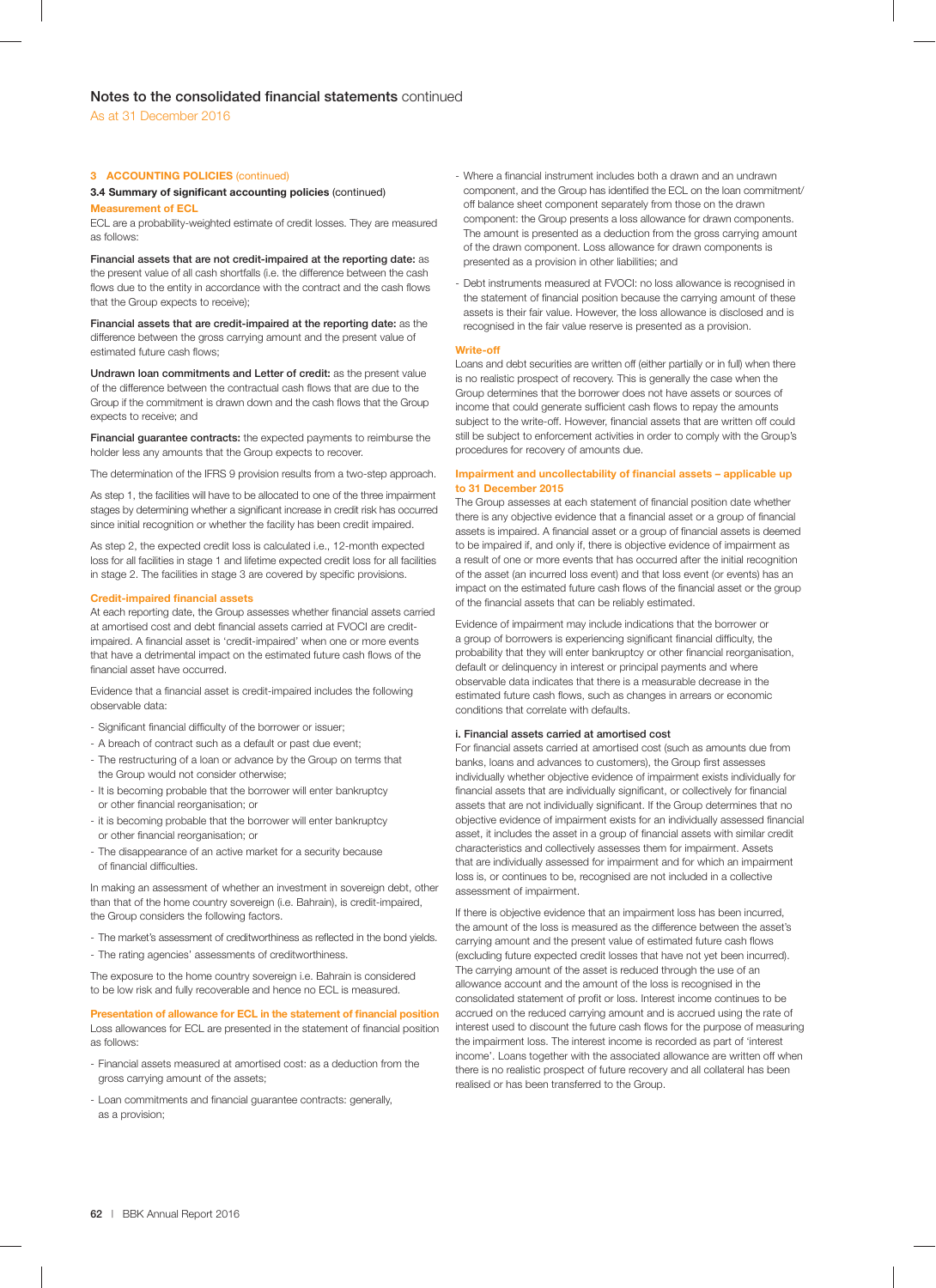If, in a subsequent year, the amount of the estimated impairment loss increases or decreases because of an event occurring after the impairment was recognised, the previously recognised impairment loss is increased or reduced by adjusting the allowance account. If a future write-off is later recovered, the recovery is credited to provision for impairment.

The present value of estimated future cash flows is discounted at the financial asset's original effective interest rate. The calculation of the present value of the estimated future cash flows of a collateralised financial asset reflects the cash flows that may result from foreclosure less costs for obtaining and selling the collateral, whether or not foreclosure is probable.

For the purpose of a collective evaluation of impairment, financial assets are grouped on the basis of the Group's internal credit grading system, that considers credit risk characteristics such as asset type, industry, geographical location, collateral type, past due status and other relevant factors.

Future cash flows on a group of financial assets that are collectively evaluated for impairment are estimated on the basis of historical loss experience for assets with credit risk characteristics such as asset type, industry, geographical location, collateral type, past due status and other relevant factors.

Future cash flows on a group of financial assets that are collectively evaluated for impairment are estimated on the basis of historical loss experience for assets with credit risk characteristics similar to those in the group. Historical loss experience is adjusted on the basis of current observable data to reflect the effects of current conditions on which the historical loss experience is based and to remove the effects of conditions in the historical period that do not exist currently. The methodology and assumptions used for estimating future cash flows are reviewed regularly to reduce any differences between loss estimates and actual loss experience.

#### **ii.** Available-for-sale financial assets

For available-for-sale investments, the Group assesses at each statement of financial position date whether there is objective evidence that an investment is impaired.

In the case of debt instruments classified as available-for-sale, the Group assesses individually whether there is objective evidence of impairment based on the same criteria as financial assets carried at amortised cost. However, the amount recorded for impairment is the cumulative loss on the investment previously recognised in the consolidated statement of profit or loss. Future interest income is based on the reduced carrying amount and is accrued using the rate of interest used to discount the future cash flows for the purpose of measuring the impairment loss. The interest income is recorded as part of interest. If in a subsequent period, the fair value of a debt instrument increases and the increase can be objectively related to a credit event occurring after the impairment loss was recognised in the consolidated statement of profit or loss, the impairment loss is reversed through the consolidated statement of profit or loss.

In the case of equity investments classified as available-for-sale, objective evidence would also include a 'significant' or 'prolonged' decline in the fair value of the investment below its cost. Where there is evidence of impairment the cumulative loss measured as the difference between the acquisition cost and the current fair value, less any impairment loss on that investment previously recognised in the consolidated statement of income is removed from equity and recognised in the consolidated statement of profit or loss. Impairment losses on equity investments are not reversed through the consolidated statement of profit or loss. Increases in fair value after impairment are recognised directly in equity.

### **iii. Renegotiated loans**

Where possible, the Group seeks to restructure loans rather than to take possession of collateral. This may involve extending the payment arrangements and the agreement of new loan conditions. Once the terms have been renegotiated any impairment is measured using the original effective interest rate as calculated before the modification of terms and the loan is no longer considered past due. Management continuously reviews renegotiated loans to ensure that all criteria are met and that future payments are likely to occur. The loans continue to be subject to an individual or collective impairment assessment, calculated using the loan's original effective interest rate.

## **Term borrowings**

Financial instruments or their components issued by the Group, which are not designated at fair value through consolidated statement of profit or loss, are classified as liabilities under 'term borrowings', where the substance of the contractual arrangement results in the Group having an obligation either to deliver cash or another financial asset to the holder, or to satisfy the obligation other than by the exchange of a fixed amount of cash or another financial asset for a fixed number of own equity shares.

After initial measurement, term borrowings are subsequently measured at amortised cost using the effective interest rate. Amortised cost is calculated by taking into account any discount or premium on the issue and costs that are an integral part of the effective interest rate.

## **Derecognition of financial assets and financial liabilities** Financial assets

A financial asset (in whole or in part) is derecognised where:

- the rights to receive cash flows from the asset have expired;
- the Group has transferred its rights to receive cash flows from the asset or has assumed an obligation to pay the received cash flows in full without material delay to a third party under a 'pass-through' arrangement; and either (a) the Group has transferred substantially all the risks and rewards of ownership or (b) when it has neither transferred or retained substantially all the risks and rewards and when it no longer has control over the financial asset, but has transferred control of the asset.

#### Financial liabilities

A financial liability is derecognised when the obligation under the liability is discharged or cancelled or expires.

### **Investment in associated companies and joint ventures**

The Group's investments in its associate and joint venture are accounted for using the equity method. Under the equity method, the investment in an associate or a joint venture is initially recognised at cost.

The carrying amount of the investment is adjusted to recognise changes in the Group's share of net assets of the associate or joint venture since the acquisition date. Goodwill relating to the associate or joint venture is included in the carrying amount of the investment and is neither amortised nor individually tested for impairment.

An associate is an entity over which the Group has significant influence. Significant influence is the power to participate in the financial and operating policy decisions of the investee, but is not control or joint control over those policies.

A joint venture is a type of joint arrangement whereby the parties that have joint control of the arrangement 'have rights to the net assets of the joint venture. Joint control is the contractually agreed sharing of control of an arrangement, which exists only when decisions about the relevant activities require unanimous consent of the parties sharing control.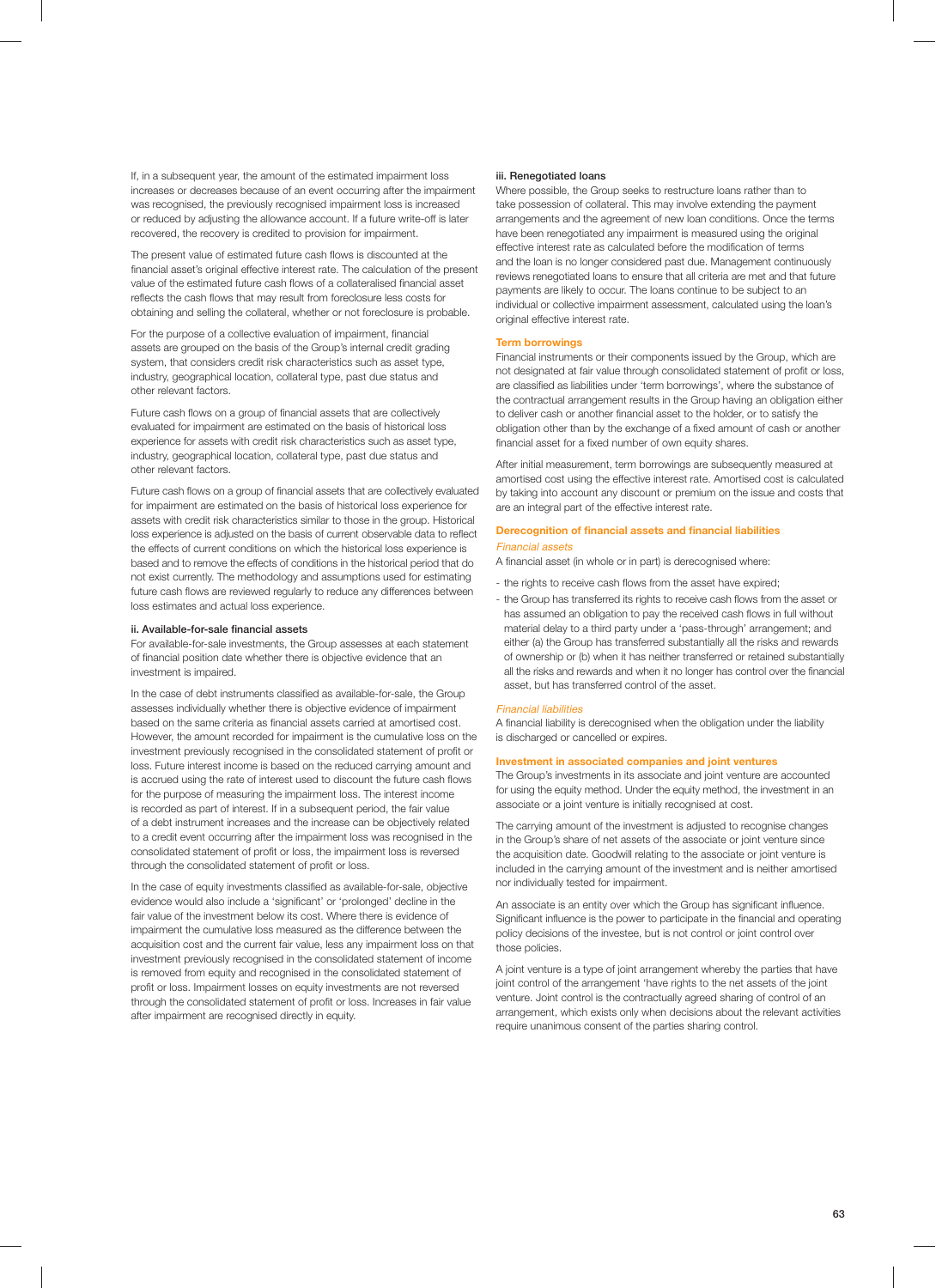## **3 ACCOUNTING POLICIES** (continued)

## **3.4 Summary of significant accounting policies (continued)**

**Investment in associated companies and joint ventures** (continued) The considerations made in determining significant influence or joint control are similar to those necessary to determine control over subsidiaries.

The statement of profit or loss reflects the Group's share of the results of operations of the associate or joint venture. Any change in OCI of those investees is presented as part of the Group's OCI. In addition, when there has been a change recognised directly in the equity of the associate or joint venture, the Group recognises its share of any changes, when applicable, in the statement of changes in equity. Unrealised gains and losses resulting from transactions between the Group and the associate or joint venture are eliminated to the extent of the interest in the associate or joint venture.

The aggregate of the Group's share of profit or loss of an associate and a joint venture is shown on the face of the statement of profit or loss outside operating profit and represents profit or loss after tax and non-controlling interests in the subsidiaries of the associate or joint ventures.

The financial statements of the associate or joint venture are prepared for the same reporting period as the 'Group. When necessary, adjustments are made to bring the accounting policies in line with those of the Group.

After application of the equity method, the Group determines whether it is necessary to recognise an impairment loss on its investment in its associate or joint venture. At each reporting date, the Group determines whether there is objective evidence that the investment in the associate or joint venture is impaired. If there is such evidence, the Group calculates the amount of impairment as the difference between the recoverable amount of the associate or joint venture and its carrying value, then recognises the loss as 'Share of profit of an associate and a joint venture' in the consolidated statement of profit or loss.

Upon loss of significant influence over the associate or joint control over the joint venture, the Group measures and recognises any retained investment at its fair value. Any difference between the carrying amount of the associate or joint venture upon loss of significant influence or joint control and the fair value of the retained investment and proceeds from disposal is recognised in profit or loss.

## **Premises and equipment**

All items of premises and equipment are initially recorded at cost. Depreciation is provided on a straight-line basis over the estimated useful lives of all premises and equipment, other than freehold land which is deemed to have an indefinite life.

## **Collateral pending sale**

The Group occasionally acquires real estate in settlement of certain loans and advances to customers. Such real estate is stated at the lower of the carrying value of the related facility and the current fair value of the collateral acquired, assessed on an individual basis. If the current fair value for any individual asset is lower, a provision is created. Gains or losses on disposal, and unrealised losses on revaluation, are recognised in the consolidated statement of profit or loss.

## **Deposits**

All money market and customer deposits are carried at the fair value of consideration received, adjusted for effective hedges, less amounts repaid.

## **Repurchase and resale agreements**

Securities sold under agreements to repurchase at a specified future date are not derecognised from the consolidated statement of financial position as the Group retains substantially all the risks and rewards of ownership. The corresponding cash received is recognised in the consolidated statement of financial position as an asset with a corresponding obligation to return it, including accrued interest as a liability, reflecting the transaction's economic substance as a loan to the Group. The difference between the sale and repurchase prices is treated as interest expense and is accrued over the life of the agreement using the effective interest rate. When the counterparty has the right to sell or repledge the securities, the Group reclassifies those securities in its consolidated statement of financial position, as appropriate.

Conversely, securities purchased under agreements to resell at a specified future date are not recognised in the consolidated statement of financial position. The consideration paid, including accrued interest, is recorded in the consolidated statement of financial position, reflecting the transaction's economic substance as a loan by the Group. The difference between the purchase and resale prices is recorded in interest income and is accrued over the life of the agreement using the effective interest rate. If securities purchased under agreement to resell are subsequently sold to third parties, the obligation to return the securities is recorded as a short sale and measured at fair value with any gains or losses included in 'net interest income'.

#### **Taxation**

There is no tax on corporate income in the Kingdom of Bahrain. Taxation on foreign operations is provided in accordance with the fiscal regulations of the respective countries in which the Group operates.

#### **Employees' end of service benefits**

Costs relating to employees' end of service benefits are accrued in accordance with actuarial and other valuations as required by regulations applicable in each location.

## **Share-based payment transactions**

For equity-settled shared-based payment transactions the Group measures the services received, and the corresponding increase in equity at the fair value of the services received by reference to the fair value of the equity instruments granted. The fair value of those equity instruments is measured at grant date. The fair value so calculated at the grant date is recognised as an expense in the consolidated statement of profit or loss over the vesting period, with a corresponding credit to retained earnings. When an employee leaves the Group during the vesting period the shares granted stand forfeited and any amount recognised in respect of these forfeited shares is reversed through the consolidated statement of profit or loss.

#### **Provisions**

Provisions are recognised when the Group has a present obligation (legal or constructive) and the costs to settle the obligation are both probable and able to be reliably measured.

#### **Treasury stock**

Treasury stock is deducted from equity and is stated at cost. No gain or loss is recognised in profit or loss on the purchase, sale, issue or cancellation of own equity instruments.

#### **Proposed dividends**

Proposed dividends are included as part of equity and only recognised as liabilities when approved by the shareholders. The payment of a dividend also requires the prior approval of the CBB.

#### **Financial guarantees**

In the ordinary course of business, the Group gives financial guarantees, consisting of letters of credit, guarantees and acceptances. All such guarantees are treated as memorandum liabilities and are disclosed as part of contingent liabilities. Financial guarantees are initially recognised in the consolidated financial statements at fair value, in 'other liabilities', being the premium received. Subsequent to initial recognition, the Group's liability under each guarantee is measured at the higher of the amortised premium and the best estimate of expenditure required to settle any financial obligation arising as a result of the guarantee. Any increase in the liability relating to financial guarantees is taken to the consolidated statement of profit or loss in 'net provision for impairment'. The premium received is recognised in the consolidated statement of profit or loss in 'fee and commission income' on a straight line basis over the life of the guarantee.

### **Derivatives**

The Group enters into derivative instruments including futures, forwards, swaps, and options in the foreign exchange and capital markets. Derivatives are stated at fair value. Derivatives with positive market values are included in 'other assets' and derivatives with negative market values are included in 'other liabilities' in the consolidated statement of financial position.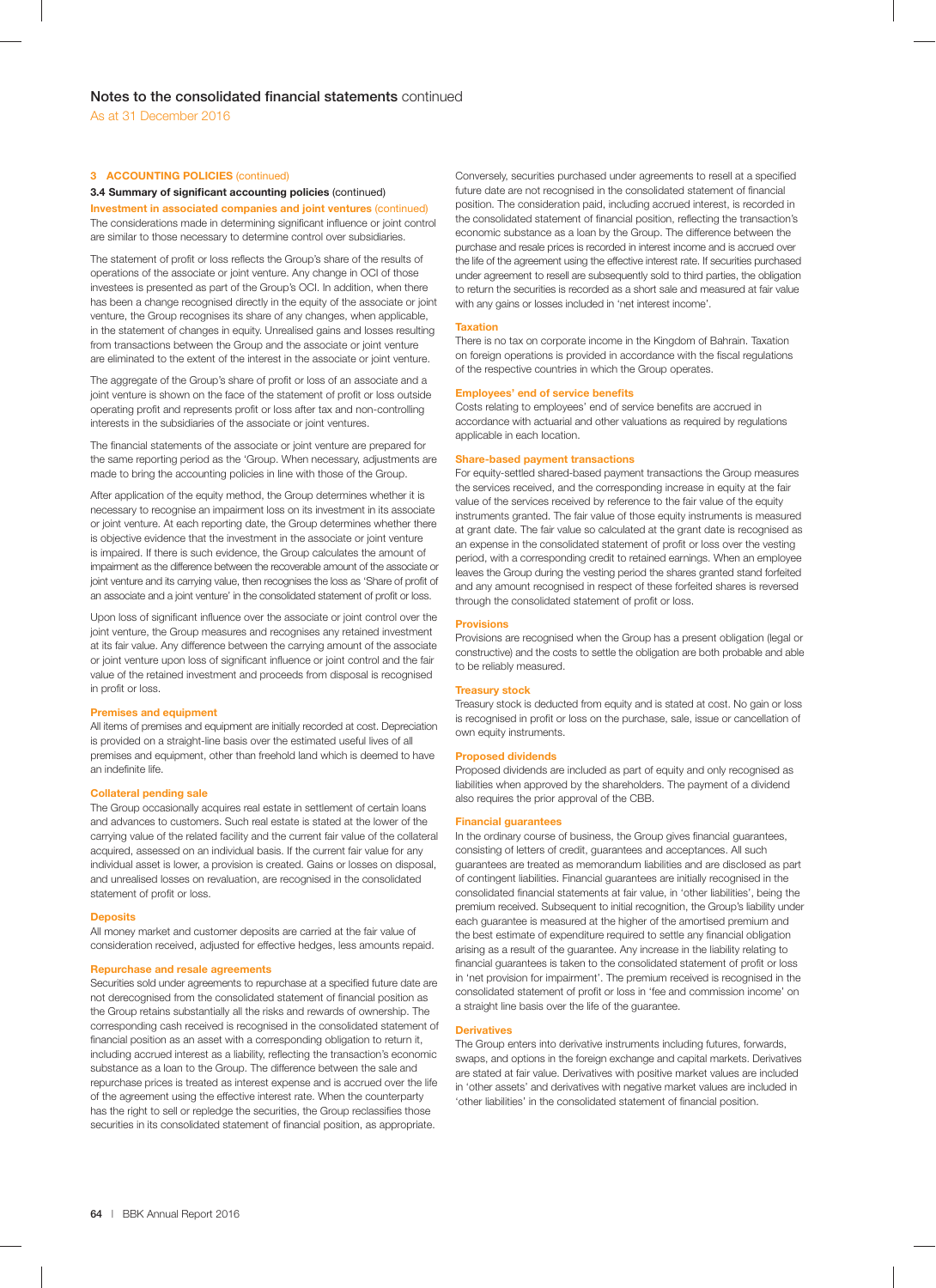Certain derivatives embedded in other financial instruments are treated as separate derivatives when their economic characteristics and risks are not closely related to those of the host contract and the host contract is not carried at fair value through the consolidated statement of profit or loss. These embedded derivatives are measured at fair value with the changes in fair value recognised in the consolidated statement of profit or loss.

## **Hedge accounting**

The Group makes use of derivative instruments to manage exposures to interest rate and foreign currency risks. In order to manage particular risks, the Group applies hedge accounting for transactions which meet the specified criteria.

## **Hedge accounting – Policy applicable on 1 January 2016**

At inception of the hedging relationship, the management undertake a formal designation and documentation. This includes the Group's risk management objective underlying, the hedging relationship and how that fits within the overall risk management strategy. The documentation also includes an identification of the hedging instrument, the hedged item, the nature of the risk being hedged and how the entity will assess whether the hedging relationship meets the hedge effectiveness requirements. IFRS 9 also requires documentation of the hedge ratio and potential sources of ineffectiveness.

A hedging relationship qualifies for hedge accounting if it meets all of the following effectiveness requirements:

- There is 'an economic relationship' between the hedged item and the hedging instrument
- The effect of credit risk does not 'dominate the value changes' that result from that economic relationship.
- The hedge ratio of the hedging relationship is the same as that resulting from the quantity of hedged item that the entity actually hedges and the quantity of the hedging instrument that the entity actually uses to hedge that quantity of hedged item.

The Group performs a hedge effectiveness assessment in a similar manner as at the inception of the hedging relationship and subsequently on every reporting period.

## **Hedge accounting – Policy applicable up to 31 December 2015**

At inception of the hedge relationship, the Group formally documents the relationship between the hedged item and the hedging instrument, including the nature of the risk, the objective and strategy for undertaking the hedge and the method that will be used to assess the effectiveness of the hedging relationship.

A formal assessment is also undertaken to ensure the hedging instrument is expected to be highly effective in offsetting the designated risk in the hedged item. A hedge is regarded as highly effective if the changes in fair value or cash flows attributable to the hedged risk during the period for which the hedge is designated are expected to offset in a range of 80% to 125%. Hedges are formally assessed each quarter to reconfirm their effectiveness.

## **Classification of Hedge accounting**

For the purposes of hedge accounting, hedges are classified into two categories: (a) fair value hedges which hedge the exposure to changes in the fair value of a recognised asset or liability; and (b) cash flow hedges which hedge exposure to variability in cash flows that is either attributable to a particular risk associated with a recognised asset or liability or a forecasted transaction.

#### Fair value hedges

In relation to fair value hedges, which meet the conditions for hedge accounting, any gain or loss from remeasuring the hedging instrument to fair value is recognised immediately in the consolidated statement of profit or loss. The hedged item is adjusted for fair value changes and the difference relating to the risk being hedged is recognised in the consolidated statement of profit or loss.

#### Cash flow value hedges

In relation to cash flow hedges which meet the conditions for hedge accounting the portion of the gain or loss on the hedging instrument that is determined to be an effective hedge is recognised initially in equity and the ineffective portion is recognised in the consolidated statement of profit or loss. The gains or losses on effective cash flow hedges recognised initially in equity are either transferred to the consolidated statement of profit or loss in the period in which the hedged transaction impacts the consolidated statement of profit or loss or included in the initial measurement of the cost of the related asset or liability.

For hedges which do not qualify for hedge accounting, any gains or losses arising from changes in the fair value of the hedging instrument are taken directly to the consolidated statement of profit or loss for the year.

## **Discontinuation of hedges – Policy applicable from 1 January 2016**

A hedging relationship is discontinued in its entirety when as a whole it ceases to meet the qualifying criteria of the hedging relationship. Voluntary discontinuation when the qualifying criteria are met is prohibited. In the event of discontinuation, any subsequent changes in fair value of the hedging instrument are recognized in profit or loss. For effective fair value hedges of financial instruments with fixed maturities any adjustment arising from hedge accounting is amortised over the remaining term to maturity. For effective cash flow hedges, any cumulative gain or loss on the hedging instrument recognised in equity remains in equity until the hedged transaction occurs. If the hedged transaction is no longer expected to occur, the net cumulative gain or loss recognised in equity is transferred to the consolidated statement of profit or loss.

## Discontinuation of hedges – Policy applicable upto 31 December 2015

Hedge accounting is discontinued when the hedging instrument expires or is sold, terminated or exercised, or no longer qualifies for hedge accounting. For effective fair value hedges of financial instruments with fixed maturities any adjustment arising from hedge accounting is amortised over the remaining term to maturity. For effective cash flow hedges, any cumulative gain or loss on the hedging instrument recognised in equity remains in equity until the hedged transaction occurs. If the hedged transaction is no longer expected to occur, the net cumulative gain or loss recognised in equity is transferred to the consolidated statement of profit or loss.

#### **Fiduciary assets**

Assets held in trust or in a fiduciary capacity are not treated as assets of the Group and are, accordingly, not included in the consolidated statement of financial position.

## **Offsetting**

Financial assets and financial liabilities are only offset and the net amount reported in the consolidated statement of financial position when there is a legally enforceable right to set off the recognised amounts and the Group intends to settle on a net basis.

## **Recognition of income and expenses**

Revenue is recognised to the extent that it is probable that the economic benefits will flow to the Group and the revenue can be reliably measured. The following specific recognition criteria must also be met before revenue is recognised.

Interest income and loan commitment fees, which are considered an integral part of the effective yield of a financial asset, are recognised using the effective yield method unless collectability is in doubt. The recognition of interest income is suspended when loans become impaired, such as when overdue by more than ninety days. Notional interest is recognised on impaired loans and other financial assets based on the rate used to discount future cash flows to their net present value based on the original effective interest rate.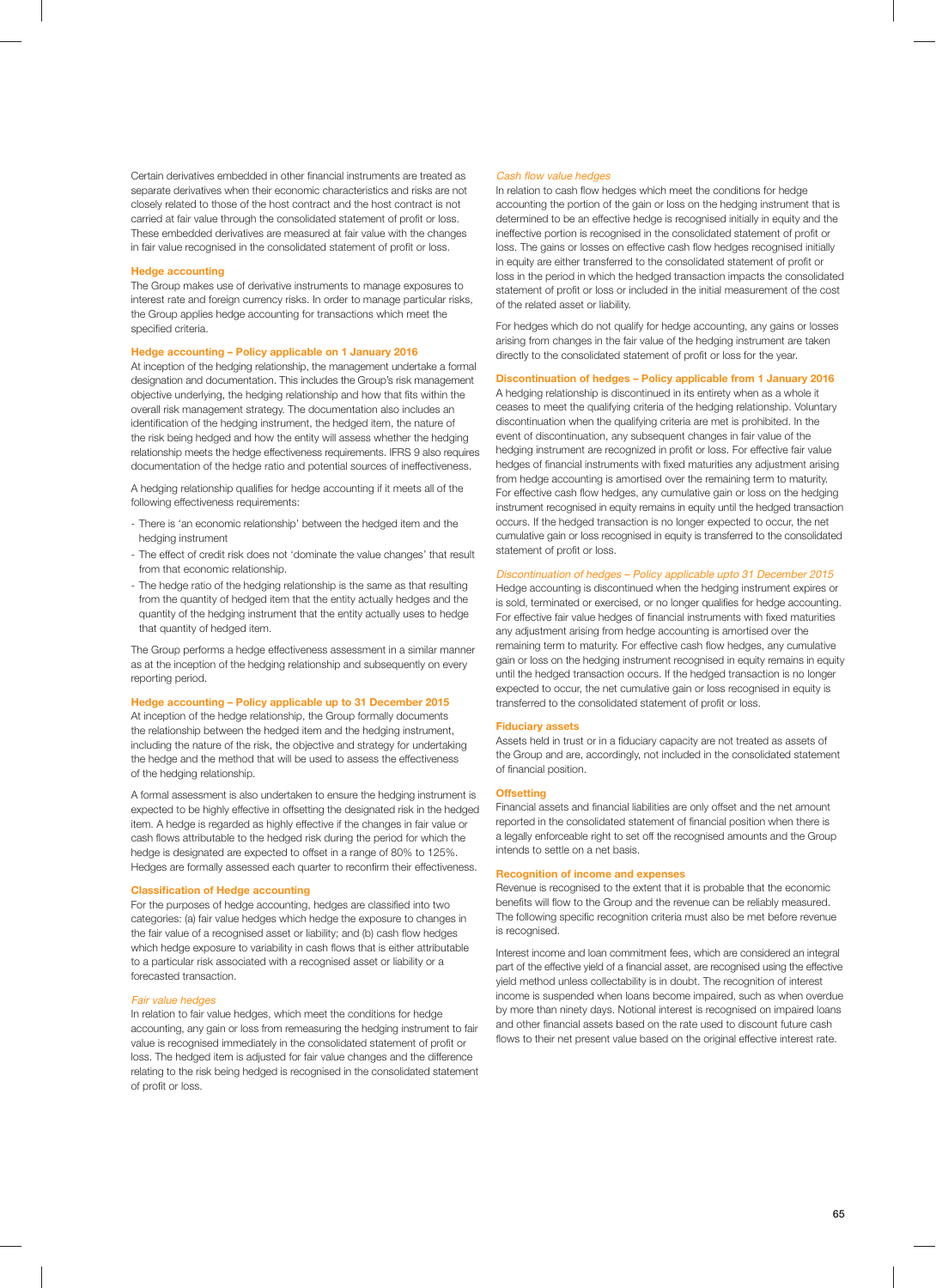## **3 ACCOUNTING POLICIES** (continued)

## **3.4 Summary of significant accounting policies (continued)**

**Recognition of income and expenses** (continued) Interest expense is recognised using the effective yield method.

Fees earned for the provision of services over a period of time are accrued over that period. These fees include commission income and asset management, custody and other management and advisory fees.

Other fees receivable are recognised when earned. Dividend income is recognised when the right to receive payment is established.

Where the Group enters into an interest rate swap to change interest from fixed to floating (or vice versa) the amount of interest income or expense is adjusted by the net interest on the swap until the hedges are effective.

## **Foreign currencies**

## **i. Transactions and balances**

Transactions in foreign currencies are initially recorded at the functional currency rate of exchange ruling at the date of transaction.

Monetary assets and liabilities denominated in foreign currencies are retranslated at the functional currency rate of exchange at the statement of financial position date. All differences arising on non-trading activities are taken to 'other income' in the consolidated statement of profit and loss, with the exception of differences on foreign currency borrowings that provide an effective hedge against a net investment in a foreign entity. These differences are taken directly to equity until the disposal of the net investment, at which time they are recognised in the consolidated statement of profit or loss.

Non-monetary items that are measured in terms of historical cost in a foreign currency are translated using the exchange rates as at the dates of the initial transactions. Non-monetary items measured at fair value in a foreign currency are translated using the exchange rates at the date when the fair value was determined. Any goodwill arising on the acquisition of a foreign operation and any fair value adjustments to the carrying amounts of assets and liabilities arising on the acquisition are treated as assets and liabilities of the foreign operations and translated at closing rate.

#### **ii. Group companies**

As at the reporting date, the assets and liabilities of subsidiaries and overseas branches are translated into the Group's presentation currency at the rate of exchange as at the statement of financial position date, and their statements of income are translated at the weighted average exchange rates for the year. Exchange differences arising on translation are taken directly to a separate component of equity through the consolidated statement of comprehensive income. On disposal of a foreign entity, the deferred cumulative amount recognised in equity relating to that particular foreign operation is recognised in the consolidated statement of profit or loss.

#### **Cash and cash equivalents**

Cash and cash equivalents comprise cash and balances with central banks (excluding mandatory reserve deposits), treasury bills, deposits and due from banks and other financial institutions with original maturities of ninety days or less.

#### **Trade date accounting and settlement date accounting**

All "regular way" purchases and sales of financial assets are recognised on the trade date, i.e. the date that the Group commits to purchase or sell the asset. Regular way purchases or sales are purchases or sales of financial assets that require delivery of assets within the time frame generally established by regulation or convention in the market place.

### **3.5 Significant accounting judgments and estimates**

In the process of applying the Group's accounting policies, management has exercised judgment and estimates in determining the amounts recognised in the consolidated financial statements. The most significant uses of judgment and estimates are as follows:

#### Going concern

The Group's management has made an assessment of the Group's ability to continue as a going concern and is satisfied that the Group has the resources to continue in business for the foreseeable future. Furthermore, the management is not aware of any material uncertainties that may cast significant doubt upon the Group's ability to continue as a going concern. Therefore, the consolidated financial statements continue to be prepared on the going concern basis.

#### Fair value of financial instruments

Where the fair values of financial assets and financial liabilities recorded in the consolidated statement of financial position cannot be derived from active markets, they are determined using a variety of valuation techniques that include the use of mathematical models. The inputs to these models are derived from observable market data where possible, but where observable market data is not available, judgment is required to establish fair values. The judgments include considerations of liquidity and model inputs such as volatility for longer dated derivatives and discount rates, prepayment rates and default rate assumptions for asset backed securities.

### Classification of financial assets - Policy applicable from 1 January 2016

Assessment of the business model within which the assets are held and assessment of whether the contractual terms of the financial asset are solely payments of principal and interest on the principal amount outstanding.

### impairment of financial instruments - Policy applicable from 1 January 2016

Assessment of whether credit risk on the financial asset has increased significantly since initial recognition and incorporation of forward-looking information in the measurement of ECL. Refer to note 32 for further details.

#### Impairment losses on loans and advances and investments

The Group reviews its individually significant loans and advances at each statement of financial position date to assess whether an impairment loss should be recorded in the consolidated statement of profit or loss. In particular, judgment by management is required in the estimation of the amount and timing of future cash flows when determining the impairment loss. In estimating these cash flows, the Group makes judgments about the borrower's financial situation and the net realisable value of collateral. These estimates are based on assumptions about a number of factors and actual results may differ, resulting in future changes to the allowance.

## **4 CASH AND BALANCES WITH CENTRAL BANKS**

|                                                    | 2016<br><b>BD</b> '000 | 2015<br><b>BD</b> '000 |
|----------------------------------------------------|------------------------|------------------------|
| Cash                                               | 20,853                 | 17,636                 |
| Current accounts and placements with central banks | 216.167                | 186.716                |
| Mandatory reserve deposits with central banks      | 77.348                 | 82,398                 |
|                                                    | 314,368                | 286.750                |

Mandatory reserve deposits are not available for use in the Group's day to day operations.

## **5 TREASURY BILLS**

These are short term treasury bills issued by the Government of the Kingdom of Bahrain which are carried at amortised cost, and Republic of India which are carried at FVOCI. The impairment allowance on the same is BD 0.228 thousand (1 January 2016 BD 0.148 thousand).

At 31 December 2016, treasury bills issued by Government of the Kingdom of Bahrain includes short term Islamic Sukuk amounting BD 48,527 thousand (2015: BD 28,138 thousand).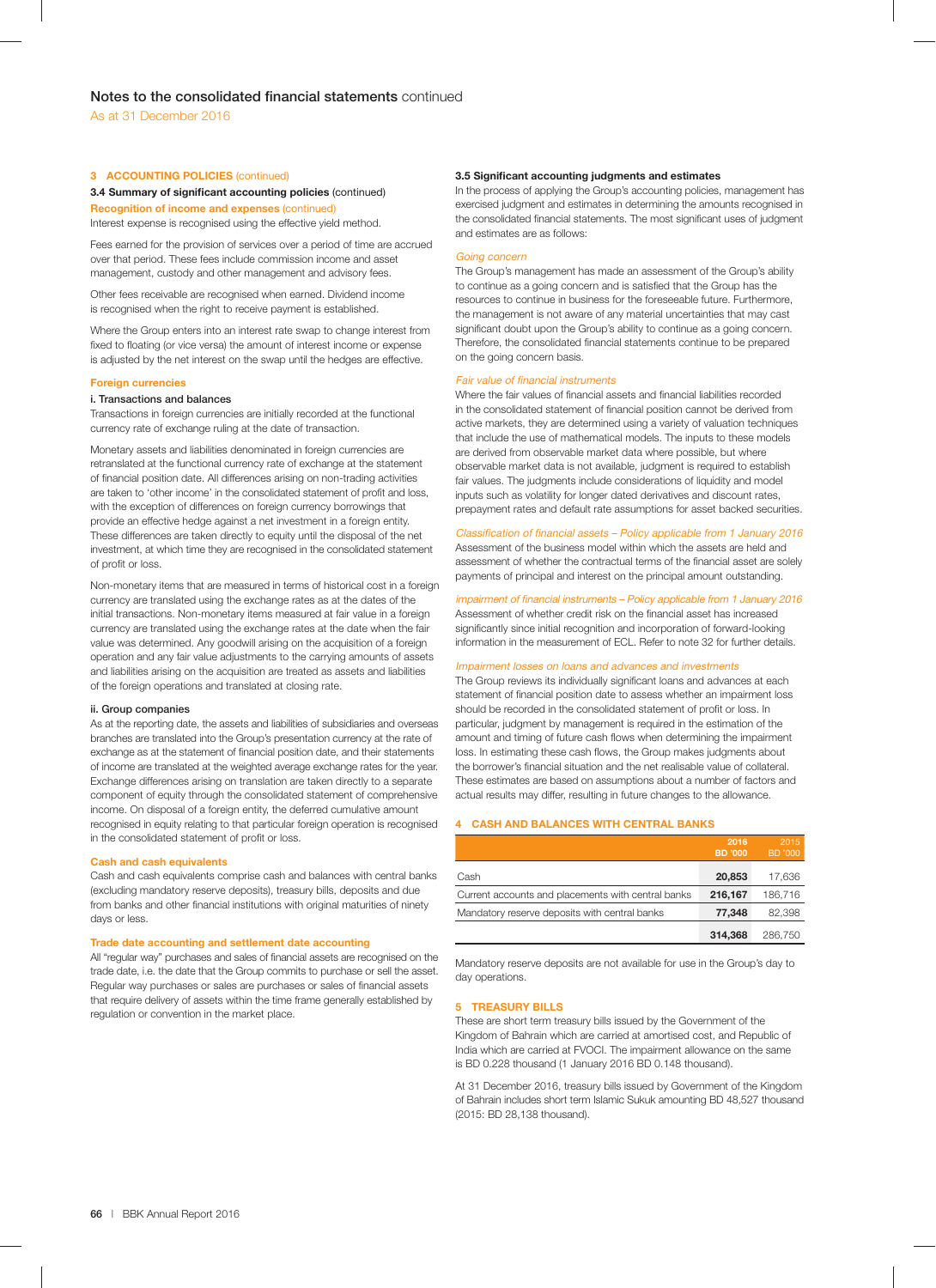## **6 DEPOSITS AND AMOUNTS DUE FROM BANKS AND OTHER FINANCIAL INSTITUTIONS**

|                                                      | 2016<br><b>BD</b> '000 | 2015<br><b>BD</b> '000 |
|------------------------------------------------------|------------------------|------------------------|
| Deposits with banks and other financial institutions | 278,817                | 264.359                |
| Other amounts due from banks                         | 39,597                 | 60.737                 |
| Less: Allowance for impairment                       | (7)                    |                        |
|                                                      | 318,407                | 325.096                |

Allowance for impairment is on deposits with banks and other financial institutions in accordance with IFRS 9.

## **7 LOANS AND ADVANCES TO CUSTOMERS**

|                                                   | 2016<br>BD '000 | 2015<br>BD '000     |
|---------------------------------------------------|-----------------|---------------------|
| Loans and advances to customers at amortised cost |                 |                     |
| Commercial loans and overdrafts                   |                 | 1,429,210 1,491,342 |
| Consumer loans                                    | 464,830         | 372.297             |
|                                                   |                 | 1,894,040 1,863,639 |
| Less: Allowance for impairment                    | (126, 902)      | (98, 840)           |
|                                                   |                 | 1,767,138 1,764,799 |

Movements in allowance for impairment are as follows:

## (**i**) **Commercial loans and overdrafts**

|                                                                          | 2016                     |                                                            |                                                        |                  | 2015    |
|--------------------------------------------------------------------------|--------------------------|------------------------------------------------------------|--------------------------------------------------------|------------------|---------|
|                                                                          | Stage 1:<br>12-month ECL | Stage 2:<br><b>Lifetime ECL</b><br>not credit-<br>impaired | Stage 3:<br>Lifetime<br><b>ECL credit-</b><br>impaired | <b>Total ECL</b> | Total   |
| Balance at 1 January – on adoption of IFRS 9                             | 2,437                    | 42,661                                                     | 51,357                                                 | 96,455           | 73,770  |
| Changes due to financial assets recognised in opening balance that have: |                          |                                                            |                                                        |                  |         |
| Transfer to 12 month ECL                                                 | 2,181                    | (2, 181)                                                   |                                                        | -                |         |
| Transfer to lifetime ECL not credit- impaired                            | (245)                    | 249                                                        | (4)                                                    |                  |         |
| Transfer to lifetime ECL credit- impaired                                |                          | (10, 407)                                                  | 10,407                                                 |                  |         |
| Net remeasurement of loss allowance                                      | (1,750)                  | 8,275                                                      | 21,892                                                 | 28,417           | 20,144  |
| Recoveries/write-backs                                                   |                          |                                                            | (5, 499)                                               | (5, 499)         | (3,034) |
| Amounts written off during the year                                      |                          |                                                            | (9, 414)                                               | (9, 414)         | (2,835) |
| Foreign exchange and other movements                                     |                          |                                                            | (1, 408)                                               | (1,408)          | (3,100) |
| <b>Balance at end of year</b>                                            | 2,623                    | 38,597                                                     | 67,331                                                 | 108,551          | 84,945  |

### (**ii**) **Consumer loans**

|                                                                          | 2016                     |                                                            |                                                        |                  | 2015   |
|--------------------------------------------------------------------------|--------------------------|------------------------------------------------------------|--------------------------------------------------------|------------------|--------|
|                                                                          | Stage 1:<br>12-month ECL | Stage 2:<br><b>Lifetime ECL</b><br>not credit-<br>impaired | Stage 3:<br>Lifetime<br><b>ECL credit-</b><br>impaired | <b>Total ECL</b> | Total  |
| Balance at 1 January – on adoption of IFRS 9                             | 2,813                    | 5,669                                                      | 10,275                                                 | 18,757           | 12,983 |
| Changes due to financial assets recognised in opening balance that have: |                          |                                                            |                                                        |                  |        |
| Transfer to 12 month ECL                                                 | 565                      | (565)                                                      |                                                        |                  |        |
| Transfer to lifetime ECL not credit- impaired                            | (90)                     | 90                                                         |                                                        | -                |        |
| Transfer to lifetime ECL credit- impaired                                |                          |                                                            |                                                        |                  |        |
| Net remeasurement of loss allowance                                      | (337)                    | (109)                                                      | 2,413                                                  | 1,967            | 2,605  |
| Recoveries/write-backs                                                   |                          |                                                            | (1, 132)                                               | (1, 132)         | (740)  |
| Amounts written off during the year                                      |                          |                                                            | (1, 222)                                               | (1,222)          | (902)  |
| Foreign exchange and other movements                                     |                          |                                                            | (19)                                                   | (19)             | (51)   |
| <b>Balance at end of year</b>                                            | 2,951                    | 5,085                                                      | 10.315                                                 | 18.351           | 13,895 |

At 31 December 2016, interest in suspense on past due loans that are fully impaired amounts to BD 21,572 thousand (31 December 2015: BD 17,680 thousand), effective 31 January 2014 the Bank has treated this as a memorandum account.

At 31 December 2016, loans and advances includes Islamic financing facilities provided by the Group to corporates amounting BD 109,466 thousand (2015: BD 122,879 thousand). These mainly consists of Murabaha and ljarah financing facilities.

The fair value of the collateral consisting of cash, securities and real estate that the Group holds relating to loans individually determined to be impaired at 31 December 2016 amounts to BD 54,229 thousand (2015: BD 62,447 thousand).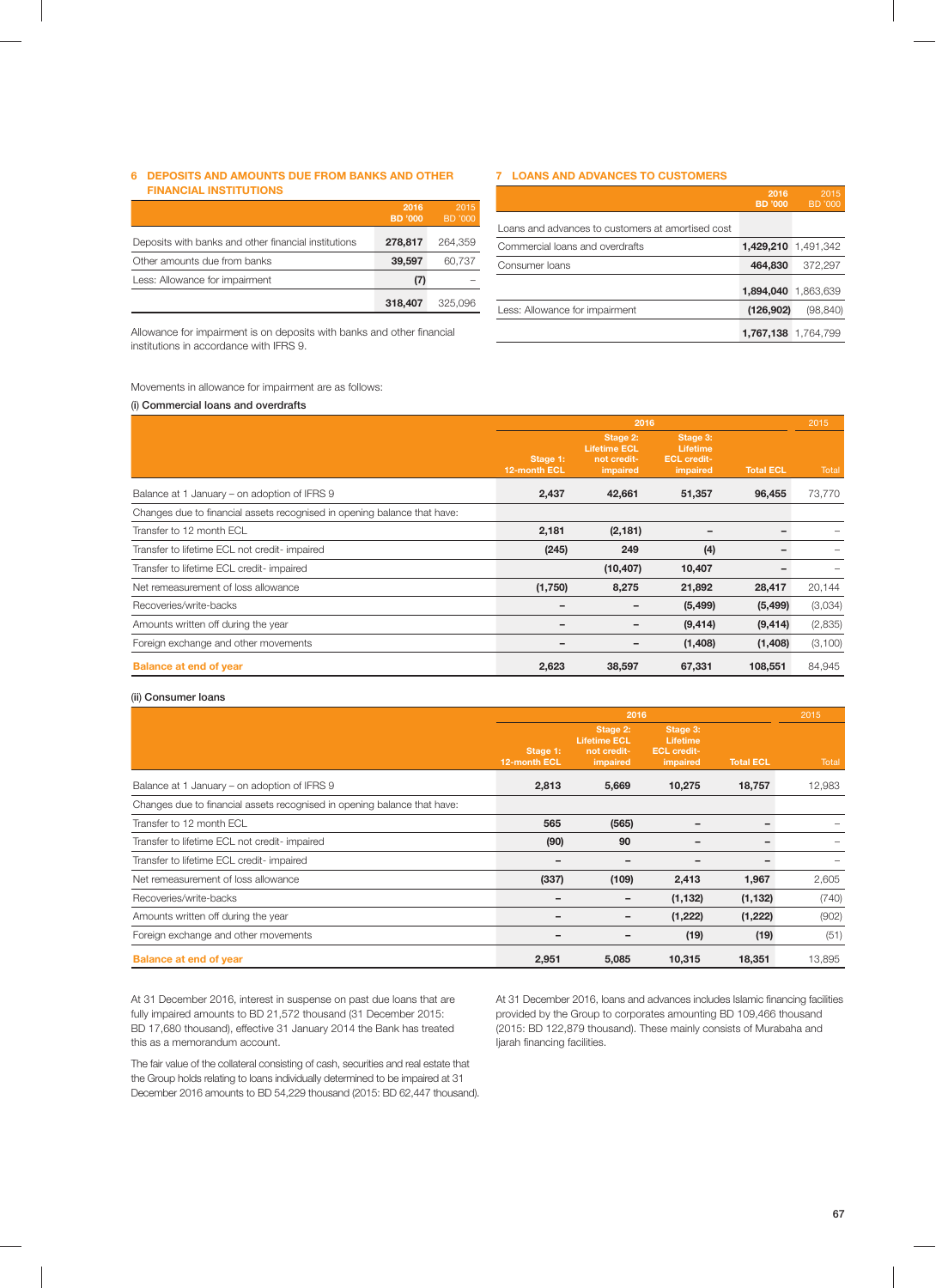## **8 INVESTMENT SECURITIES**

|                                    | <b>FVTPL</b><br><b>BD</b> '000 | <b>FVOCI</b><br><b>BD</b> '000 | <b>Amortised</b><br>cost<br><b>BD</b> '000 | 2016<br>Total<br>BD '000 |                                    | Available-<br>for-sale<br><b>BD</b> '000 | amortised<br>cost<br><b>BD</b> '000 | 2015<br>Total<br><b>BD</b> '000 |
|------------------------------------|--------------------------------|--------------------------------|--------------------------------------------|--------------------------|------------------------------------|------------------------------------------|-------------------------------------|---------------------------------|
| <b>Quoted investments</b>          |                                |                                |                                            |                          | <b>Quoted investments</b>          |                                          |                                     |                                 |
| Government bonds                   | -                              | 349,331                        | 13,271                                     | 362,602                  | Government bonds                   | 355,829                                  | 1,976                               | 357,805                         |
| Other bonds                        | 3,780                          | 213,148                        | -                                          | 216,928                  | Other bonds                        | 216,447                                  | $\qquad \qquad -$                   | 216,447                         |
| Equities                           | 5,263                          | 38,480                         | $\qquad \qquad -$                          | 43,743                   | Equities                           | 71,249                                   |                                     | 71,249                          |
|                                    | 9,043                          | 600,959                        | 13,271                                     | 623,273                  |                                    | 643,525                                  | 1,976                               | 645,501                         |
| <b>Unquoted investments</b>        |                                |                                |                                            |                          | <b>Unquoted investments</b>        |                                          |                                     |                                 |
| Government bonds                   |                                | $\overline{\phantom{a}}$       | 109,807                                    | 109,807                  | Government bonds                   | -                                        | 81,133                              | 81,133                          |
| Other bonds                        |                                |                                |                                            |                          | Other bonds                        | 23,206                                   | 7,524                               | 30,730                          |
| Equities                           |                                | 34,220                         | $\overline{\phantom{a}}$                   | 34,220                   | Equities                           | 41,210                                   |                                     | 41,210                          |
| Managed funds                      | 1,443                          | -                              | $\overline{\phantom{a}}$                   | 1,443                    | Managed funds                      | 2,598                                    |                                     | 2,598                           |
|                                    | 1,443                          | 34,220                         | 109,807                                    | 145,470                  |                                    | 67,014                                   | 88,657                              | 155,671                         |
|                                    | 10,486                         | 635,179                        | 123,078                                    | 768,743                  |                                    |                                          |                                     |                                 |
| Allowance for impairment           |                                |                                |                                            |                          |                                    | 710,539                                  | 90,633                              | 801,172                         |
| on debt investments                |                                | (604)                          | (5)                                        | (609)                    | Allowance for impairment           | (43,065)                                 |                                     | (43,065)                        |
| <b>Balance at 31 December 2016</b> | 10,486                         | 634,575                        | 123,073                                    | 768,134                  | <b>Balance at 31 December 2015</b> | 667,474                                  | 90,633                              | 758,107                         |
|                                    |                                |                                |                                            |                          |                                    |                                          |                                     |                                 |

At 31 December 2016, investment securities includes long term Islamic Sukuk amounting to BD 76,659 thousand (2015: BD 60,792 thousand).

## **Equity investment securities designated as at FVOCI**

At 1 January 2016, the Group designated certain investments securities amounting to BD 71,829 thousand as at FVOCI. In 2015, these investments were classified as available-for-sale. Total dividends income recongnised during the year of 2016 on these investement is BD 3,161 thousand.

## **Allowance for impairment**

The movements in allowance for impairment of investment securities are as follows:

|                                                                          |                                                | 2016                                                                         |                                                                          |                                    | 2015                    |
|--------------------------------------------------------------------------|------------------------------------------------|------------------------------------------------------------------------------|--------------------------------------------------------------------------|------------------------------------|-------------------------|
|                                                                          | Stage 1:<br>12-month<br>ECL*<br><b>BD</b> '000 | Stage 2:<br><b>Lifetime ECL</b><br>not credit-<br>impaired<br><b>BD</b> '000 | Stage 3:<br><b>Lifetime ECL</b><br>credit-<br>impaired<br><b>BD</b> '000 | <b>Total ECL</b><br><b>BD</b> '000 | Total<br><b>BD</b> '000 |
| Government and other bonds at FVOCI or Amortised Cost                    |                                                |                                                                              |                                                                          |                                    |                         |
| Balance at 1 January – on adoption of IFRS 9                             | 162                                            | 209                                                                          | 22,982                                                                   | 23,353                             | 48,783                  |
| Changes due to financial assets recognised in opening balance that have: |                                                |                                                                              |                                                                          |                                    |                         |
| Transfer to 12-month ECL                                                 | 46                                             | (46)                                                                         |                                                                          |                                    |                         |
| Transfer to lifetime ECL not credit-impaired                             | (13)                                           | 13                                                                           | -                                                                        | -                                  |                         |
| Transfer to lifetime ECL credit-impaired                                 |                                                |                                                                              | -                                                                        |                                    |                         |
| Net remeasurement of loss allowance                                      | (1)                                            | 292                                                                          |                                                                          | 291                                | 2,822                   |
| Financial assets that have been derecognised                             | (30)                                           | (23)                                                                         |                                                                          | (53)                               |                         |
| Write-offs                                                               |                                                | -                                                                            | (21, 576)                                                                | (21, 576)                          | (1,211)                 |
| Recoveries of amounts previously written off                             |                                                |                                                                              | (1, 406)                                                                 | (1, 406)                           | (2, 284)                |
| Changes in models/risk parameters                                        |                                                |                                                                              | -                                                                        |                                    |                         |
| Foreign exchange and other movements                                     |                                                |                                                                              | -                                                                        |                                    | (45)                    |
| <b>Balance at 31 December</b>                                            | 164                                            | 445                                                                          |                                                                          | 609                                | 48,065                  |

The loss allowance of the FVOCI is not recognised in the statement of financial position because the carrying amount of debt investment securities at FVOCI (2015: available-for-sale) is their fair value.

\* The above table includes ECL of government and other bonds measured at amortised cost of BD 5 thousand.

## **9 INVESTMENTS IN ASSOCIATED COMPANIES AND JOINT VENTURES**

The Group has a 23.03% (2015: 23.03%) shareholding in Bahrain Commercial Facilities Company B.S.C. ("BCFC"), incorporated in the Kingdom of Bahrain, which is engaged in consumer financing, insurance, dealing in real estate and automobiles.

The Group has a 50% (2015: 50%) stake in Sakana Holistic Housing Solutions B.S.C. (c) ("Sakana"), a jointly controlled company incorporated in the Kingdom of Bahrain which is engaged in Islamic real estate financing, which is under liquidation.

The Group has a 22% (2015: 22%) shareholding in The Benefit Company B.S.C. (c) incorporated in the Kingdom of Bahrain which is engaged in ancillary services to provide payment systems and other related financial services for the benefit of commercial banks and their customers in the Kingdom of Bahrain.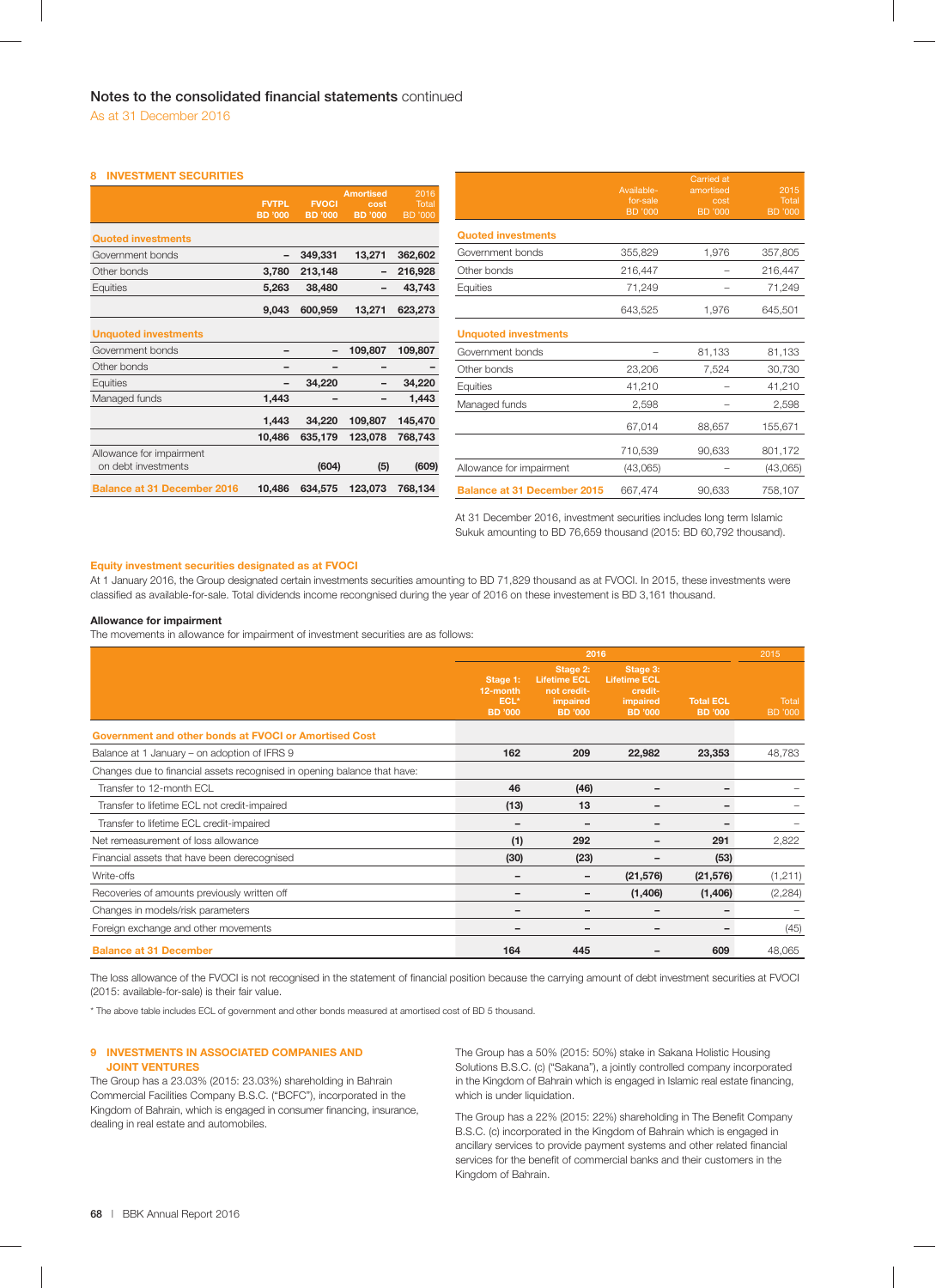The Group has a 35% (2015: 35%) equity stake in Diyar Al Harameen Al Ola Limited ("Diyar"), a company incorporated in the Cayman Islands. Diyar holds 100% beneficial interest in a hotel in Makkah, Kingdom of Saudi Arabia. However, due to lack of significant influence in 2016 the Group reclassified this investment to FVOCI.

The Group has a 40% (2015: 40%) stake in BBK Geojit securities K.S.C., a jointly controlled company incorporated in the State of Kuwait.

The Group has a 24.27% (2015: nil) stake in Bahrain Liquidity Fund, an investment vehicle established in Kingdom of Bahrain to enhance liquidity in the market and to close the valuation gap between securities listied on Bahrain Bourse and their regional peers.

The Group has a 50% (2015: nil) stake in Aegila Capital Management Limited, a jointed venture company incorporated in the United Kingdom which is engaged in capital market advisory services for alternative investments with particular focus in the real estate.

The following tables illustrate the summarised financial information of the Group's interest in its associated companies and joint ventures:

|                                                                             | 2016<br><b>BD</b> '000 | 2015<br>BD '000 |
|-----------------------------------------------------------------------------|------------------------|-----------------|
| Carrying amount of investment in associated<br>companies and joint ventures |                        |                 |
| At 1 January                                                                | 35,823                 | 36,537          |
| Acquisitions during the year                                                | 10,694                 |                 |
| Share of profit                                                             | 5,467                  | 4,215           |
| Dividends received from associated companies                                | (2, 103)               | (1, 835)        |
| Change in unrealised fair values - associated<br>companies (note 17)        | 6                      | (85)            |
| Change in Foreign exchange translation adjustments                          | (2)                    | (9)             |
| Reclassification to FVOCI                                                   | (4,962)                |                 |
| Capital distribution                                                        | (1,000)                | (3,000          |
| At 31 December                                                              | 43.923                 | 35.823          |

|                                                                                      | 2016<br><b>BD</b> '000 | 2015<br>BD '000 |
|--------------------------------------------------------------------------------------|------------------------|-----------------|
| Share of associated companies and joint ventures<br>statements of financial position |                        |                 |
| Current and non-current assets                                                       | 94.874                 | 76,577          |
| Current and non-current liabilities                                                  | (50, 951)              | (40, 754)       |
| Net assets                                                                           | 43,923                 | 35,823          |
| Share of associated companies and joint<br>ventures revenues                         |                        |                 |
| Revenue                                                                              | 10.987                 | 10.124          |

Investment in associated companies and joint ventures includes the Group investment in BCFC which is considered to be a material associate. The following table illustrates the financial information of the Group's investment in BCFC:

|                                      | 2016<br><b>BD</b> '000 | 2015<br><b>BD</b> '000 |
|--------------------------------------|------------------------|------------------------|
| Net interest income                  | 21,504                 | 17,421                 |
| Gross profit on automotive sales     | 6,671                  | 10.715                 |
| Other operating income               | 12,866                 | 7,238                  |
| Total operating income               | 41.041                 | 35.374                 |
| Operating expense                    | (17, 847)              | (18, 317)              |
| Other expense                        | (2,625)                | (1, 551)               |
| Profit for the year                  | 20,569                 | 15,506                 |
| Group's share of profit for the year | 4.737                  | 3.571                  |

|                                     | 2016<br><b>BD</b> '000 | 2015<br><b>BD</b> '000 |
|-------------------------------------|------------------------|------------------------|
| <b>Assets</b>                       |                        |                        |
| Cash and balances with banks        | 5,311                  | 2,206                  |
| Loans and advances to customers     | 265,318                | 222,762                |
| Inventories                         | 26,752                 | 24,274                 |
| Other assets                        | 47,618                 | 38,278                 |
| <b>Total assets</b>                 | 344,999                | 287,520                |
| <b>Liabilities</b>                  |                        |                        |
| <b>Bank overdrafts</b>              | 1,959                  | 1,328                  |
| Trade and other payables            | 18,851                 | 19,469                 |
| Bank term loans                     | 161,628                | 117,503                |
| Bonds issued                        | 39,816                 | 39,753                 |
| <b>Total liabilities</b>            | 222,254                | 178,053                |
| <b>Donation reserve</b>             | (872)                  | (838)                  |
| <b>Equity</b>                       | 121,873                | 108,629                |
| Proportion of the Group's ownership | 23.03%                 | 23.03%                 |
|                                     | 28,067                 | 25,017                 |

The figures reported above for BCFC are based on 30 September 2016 reviewed financial statements adjusted for expected performance in the last quarter.

The market value of the Group's investment in BCFC is BD 25,205 thousand (2015: BD 28,778 thousand) compared to the carrying value of BD 28,067 thousand (2015: BD 25,017 thousand) as at 31 December 2016.

## **10 INTEREST RECEIVABLE AND OTHER ASSETS**

|                                              | 2016<br><b>BD</b> '000 | 2015<br>BD '000 |
|----------------------------------------------|------------------------|-----------------|
| Interest receivable                          | 14,783                 | 17,350          |
| Accounts receivable                          | 23,002                 | 18,664          |
| Positive fair value of derivatives (note 26) | 6,938                  | 2,336           |
| Prepaid expenses                             | 1,777                  | 2,185           |
| Deferred tax                                 | 2.216                  | 2,991           |
| Collateral pending sale                      | 4,671                  | 4,784           |
| Other                                        | 11,382                 | 8,660           |
|                                              | 64.769                 | 56.970          |

## **11 PREMISES AND EQUIPMENT**

|                                       | Freehold<br>land<br><b>BD</b> '000 | <b>Properties Furniture</b><br>and<br><b>BD</b> '000 | and<br>buildings equipment<br><b>BD</b> '000 | <b>Capital</b><br>work in<br>progress<br><b>BD</b> '000 | <b>Total</b><br><b>BD</b> '000 |
|---------------------------------------|------------------------------------|------------------------------------------------------|----------------------------------------------|---------------------------------------------------------|--------------------------------|
| Net book value at<br>31 December 2016 | 8.241                              | 10.603                                               | 5.123                                        | 216                                                     | 24.183                         |
| Net book value at<br>31 December 2015 | 8.260                              | 11.370                                               | 5.051                                        | 125                                                     | 24.806                         |

The depreciation charge for the year amounted to BD 3,430 thousand (2015: BD 3,226 thousand).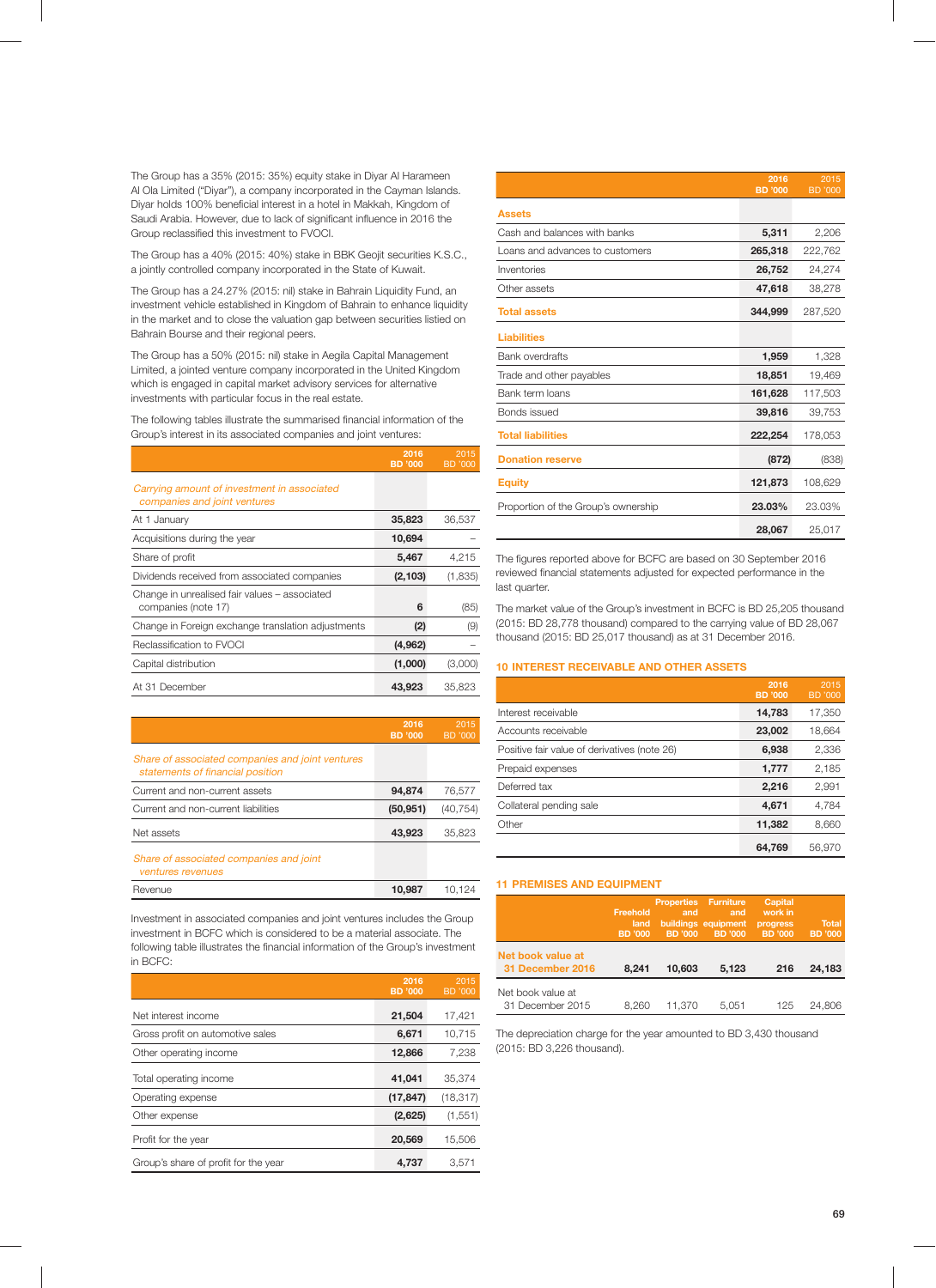## **12 TERM BORROWINGS**

The term borrowings were obtained for general financing purposes and comprise:

| <b>Amount of facility</b><br><b>US\$ '000</b> | Rate of interest | Maturity year | 2016<br><b>BD</b> '000 | 2015<br><b>BD</b> '000 |
|-----------------------------------------------|------------------|---------------|------------------------|------------------------|
| 145.140                                       | $Libor + 1.25%$  | 2017          | 8,509                  | 8,509                  |
| 129.860                                       | $Libor + 1.75%$  | 2018          | 46,800                 | 45,368                 |
| 400,000                                       | 3.50%            | 2020          | 150,800                | 150.800                |
|                                               |                  |               | 206,109                | 204.677                |

## **13 CUSTOMERS' CURRENT, SAVINGS AND OTHER DEPOSITS**

|                  | 2016<br><b>BD</b> '000 | 2015<br><b>BD</b> '000 |
|------------------|------------------------|------------------------|
| Term deposits    |                        | 1,362,104 1,497,279    |
| Current accounts | 571,324                | 608.957                |
| Savings accounts | 483,129                | 440,189                |
| Other accounts   | 77,158                 | 96,467                 |
|                  |                        | 2,493,715 2,642,892    |

## **14 INTEREST PAYABLE AND OTHER LIABILITIES**

|                                              | 2016<br><b>BD</b> '000 | 2015<br><b>BD</b> '000 |
|----------------------------------------------|------------------------|------------------------|
| Accrued expenses                             | 36,585                 | 33,996                 |
| Interest payable                             | 13,405                 | 16,728                 |
| Accounts payable                             | 16,750                 | 14,634                 |
| Negative fair value of derivatives (note 26) | 9,775                  | 12,490                 |
| Other                                        | 7,212                  | 6,378                  |
| Allowance for impairment*                    | 864                    |                        |
|                                              | 84.591                 | 84.226                 |

\* This represents allowance for impairment on financial contracts issued as of 31 December 2016, the sum of ECL provisions of BD 864 and the amounts recognised at issuance less cumulative amortisation.

## **15 EQUITY**

| Share capital                                                         | 2016<br><b>BD</b> '000 | 2015<br>BD '000 |
|-----------------------------------------------------------------------|------------------------|-----------------|
| Authorised                                                            |                        |                 |
| 1,500,000,000 shares of BD 0.100 each                                 | 150,000                | 150,000         |
| Issued and fully paid                                                 |                        |                 |
| 1,081,647,952 shares (2015: 1,081,647,952 shares)<br>of BD 0.100 each | 108,165                | 108,165         |
| Treasury stock*                                                       | (1,206)                | (4.728)         |

\* Treasury stock represents the purchase by the Bank of its own shares. At the end of the year, the Bank held 6,098,267 (2015: 17,195,500) of its own shares, inclusive of bonus shares issued during 2016.

#### Share premium

The share premium arising on issue of ordinary shares is not distributable except in such circumstances as stipulated in the Bahrain Commercial Companies Law and following the approval of the CBB.

## Employee Performance Share Plan

The Group has an Employee Performance Share Plan under which shares are granted to certain eligible employees (note 40).

### Unclaimed dividends

During the year, the Group transferred BD 27 (2015: BD 243) thousand to equity as unclaimed dividends by the shareholders. As per the Group policy and procedures, any unclaimed dividends in excess of 10 years are transferred to equity, however will be available to the respective shareholder for any future claims.

## Perpetual tier 1 convertible capital securities

During the year, the Bank completed an issue of BD 86,098 thousand Basel III compliant Additional Tier I Convertible Perpetual Capital Securities. Distribution Payment Amounts shall be payable subject to and in accordance with terms and conditions on the outstanding nominal amount of the Capital Securities at rate of 8.25 per cent. per annum. These securities are recognised under equity in the consolidated statement of financial position and the corresponding coupon on those securities are accounted as appropriation of profits. Expenses relating to this issuance have been included in retained earnings. Securities' holders will not have a right to claim the coupon and such event will not be considered as event of default.

## **16 RESERVES**

#### Statutory reserve

The statutory reserve has been created in accordance with the Bahrain Commercial Companies Law. The Bank transfers 10% of its annual profits to its statutory reserve till such time as the reserve equals 50% of the issued share capital of the Bank. During the year the Bank had not transferred to statutory reserve (2015: BD 2,575 thousand) as the statutory reserve reached 50% of the issued share capital. The reserve is not available for distribution, except in circumstances as stipulated in the Bahrain Commercial Companies Law and following the approval of the Central Bank of Bahrain.

## General reserve

The general reserve has been built up in accordance with the provisions of the Bank's articles of association and underlines the shareholders' commitment to enhance the strong equity base of the Bank. The general reserve is distributable subject to the approval of the Central Bank of Bahrain.

### **17 CUMULATIVE CHANGES IN FAIR VALUES**

|                                                                         | 2016<br><b>BD</b> '000 | 2015<br><b>BD</b> '000 |
|-------------------------------------------------------------------------|------------------------|------------------------|
| Fair value through other comprehensive income                           |                        |                        |
| At 1 January                                                            | (12,070)               | 17,350                 |
| Changes due to adoption of IFRS 9:                                      |                        |                        |
| Transfer to retained earnings on classification to FVTPL                | (4, 853)               |                        |
| Transfer on classification to amortised cost                            | 4,988                  |                        |
| Transfer from/to retained earnings on reclassification<br>as FVOCI      | (17, 015)              |                        |
| Restated balance as at 1 January                                        | (28, 950)              | 17,350                 |
| Transfer to retained earnings on sale/write off<br>of equity securities | 3,738                  |                        |
| Transfer to P&L on sale of investment securities                        | (2,095)                | (3, 813)               |
| Transferred to P&L on impairment                                        | 238                    | 1,094                  |
| Fair value changes on investment securities at FVOCI<br>during the year | 13,460                 | (26, 701)              |
| At 31 December                                                          | (13,609)               | (12,070)               |
| Cash flow hedges                                                        |                        |                        |
| At 1 January                                                            | (234)                  | 70                     |
| Change in unrealised fair values                                        | 168                    | (219)                  |
| Change in unrealised fair values - associated<br>companies (note 9)     | 6                      | (85)                   |
| At 31 December                                                          | (60)                   | (234)                  |
|                                                                         | (13,669)               | (12, 304)              |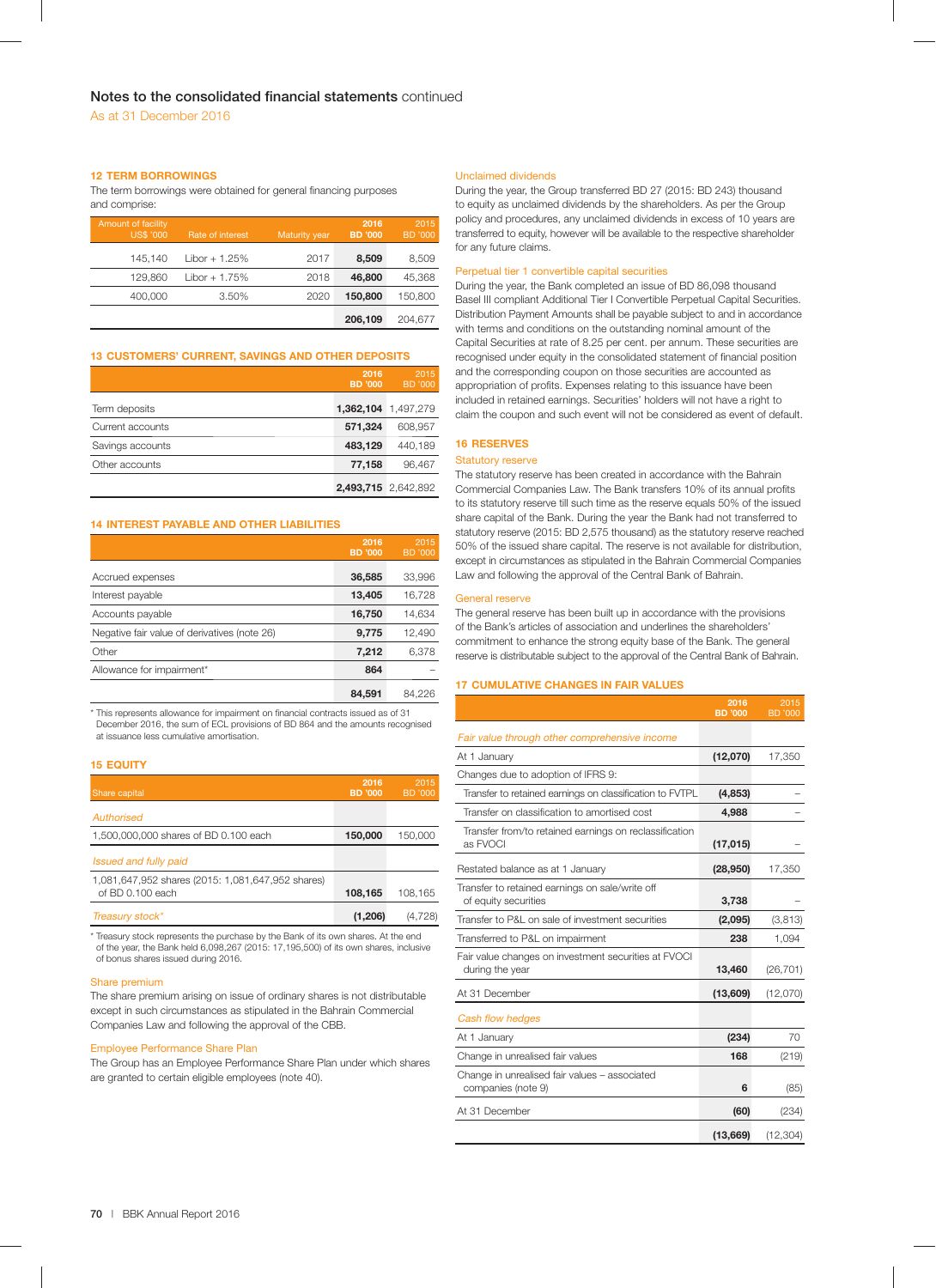## **18 PROPOSED APPROPRIATIONS**

|                             | 2016<br><b>BD</b> '000 | 2015<br><b>BD</b> '000 |
|-----------------------------|------------------------|------------------------|
| Cash dividend               | 32,266                 | 26,611                 |
| Stock dividend              |                        |                        |
| Transfer to general reserve |                        | 2,575                  |
| Donations                   | 1,400                  | 1,400                  |
|                             | 33,666                 | 30,586                 |

The Board of Directors has proposed cash dividend of BD 0.030 per share (2015: BD 0.025 per share), net of treasury stock as of 31 December 2016. The Bank paid dividend of BD 0.025 per share (2015: BD 0.025 per share).

The above appropriations will be submitted for approval at the Annual General Assembly of the Shareholders to be held on 29 March 2017. The payment of dividend is also subject to the approval of the Central Bank of Bahrain.

## **19 INTEREST AND SIMILAR INCOME**

|                                                                         | 2016<br><b>BD</b> '000 | 2015<br><b>BD</b> '000 |
|-------------------------------------------------------------------------|------------------------|------------------------|
| Loans and advances to customers                                         | 91,714                 | 87,094                 |
| Investment securities                                                   | 22,871                 | 20,075                 |
| Deposits and amounts due from banks and other<br>financial institutions | 4,806                  | 2,562                  |
| Treasury bills                                                          | 9,165                  | 4,882                  |
|                                                                         | 128,556                | 114.613                |

## **20 OTHER INCOME**

|                                         | 2016<br><b>BD</b> '000 | 2015<br><b>BD</b> '000 |
|-----------------------------------------|------------------------|------------------------|
| Fee and commission income               | 44,061                 | 40,919                 |
| Dividend income                         | 3,540                  | 3,806                  |
| Realised gains on investment securities | 2,707                  | 4,408                  |
| Gain on foreign exchange                | 5,149                  | 5,260                  |
| Others                                  | 1,539                  | 2,350                  |
|                                         | 56,996                 | 56,743                 |
| Fee and commission expense              | (14, 784)              | (12, 524)              |
|                                         | 42,212                 | 44.219                 |

Included in fee and commission income is BD 67 thousand (2015: BD 132 thousand) relating to trust and other fiduciary activities.

## **21 BASIC AND DILUTED EARNINGS PER SHARE**

#### Basic earnings per share

Basic earnings per share for the year are calculated by dividing the net profit for the year attributable to the owners of the Bank less distribution on perpetual tier 1 convertible capital securities, by the weighted average number of shares outstanding during the year as follows:

## Diluted earnings per share

Diluted earnings per share for the year are calculated by dividing the net profit for the year attributable to the owners of the Bank, by the weighted average number of shares outstanding during the year plus the weighted average number of ordinary shares that would be issued on the conversion into ordinary shares as follows:

|                                                                                          | 2016     | 2015                        |
|------------------------------------------------------------------------------------------|----------|-----------------------------|
| Profit for the year attributable to the owners<br>of the Bank (BD '000)                  | 56,410   | 53,212                      |
| (Less): Distribution on perpetual tier 1<br>convertible capital securities (BD '000)     | (3, 552) |                             |
| Adjusted net profit for the year attributable<br>to the owners of the Bank               | 52,858   | 53,212                      |
| Weighted average number of shares, net of<br>treasury stock, outstanding during the year |          | 1,070,557,685 1,060,391,006 |
| Basic earnings per share (BD)                                                            | 0.049    | 0.050                       |
| Weighted average number of ordinary shares<br>adjusted for the effect of dilution        |          | 1,285,801,465 1,060,391,006 |
| Diluted earnings per share (BD)                                                          | 0.044    | 0.050                       |

## **22 OPERATING SEGMENTS**

## **Segment information**

For management purposes the Group is organised into four major business segments:

## Retail banking

Principally handling individual customers' deposits and providing consumer finance type loans, overdrafts, credit facilities and funds transfer facilities, credit cards and foreign exchange.

## Corporate banking

Principally handling loans and other credit facilities, deposit and current accounts for corporate and institutional customers in Bahrain.

## International banking

Principally handling loans and other credit facilities, deposit and current accounts for international, corporate and institutional customers. This also covers the operations of the overseas units.

## Investment, treasury and other activities

Principally providing money market, trading and treasury services as well as the management of the Group's funding operations. Investment activities involve handling investments in local and international markets, investment advisory services and funds management. Other activities also include business process outsourcing services.

These segments are the basis on which the Group reports its information to the chief operating decision maker. Transactions between segments are generally recorded at estimated market rates on an arm's length basis. Interest is charged/credited to business segments based on a transfer pricing rate which approximates the marginal cost of funds on a matched funded basis.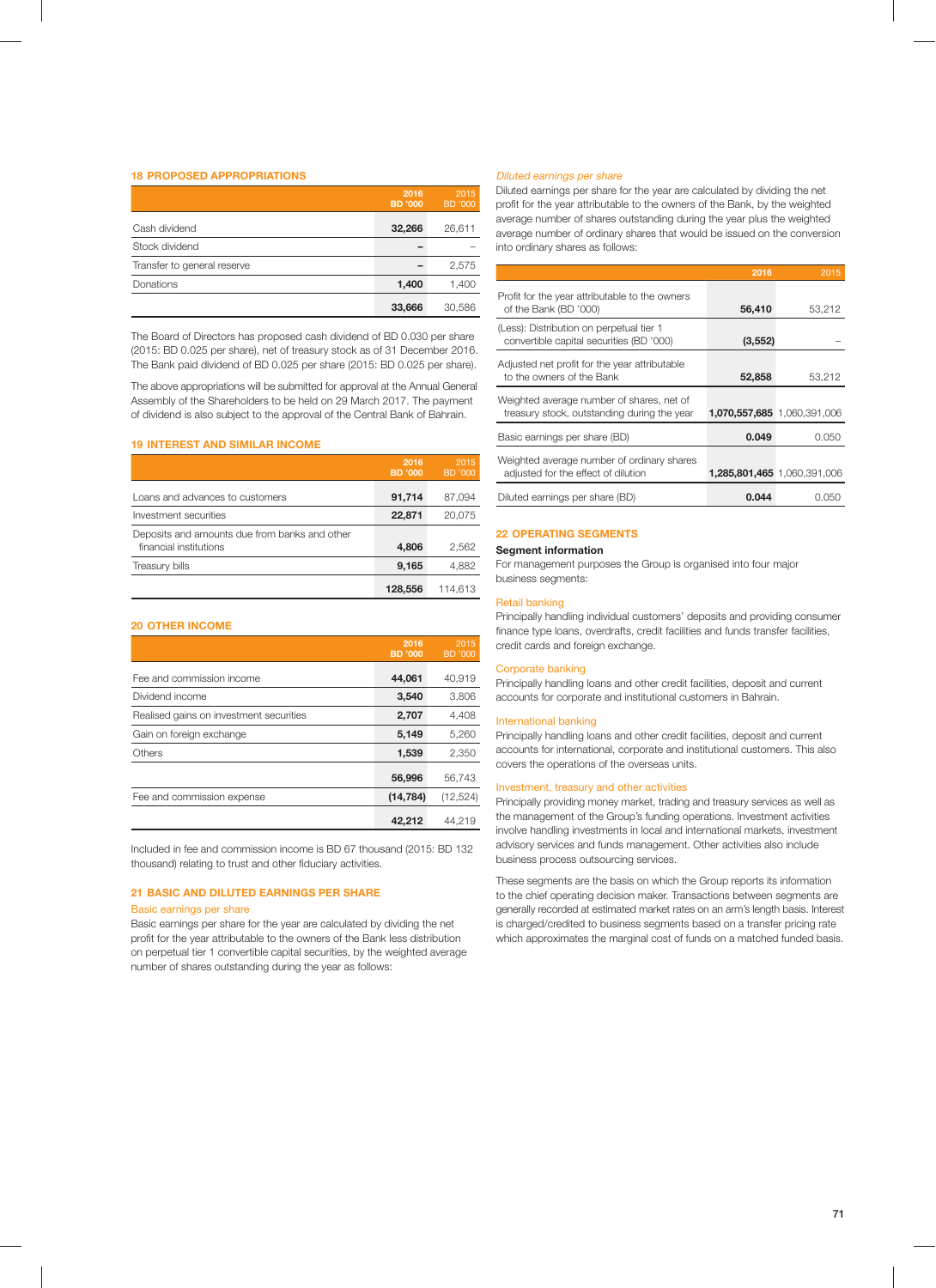## **22 OPERATING SEGMENTS (continued)**

## **Segment information** (continued)

Segment information for the year ended 31 December 2016 was as follows:

|                                                                                    | <b>Retail</b>             | Corporate          | <b>International</b>     | Investment,<br>treasury and        |                                |
|------------------------------------------------------------------------------------|---------------------------|--------------------|--------------------------|------------------------------------|--------------------------------|
|                                                                                    | banking<br><b>BD</b> '000 | banking<br>BD '000 | banking<br>BD '000       | other activities<br><b>BD</b> '000 | <b>Total</b><br><b>BD</b> '000 |
|                                                                                    |                           |                    |                          |                                    |                                |
| Interest income                                                                    | 27,160                    | 36,519             | 32,702                   | 32,175                             | 128,556                        |
| Interest expense                                                                   | (2,576)                   | (7, 937)           | (10, 531)                | (21, 664)                          | (42, 708)                      |
| Internal fund transfer price                                                       | (4, 387)                  | (4, 176)           | (3,995)                  | 12,558                             |                                |
| Net Interest Income                                                                | 20,197                    | 24,406             | 18,176                   | 23,069                             | 85,848                         |
| <b>Other Operating Income</b>                                                      | 21,699                    | 3,993              | 5,776                    | 10,744                             | 42,212                         |
| Operating income before share of profit of associated companies and joint ventures | 41,896                    | 28,399             | 23,952                   | 33,813                             | 128,060                        |
| Net provision for impairment on loans and advances to customers                    | (1,663)                   | (11,688)           | (10, 402)                | $\qquad \qquad$                    | (23, 753)                      |
| Net write back of impairment of non-trading investment securities                  |                           |                    |                          | 1,115                              | 1,115                          |
| Segment result                                                                     | 15,050                    | 2,754              | 120                      | 33,356                             | 51,280                         |
| Share of profit of associated companies and joint ventures                         | 5,562                     |                    | $\overline{\phantom{0}}$ | (95)                               | 5,467                          |
| Profit for the year                                                                |                           |                    |                          |                                    | 56,747                         |
| Loss attributable to non-controlling interest                                      |                           |                    |                          |                                    | (337)                          |
| Profit for the year attributable to the owners of the Bank                         |                           |                    |                          |                                    | 56,410                         |
| Segment assets                                                                     | 537,433                   | 700,692            | 1,297,251                | 1,089,227                          | 3,624,603                      |
| Investment in associated companies and joint ventures                              | 31,982                    |                    | $\qquad \qquad$          | 11,941                             | 43,923                         |
| Common assets                                                                      |                           |                    |                          |                                    | 34,031                         |
| <b>Total assets</b>                                                                |                           |                    |                          |                                    | 3,702,557                      |
| Segment liabilities                                                                | 734,539                   | 792,531            | 885,892                  | 765,143                            | 3,178,105                      |
| Common liabilities                                                                 |                           |                    |                          |                                    | 50,237                         |
| <b>Total liabilities</b>                                                           |                           |                    |                          |                                    | 3,228,342                      |

Segment information for the year ended 31 December 2015 was as follows:

|                                                                                    | Retail<br>banking<br><b>BD</b> '000 | Corporate<br>banking<br><b>BD</b> '000 | International<br>banking<br><b>BD</b> '000 | Investment,<br>treasury and<br>other activities<br><b>BD</b> '000 | Total<br><b>BD</b> '000 |
|------------------------------------------------------------------------------------|-------------------------------------|----------------------------------------|--------------------------------------------|-------------------------------------------------------------------|-------------------------|
| Interest income                                                                    | 24,681                              | 34,681                                 | 32,004                                     | 23,247                                                            | 114,613                 |
| Interest expense                                                                   | (2,672)                             | (8,600)                                | (8,598)                                    | (22, 037)                                                         | (41, 907)               |
| Internal fund transfer price                                                       | (6, 157)                            | (1, 971)                               | (3,545)                                    | 11,673                                                            |                         |
| Net Interest Income                                                                | 15,852                              | 24,110                                 | 19,861                                     | 12,883                                                            | 72,706                  |
| Other Operating Income                                                             | 20,486                              | 4,061                                  | 5,944                                      | 13,728                                                            | 44,219                  |
| Operating income before share of profit of associated companies and joint ventures | 36,338                              | 28,171                                 | 25,805                                     | 26,611                                                            | 116,925                 |
| Net provision for impairment on loans and advances to customers                    | (1, 293)                            | (6, 298)                               | (11, 384)                                  | $\overline{\phantom{0}}$                                          | (18, 975)               |
| Net provision of impairment of non-trading investment securities                   |                                     |                                        |                                            | (538)                                                             | (538)                   |
| Segment result                                                                     | 12.875                              | 9.370                                  | 3.734                                      | 23,195                                                            | 49,174                  |
| Share of profit of associated companies and joint ventures                         | 4,215                               | $\qquad \qquad -$                      | $\overline{\phantom{m}}$                   | $\overline{\phantom{m}}$                                          | 4,215                   |
| Profit for the year                                                                |                                     |                                        |                                            |                                                                   | 53,389                  |
| Loss attributable to non-controlling interest                                      |                                     |                                        |                                            |                                                                   | (177)                   |
| Profit for the year attributable to the owners of the Bank                         |                                     |                                        |                                            |                                                                   | 53,212                  |
| Segment assets                                                                     | 486.914                             | 696,969                                | 1,334,785                                  | 1,063,820                                                         | 3,582,488               |
| Investment in associated companies and joint ventures                              | 27,950                              |                                        | $\qquad \qquad -$                          | 7,873                                                             | 35,823                  |
| Common assets                                                                      |                                     |                                        |                                            |                                                                   | 28,130                  |
| <b>Total assets</b>                                                                |                                     |                                        |                                            |                                                                   | 3,646,441               |
| Segment liabilities                                                                | 679,825                             | 975,041                                | 853,257                                    | 729,570                                                           | 3,237,693               |
| Common liabilities                                                                 |                                     |                                        |                                            |                                                                   | 48,014                  |
| <b>Total liabilities</b>                                                           |                                     |                                        |                                            |                                                                   | 3,285,707               |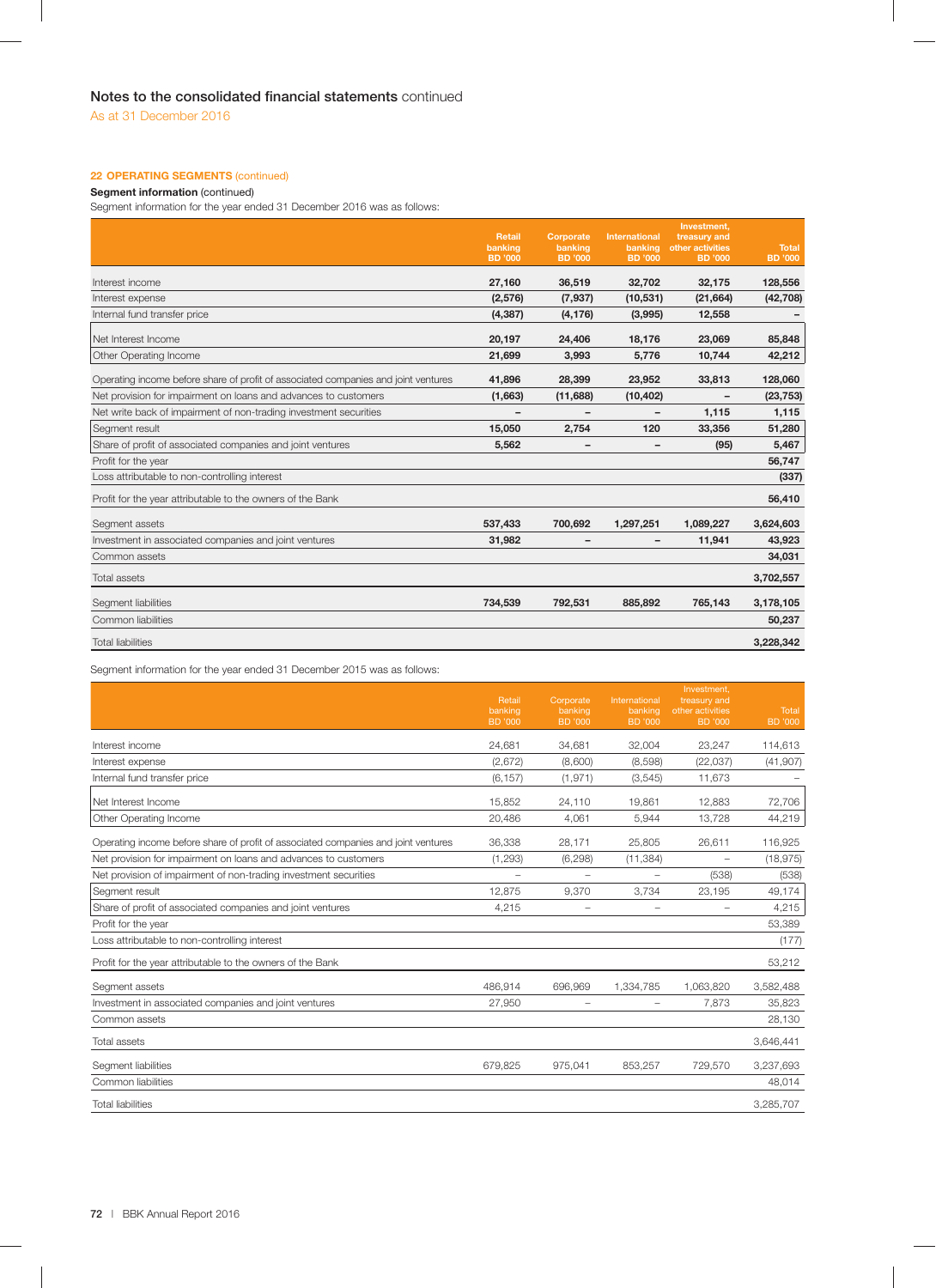## **Geographic information**

The Group operates in two geographic markets: Domestic (Bahrain), Others (Middle East/Africa, Europe, North America and Asia). The following tables show the distribution of the Group's revenue and non-current assets by geographical segment, allocated based on the location in which the assets and liabilities are located, for the years ended 31 December 2016 and 31 December 2015:

|                                                               | <b>Domestic</b><br><b>BD</b> '000 | <b>Others</b><br><b>BD</b> '000 | <b>Total</b><br><b>BD</b> '000 |
|---------------------------------------------------------------|-----------------------------------|---------------------------------|--------------------------------|
| 31 December 2016                                              |                                   |                                 |                                |
| Net interest income                                           | 75,413                            | 10,435                          | 85,848                         |
| Share of profit in associated companies<br>and joint ventures | 5,562                             | (95)                            | 5,467                          |
| Other income                                                  | 38,331                            | 3,881                           | 42,212                         |
|                                                               | 119,306                           | 14.221                          | 133.527                        |
| Non-current assets                                            | 20,132                            | 4,051                           | 24,183                         |

|                                                               | <b>Domestic</b><br>BD '000 | <b>Others</b><br>BD '000 | Total<br><b>BD</b> '000 |
|---------------------------------------------------------------|----------------------------|--------------------------|-------------------------|
| 31 December 2015                                              |                            |                          |                         |
| Net interest income                                           | 61,777                     | 10.929                   | 72,706                  |
| Share of profit in associated companies<br>and joint ventures | 4.215                      |                          | 4,215                   |
| Other income                                                  | 40.553                     | 3.666                    | 44,219                  |
|                                                               | 106.545                    | 14.595                   | 121.140                 |
| Non-current assets                                            | 20.659                     | 4.147                    | 24.806                  |

Non-current assets represents premises and equipment.

## **23 CASH AND CASH EQUIVALENTS**

Cash and cash equivalents included in the consolidated statement of cash flows includes the following as at 31 December:

|                                                                                                                            | 2016<br><b>BD</b> '000 | 2015<br>BD '000 |
|----------------------------------------------------------------------------------------------------------------------------|------------------------|-----------------|
| Cash (note 4)                                                                                                              | 20,853                 | 17,636          |
| Current accounts and placements with central<br>banks (note 4)                                                             | 216,167                | 186.716         |
| Treasury bills                                                                                                             |                        | 5,667           |
| Deposits and amounts due from banks and other<br>financial institutions with original maturities of ninety<br>days or less | 300,584                | 323.097         |
|                                                                                                                            | 537.604                | 533.116         |

## **24 RELATED PARTY TRANSACTIONS**

Related parties represent major shareholders, associates and joint ventures, directors and key management personnel of the Group and entities controlled, jointly controlled or significantly influenced by such parties. Pricing policies and terms of these transactions are approved by the Group's management.

Amounts outstanding as of the statement of financial position date in respect of transactions entered into with related parties were as follows:

|                             | Major          | Associated<br>companies<br>and joint | <b>Directors</b><br>and key<br>management |                |
|-----------------------------|----------------|--------------------------------------|-------------------------------------------|----------------|
|                             | shareholders   | ventures                             | personnel                                 | Total          |
|                             | <b>BD</b> '000 | <b>BD</b> '000                       | BD '000                                   | <b>BD</b> '000 |
| 2016                        |                |                                      |                                           |                |
| Loans and advances          |                |                                      |                                           |                |
| to customers                |                | 15,521                               | 3,325                                     | 18,846         |
| Customers' current, savings |                |                                      |                                           |                |
| and other deposits          | 208.871        | 3.286                                | 8.885                                     | 221.042        |
| 2015                        |                |                                      |                                           |                |
| Loans and advances          |                |                                      |                                           |                |
| to customers                |                | 4,207                                | 1,224                                     | 5,431          |
| Customers' current, savings |                |                                      |                                           |                |
| and other deposits          | 290,287        | 6,180                                | 8.895                                     | 305,362        |

For the years ended 31 December 2016 and 31 December 2015 the Group has not recorded any impairment provision on the amounts due from related parties.

The income and expense in respect of related parties included in the consolidated statement of profit or loss are as follows:

|                  | Major<br>shareholders<br><b>BD</b> '000 | Associated<br>companies<br>ventures<br>BD '000 | <b>Directors</b><br>and key<br>and joint management<br>personnel<br><b>BD</b> '000 | Total<br><b>BD</b> '000 |
|------------------|-----------------------------------------|------------------------------------------------|------------------------------------------------------------------------------------|-------------------------|
| 2016             |                                         |                                                |                                                                                    |                         |
| Interest income  |                                         | 567                                            | 120                                                                                | 687                     |
| Interest expense | 3,127                                   | 106                                            | 115                                                                                | 3,348                   |
| 2015             |                                         |                                                |                                                                                    |                         |
| Interest income  |                                         | 320                                            | 18                                                                                 | 338                     |
| Interest expense | 3,328                                   | 100                                            | 126                                                                                | 3,554                   |
|                  |                                         |                                                |                                                                                    |                         |

Compensation of the key management personnel is as follows:

|                              | 2016<br>BD '000 | 2015<br><b>BD</b> '000 |
|------------------------------|-----------------|------------------------|
| Short term employee benefits | 10,279          | 7,507                  |
| Others                       | (31)            | 269                    |
|                              | 10,248          | 7.776                  |

**Key management interest in an employee share incentive scheme**

The Bank has introduced effective 2010, a new share-based payment scheme (refer to note 40 for details).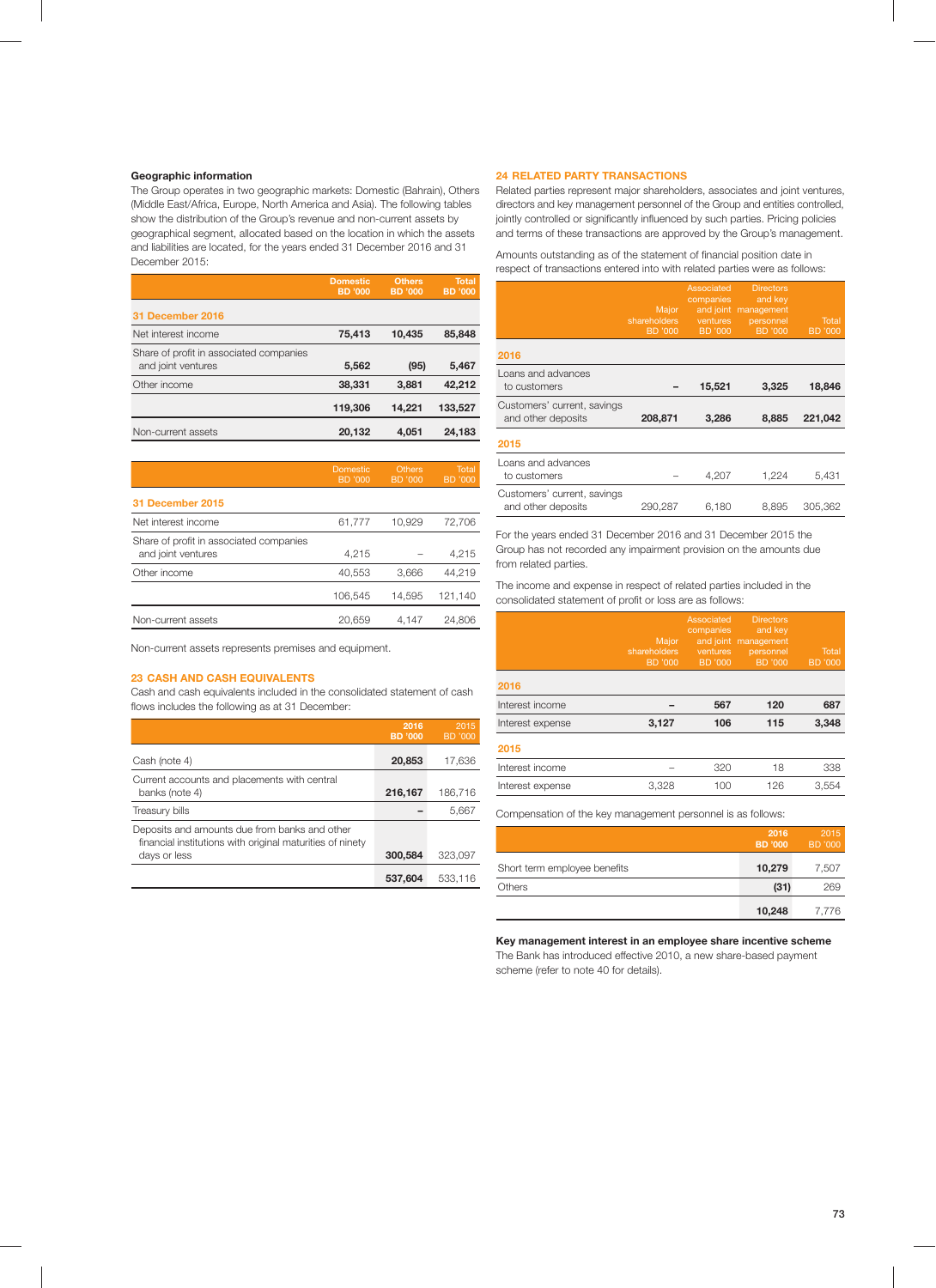## **25 MATURITY ANALYSIS OF ASSETS AND LIABILITIES**

The maturity profile of the assets and liabilities at 31 December 2016 and as at 31 December 2015 given below have been determined on the basis of the remaining period at the statement of financial position date to the contractual maturity date, except in the case of customer deposits. The liquidity profile of customer deposits has been determined on the basis of the effective maturities indicated by the Group's deposit retention history.

| 31 December 2016                                                        | Within 1<br>month<br><b>BD</b> '000 | $1$ to $3$<br>months<br><b>BD</b> '000 | 3 to 6<br>months<br><b>BD</b> '000 | 6 to 12<br>months<br><b>BD</b> '000 | <b>Subtotal</b><br><b>BD</b> '000 | $1$ to $5$<br>years<br><b>BD</b> '000 | 5 to 10<br>years<br><b>BD</b> '000 | 10 to 20<br>years<br><b>BD</b> '000 | <b>More than</b><br>20 years<br><b>BD</b> '000 | <b>Total</b><br><b>BD</b> '000 |
|-------------------------------------------------------------------------|-------------------------------------|----------------------------------------|------------------------------------|-------------------------------------|-----------------------------------|---------------------------------------|------------------------------------|-------------------------------------|------------------------------------------------|--------------------------------|
| <b>Assets</b>                                                           |                                     |                                        |                                    |                                     |                                   |                                       |                                    |                                     |                                                |                                |
| Cash and balances with central banks                                    | 237,020                             | -                                      |                                    | -                                   | 237,020                           | $\overline{\phantom{m}}$              | -                                  |                                     | 77,348                                         | 314,368                        |
| Treasury bills                                                          | 35.780                              | 233,931                                | 43,887                             | 88,037                              | 401,635                           | $\overline{\phantom{0}}$              | -                                  |                                     |                                                | 401,635                        |
| Deposits and amounts due from banks and<br>other financial institutions | 295,207                             | 10,455                                 | 12,318                             | 427                                 | 318,407                           | $\qquad \qquad$                       | $\overline{\phantom{0}}$           |                                     |                                                | 318,407                        |
| Loans and advances to customers                                         | 104.292                             | 136,801                                | 154,280                            | 96,613                              | 491,986                           | 779,317                               | 270,083                            | 52,013                              | 173,739                                        | 1,767,138                      |
| Investment securities                                                   | 9,360                               | 17,353                                 | 23,955                             | 41,029                              | 91,697                            | 286,899                               | 254,736                            | 9,368                               | 125,434                                        | 768,134                        |
| Investments in associated companies<br>and joint venture                |                                     |                                        |                                    |                                     | $\overline{\phantom{0}}$          |                                       | -                                  |                                     | 43,923                                         | 43,923                         |
| Interest receivable and other assets                                    | 56,088                              | 96                                     | 49                                 | 52                                  | 56,285                            | 8,484                                 | $\qquad \qquad -$                  |                                     |                                                | 64,769                         |
| Premises and equipment                                                  |                                     |                                        | $\overline{\phantom{0}}$           | $\qquad \qquad$                     |                                   | 19,879                                | 914                                | 1,619                               | 1,771                                          | 24,183                         |
| <b>Total assets</b>                                                     | 737,747                             | 398,636                                | 234,489                            | 226,158                             | 1,597,030                         | 1,094,579                             | 525,733                            | 63,000                              |                                                | 422,215 3,702,557              |
| <b>Liabilities</b>                                                      |                                     |                                        |                                    |                                     |                                   |                                       |                                    |                                     |                                                |                                |
| Deposits and amounts due to banks and<br>other financial institutions   | 187,518                             | 72,311                                 | $\overline{\phantom{m}}$           | 82                                  | 259,911                           |                                       | $\overline{\phantom{0}}$           |                                     |                                                | 259,911                        |
| Borrowings under repurchase agreement                                   | 645                                 |                                        | $\overline{\phantom{a}}$           | 22,058                              | 22,703                            | 161,313                               | $\overline{\phantom{0}}$           |                                     |                                                | 184,016                        |
| Term borrowings                                                         | $\overline{\phantom{m}}$            | $\overline{\phantom{a}}$               | 8,509                              | $\overline{\phantom{a}}$            | 8,509                             | 197,600                               | $\qquad \qquad -$                  |                                     | $\overline{\phantom{0}}$                       | 206,109                        |
| Customers' current, savings and other deposits                          | 406,410                             | 241,403                                | 61,263                             | 28,447                              | 737,523                           | 66,128                                | -                                  |                                     | 1,690,064 2,493,715                            |                                |
| Interest payable and other liabilities                                  | 57,703                              | 3,331                                  | 1,591                              | 1,291                               | 63,916                            | 20,675                                | $\qquad \qquad$                    |                                     |                                                | 84,591                         |
| <b>Total liabilities</b>                                                | 652,276                             | 317,045                                | 71,363                             | 51,878                              | 1,092,562                         | 445,716                               |                                    |                                     | 1,690,064 3,228,342                            |                                |
| <b>Net</b>                                                              | 85,471                              | 81,591                                 | 163,126                            | 174,280                             | 504,468                           | 648,863                               | 525,733                            | 63,000                              | (1, 267, 849)                                  | 474,215                        |
| Cumulative                                                              | 85,471                              | 167,062                                | 330,188                            | 504,468                             |                                   |                                       |                                    | 1,153,331 1,679,064 1,742,064       | 474,215                                        |                                |

| 31 December 2015                                                        | Within 1<br>month<br><b>BD</b> '000 | $1$ to $3$<br>months<br><b>BD</b> '000 | 3 to 6<br>months<br><b>BD</b> '000 | 6 to 12<br>months<br><b>BD</b> '000 | Subtotal<br><b>BD</b> '000 | 1 to $5$<br>years<br><b>BD</b> '000 | 5 to 10<br>years<br><b>BD</b> '000 | 10 to 20<br>years<br><b>BD</b> '000 | More than<br>20 years<br><b>BD</b> '000 | Total<br><b>BD</b> '000 |
|-------------------------------------------------------------------------|-------------------------------------|----------------------------------------|------------------------------------|-------------------------------------|----------------------------|-------------------------------------|------------------------------------|-------------------------------------|-----------------------------------------|-------------------------|
| <b>Assets</b>                                                           |                                     |                                        |                                    |                                     |                            |                                     |                                    |                                     |                                         |                         |
| Cash and balances with central banks                                    | 204,352                             |                                        |                                    | $\overline{\phantom{0}}$            | 204,352                    | $\overline{\phantom{0}}$            |                                    | L.                                  | 82,398                                  | 286,750                 |
| Treasury bills                                                          | 77,647                              | 146,069                                | 72,057                             | 98,317                              | 394,090                    | -                                   | $\overline{\phantom{0}}$           | L.                                  | $\overline{\phantom{m}}$                | 394,090                 |
| Deposits and amounts due from banks and<br>other financial institutions | 288,375                             | 36,721                                 | $\overline{\phantom{0}}$           | $\qquad \qquad -$                   | 325,096                    | $\overline{\phantom{0}}$            |                                    |                                     |                                         | 325,096                 |
| Loans and advances to customers                                         | 101,348                             | 145,071                                | 121,488                            | 139,823                             | 507,730                    | 769,419                             | 243,185                            | 54,137                              | 190,328                                 | 1,764,799               |
| Investment securities                                                   | 24,602                              | 9,641                                  | 19,872                             | 50,883                              | 104,998                    | 261,825                             | 239,942                            | 14,016                              | 137,326                                 | 758,107                 |
| Investments in associated companies<br>and joint venture                | $\overline{\phantom{a}}$            |                                        |                                    | $\qquad \qquad -$                   | $\overline{\phantom{0}}$   |                                     | $\overline{\phantom{0}}$           | $\overline{\phantom{0}}$            | 35,823                                  | 35,823                  |
| Interest receivable and other assets                                    | 47.884                              | 63                                     | 90                                 | 54                                  | 48,091                     | 8.879                               | -                                  | ۰                                   | $\overline{\phantom{a}}$                | 56,970                  |
| Premises and equipment                                                  | $\overline{\phantom{0}}$            | $\overline{\phantom{0}}$               | $\overline{\phantom{0}}$           | $\overline{\phantom{0}}$            | $\overline{\phantom{0}}$   | 20,022                              | 1.216                              | 1.728                               | 1.840                                   | 24,806                  |
| <b>Total assets</b>                                                     | 744,208                             | 337,565                                | 213,507                            | 289,077                             | 1,584,357                  | 1.060.145                           | 484,343                            | 69,881                              |                                         | 447,715 3,646,441       |
| <b>Liabilities</b>                                                      |                                     |                                        |                                    |                                     |                            |                                     |                                    |                                     |                                         |                         |
| Deposits and amounts due to banks and<br>other financial institutions   | 137,683                             | 28,893                                 | 9,440                              | 3,388                               | 179,404                    |                                     | $\overline{\phantom{0}}$           |                                     |                                         | 179,404                 |
| Borrowings under repurchase agreement                                   | $\overline{\phantom{0}}$            | $\qquad \qquad -$                      | $\overline{\phantom{0}}$           | $\qquad \qquad -$                   |                            | 174,508                             | $\qquad \qquad -$                  | $\overline{\phantom{0}}$            | $\overline{\phantom{m}}$                | 174,508                 |
| Term borrowings                                                         | $\qquad \qquad -$                   | $\overline{\phantom{0}}$               | $\overline{\phantom{0}}$           | -                                   |                            | 204,677                             | $\overline{\phantom{0}}$           | $\overline{\phantom{0}}$            | $\overline{\phantom{0}}$                | 204,677                 |
| Customers' current, savings and other deposits                          | 334,779                             | 228,438                                | 95,990                             | 112,213                             | 771,420                    | 28,391                              | 9                                  | L.                                  | 1,843,072 2,642,892                     |                         |
| Interest payable and other liabilities                                  | 66.400                              | 3,000                                  | 1,438                              | 3,647                               | 74,485                     | 9.432                               | $\qquad \qquad -$                  | ۰                                   | 309                                     | 84,226                  |
| <b>Total liabilities</b>                                                | 538,862                             | 260,331                                | 106,868                            | 119,248                             | 1,025,309                  | 417,008                             | 9                                  | $\overline{\phantom{0}}$            | 1,843,381 3,285,707                     |                         |
| Net                                                                     | 205,346                             | 77,234                                 | 106,639                            | 169,829                             | 559,048                    | 643,137                             | 484,334                            | 69,881                              | (1,395,666)                             | 360,734                 |
| Cumulative                                                              | 205.346                             | 282.580                                | 389.219                            | 559.048                             |                            |                                     |                                    | 1.202.185 1.686.519 1.756.400       | 360.734                                 |                         |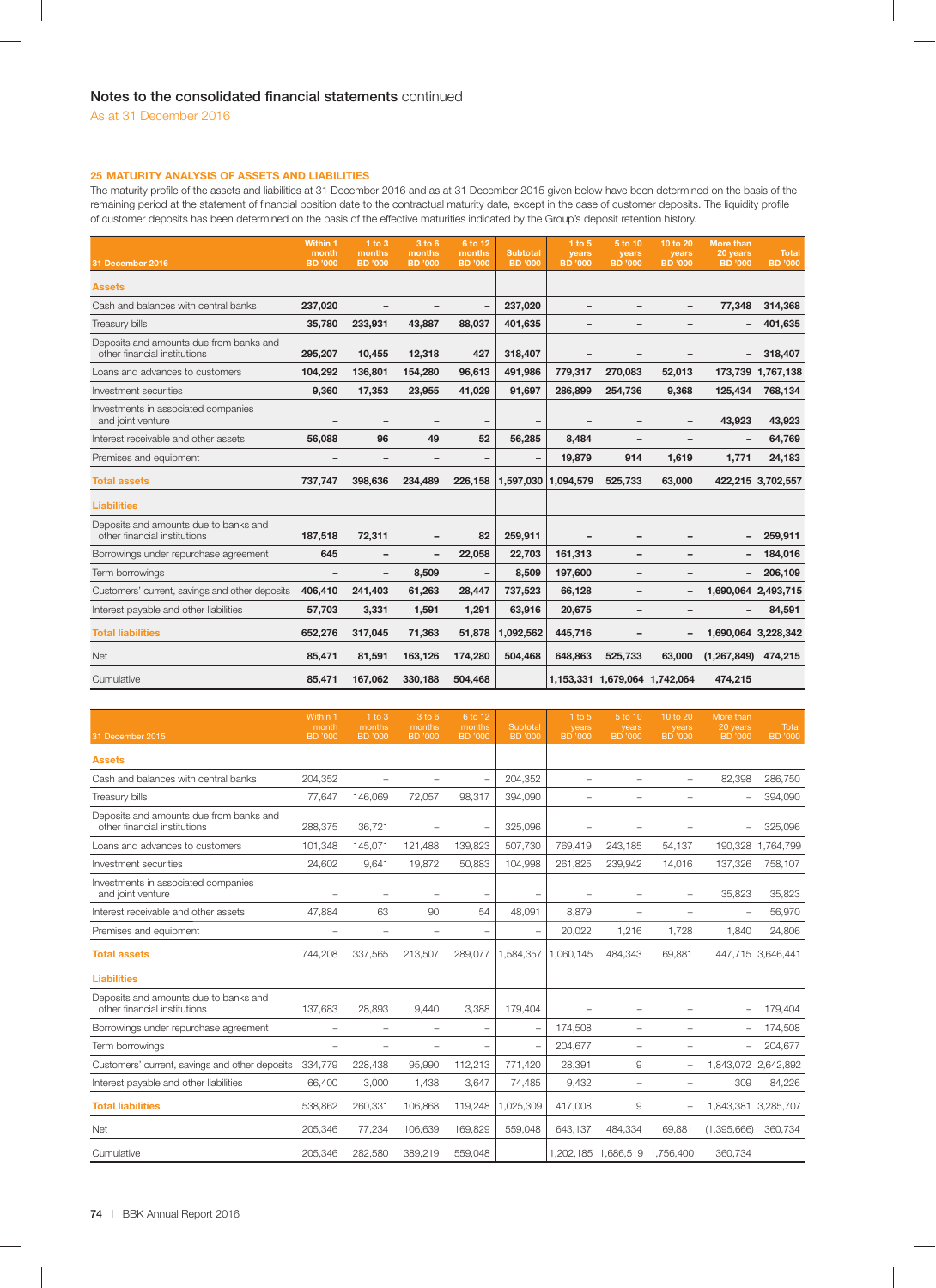## **26 DERIVATIVES**

A derivative financial instrument is a financial contract between two parties where payments are dependent upon movements in the price of one or more underlying financial instrument, reference rate or index. In the ordinary course of business, the Group enters into various types of transactions that involve derivative financial instruments. The use of derivatives is governed by the Group's policies approved by the Board of Directors. The Group enters into derivative contracts for the purpose of reducing risks from potential movements in foreign exchange rates and interest rates inherent in the Group's non-trading assets and liabilities. The Group also enters into derivative contracts for the purpose of trading.

The table below shows the positive and negative fair values of derivative financial instruments together with their notional amounts. The notional amount is the amount of a derivative's underlying asset, reference rate or index and is the basis upon which changes in the value of derivatives are measured. The notional amounts indicate the volume of transactions outstanding at year end but are neither indicative of the market risk nor credit risk.

| 31 December 2016                      | <b>Positive</b><br>fair value<br><b>BD</b> '000 | <b>Negative</b><br>fair value<br><b>BD</b> '000 | <b>Notional</b><br>amount<br><b>BD</b> '000 |
|---------------------------------------|-------------------------------------------------|-------------------------------------------------|---------------------------------------------|
| Derivatives held for trading          |                                                 |                                                 |                                             |
| Forward foreign exchange contracts    | 108                                             | 137                                             | 105.635                                     |
| Derivatives held as fair value hedges |                                                 |                                                 |                                             |
| Interest rate swaps                   | 6,672                                           | 9.638                                           | 549.716                                     |
| Derivatives held as cash flow hedges  |                                                 |                                                 |                                             |
| Interest rate swaps                   | 158                                             |                                                 | 57.519                                      |
|                                       | 6.938                                           | 9.775                                           | 712.870                                     |

| 31 December 2015                      | Positive<br>fair<br>value<br>BD '000 | <b>Negative</b><br>fair<br>value<br>BD '000 | <b>Notional</b><br>amount<br><b>BD</b> '000 |
|---------------------------------------|--------------------------------------|---------------------------------------------|---------------------------------------------|
| Derivatives held for trading          |                                      |                                             |                                             |
| Forward foreign exchange contracts    | 302                                  | 360                                         | 162,509                                     |
| Derivatives held as fair value hedges |                                      |                                             |                                             |
| Interest rate swaps                   | 1,991                                | 12.078                                      | 505.932                                     |
| Derivatives held as cash flow hedges  |                                      |                                             |                                             |
| Interest rate swaps                   | 43                                   | 52                                          | 57.519                                      |
|                                       | 2.336                                | 12.490                                      | 725.960                                     |

### **Derivative product types**

Forwards and futures are contractual agreements to either buy or sell a specified currency, commodity or financial instrument at a specific price and date in the future. Forwards are customised contracts transacted in the over-the-counter market. Foreign currency and interest rate futures are transacted in standardised amounts on regulated exchanges and are subject to daily cash margin requirements. Forward rate agreements are effectively tailor-made interest rate futures which fix a forward rate of interest on a notional amount, for an agreed period of time starting on a specified future date.

Swaps are contractual agreements between two parties to exchange interest or foreign currency differentials based on a specific notional amount. For interest rate swaps, counterparties generally exchange fixed and floating rate interest payments based on a notional value in a single currency. For currency swaps, fixed or floating interest payments and notional amounts are exchanged in different currencies.

Options are contractual agreements that convey the right, but not the obligation, to either buy or sell a specific amount of a commodity or financial instrument at a fixed price, either at a fixed future date or at any time within a specified period. The Group does not engage in the writing of options.

## **Derivatives held or issued for trading purposes**

Most of the Group's derivative trading activities relate to back to back customer deals. In addition, the Group takes certain foreign exchange positions with the expectation of profiting from favorable movements in prices, rates or indices. Also included under this heading are derivatives which do not meet IFRS 9 hedging requirements.

## **Derivatives held or issued for hedging purposes**

The Group has put in place systems for the measurement and management of risk. Part of the risk management process involves managing the Group's exposure to fluctuations in foreign exchange rates (currency risk) and interest rates through asset and liability management activities. It is the Group's policy to reduce its exposure to currency and interest rate risks to acceptable levels as determined by the Board of Directors. For strategies adopted to manage interest rate and currency risk, please refer notes 35 and 36 respectively.

As part of its asset and liability management the Group uses derivatives for hedging currency and interest rate movements. This is achieved by hedging specific financial instruments, forecasted transactions as well as strategic hedging against consolidated statement of financial position exposures. In all such cases the objective of the hedging relationship, details of the hedged item and hedging instrument are documented and the transactions are accounted for as fair value or cash flow hedges, as the case may be.

#### **Fair value hedges**

Fair value hedges are used by the Group to protect it against changes in the fair value of financial assets and financial liabilities due to movements in exchange rates and interest rates. The financial instruments hedged for interest rate risk include loans, fair value through other comprehensive income debt securities, debt issued and other borrowed funds. The Group uses forward foreign exchange contracts and currency swaps to hedge against specifically identified currency risks, and interest rate swaps to hedge interest rate risk.

In these hedge relationships, the main sources of ineffectiveness is the maturity mis-matches or the hedging instruments and the hedged istruments are subject to different counterparty risks, resulting in a change to hedge effectiveness measurement elements.

At 31 December 2016, the Group held the following interest rate swaps as hedging instruments in fair value hedges of interest risk.

| <b>Risk category</b>                  | Less than<br>1 month | months | $1-3$ 3 months<br>$-1$ vear | vears                  | 1-5 More than<br>5 years |  |  |  |  |  |
|---------------------------------------|----------------------|--------|-----------------------------|------------------------|--------------------------|--|--|--|--|--|
| Interest rate risk                    |                      |        |                             |                        |                          |  |  |  |  |  |
| <b>Hedge of Investment Securities</b> |                      |        |                             |                        |                          |  |  |  |  |  |
| 31 December 2016                      |                      |        |                             |                        |                          |  |  |  |  |  |
| Nominal amount (BD '000)              | 1,847                | 5.820  |                             | 13.761 226.150 302.138 |                          |  |  |  |  |  |
| Average fixed interest rate           | 4%                   | 6%     | 4%                          | 5%                     | 5%                       |  |  |  |  |  |
| 31 December 2015                      |                      |        |                             |                        |                          |  |  |  |  |  |

| Nominal amount (BD '000)    | 1.885 |     |     |     |    |
|-----------------------------|-------|-----|-----|-----|----|
| Average fixed interest rate | 5%    | .5% | .5% | .5% | 5% |

The line item in the statement of financial position where the hedging instrument is included in other assets.

The amounts relating to items designated as hedged items were as follows:

|                                         |                                      | 2016                                                                                                                                | 2015                                 |                                                                                                                                     |  |  |
|-----------------------------------------|--------------------------------------|-------------------------------------------------------------------------------------------------------------------------------------|--------------------------------------|-------------------------------------------------------------------------------------------------------------------------------------|--|--|
|                                         | Carrying<br>amount<br><b>BD</b> '000 | <b>Accumulated fair</b><br>value hedge<br>adjustments on<br>the hedged item<br>included in the<br>carrying amount<br><b>BD</b> '000 | Carrying<br>amount<br><b>BD</b> '000 | <b>Accumulated fair</b><br>value hedge<br>adjustments on<br>the hedged item<br>included in the<br>carrying amount<br><b>BD</b> '000 |  |  |
| <b>Bonds [Investment</b><br>securities] | 549,057                              | 2.230                                                                                                                               | 514.980                              | 9.580                                                                                                                               |  |  |

For the year ended 31 December 2016, the Group recognised a net gain of BD 1 thousand (2015: net gain of BD 31 thousand), representing the gain on the hedging instruments. The total loss on hedged items attributable to the hedged risk amounted to BD 21 thousand (2015: loss of BD 286 thousand).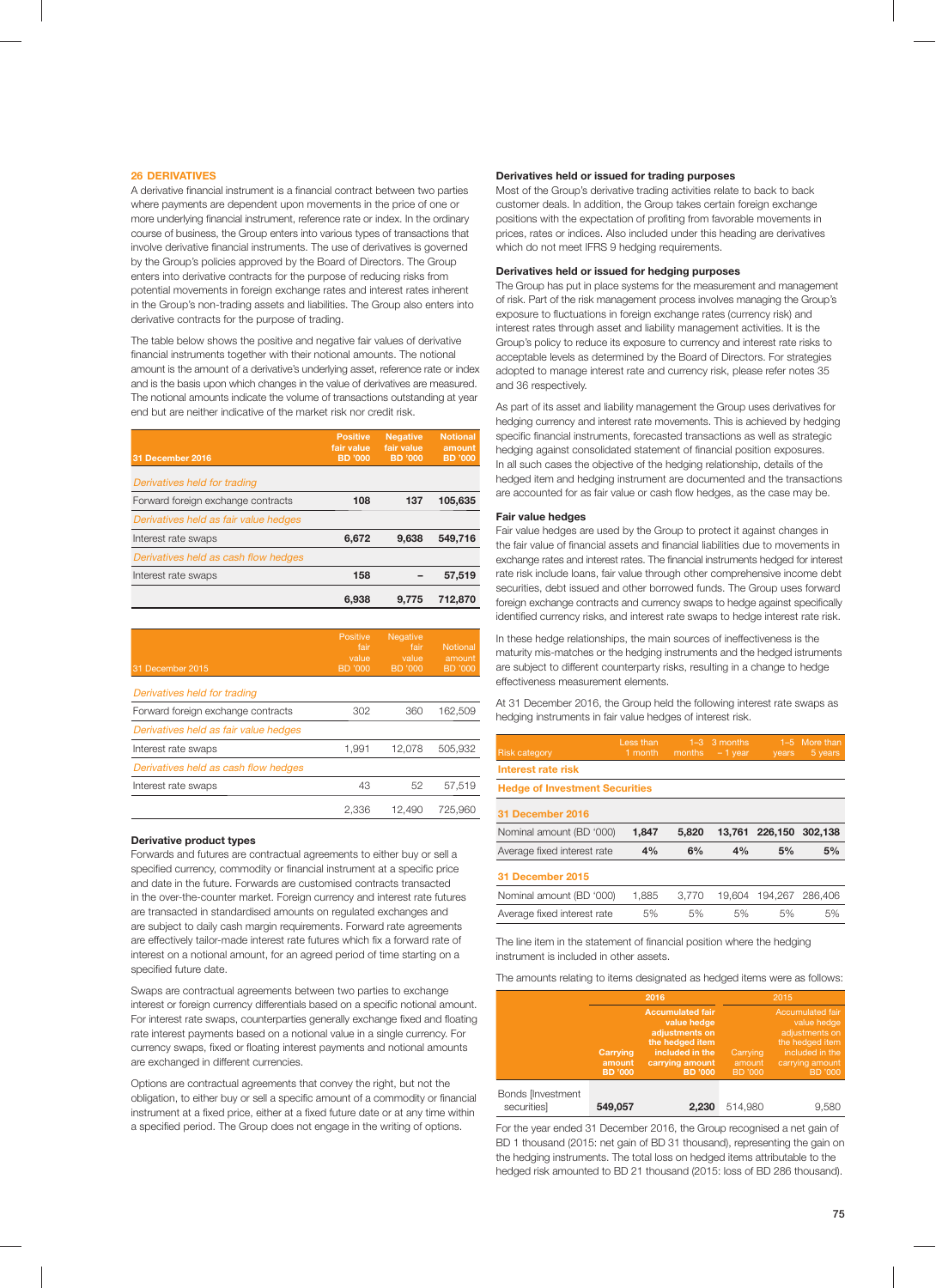## **26 DERIVATIVES** (continued)

## **Cash Flow Hedges**

At 31 December 2016, the Group held the following instruments to hedge exposures to changes in interest rates and foreign currency.

|                             | Less than<br>1 month | $1 - 3$<br>months | 3 months<br>$-1$ year | years  | 1-5 More than<br>5 years |
|-----------------------------|----------------------|-------------------|-----------------------|--------|--------------------------|
| Interest rate risk          |                      |                   |                       |        |                          |
| Interest rate swaps         |                      |                   |                       |        |                          |
| 31 December 2016            |                      |                   |                       |        |                          |
| Nominal amount (BD '000)    |                      |                   | 8.509                 | 49,010 |                          |
| Average fixed interest rate | 0%                   | 0%                | 2%                    | 3%     | 0%                       |
| 31 December 2015            |                      |                   |                       |        |                          |
| Nominal amount (BD '000)    |                      |                   |                       | 57,519 |                          |
| Average fixed interest rate | 0%                   | 0%                | 0%                    | 3%     | 0%                       |

The line item in the statement of financial position where the hedging instrument is included is other liabilities.

The amounts relating to items designated as hedged items were as follows.

|                        |                               | 2016                                   | 2015   |                                 |
|------------------------|-------------------------------|----------------------------------------|--------|---------------------------------|
|                        | Carrying<br>amount<br>BD '000 | <b>Cash flow</b><br>reserve<br>BD '000 |        | Cash flow<br>reserve<br>BD '000 |
| <b>Term Borrowings</b> | 57,519                        | 158                                    | 57,519 | (10)                            |

## **27 COMMITMENTS AND CONTINGENT LIABILITIES**

## **Credit-related commitments**

Credit-related commitments include commitments to extend credit, standby letters of credit, guarantees and acceptances which are designed to meet the requirements of the Group's customers.

Commitments to extend credit represent the unused portions of contractual commitments to make loans and revolving credits, principally in the form of loans and advances, guarantees and letters of credit. With respect to credit risk on commitments to extend credit, the Group is potentially exposed to a loss in an amount equal to the total unused commitments. However, the likely amount of loss, which cannot readily be quantified, is expected to be considerably less than the total unused commitment as most of the commitments to extend credit are contingent upon the customer maintaining specific credit standards. Commitments generally have fixed expiration dates of less than one year or other termination clauses. Since commitments may expire without being drawn upon, the total contracted amounts do not necessarily represent future cash requirements.

Letters of credit, guarantees (including standby letters of credit) and acceptances commit the Group to make payments on behalf of customers contingent upon certain conditions. Standby letters of credit, which are included under guarantees, would have market risk if issued or extended at a fixed rate of interest. However, these contracts are primarily made at a floating rate.

The Group has the following credit related commitments:

| 31 December 2016            | On<br>demand<br><b>BD</b> '000 | Less than<br>3 months<br><b>BD</b> '000 | 3 to 12<br>months<br><b>BD</b> '000 | $1$ to $5$<br>years<br><b>BD</b> '000 | <b>Total</b><br><b>BD</b> '000 |
|-----------------------------|--------------------------------|-----------------------------------------|-------------------------------------|---------------------------------------|--------------------------------|
| <b>Contingencies</b>        |                                |                                         |                                     |                                       |                                |
| Letters of credit           | 3,336                          | 18,538                                  | 16,644                              |                                       | 38,518                         |
| Guarantees                  | 228,287                        |                                         |                                     |                                       | 228,287                        |
|                             |                                |                                         |                                     |                                       | 266,805                        |
| <b>Commitments</b>          |                                |                                         |                                     |                                       |                                |
| Undrawn Ioan<br>commitments | 127,186                        |                                         |                                     |                                       | 127,186                        |
|                             |                                |                                         |                                     |                                       | 127,186                        |
|                             |                                |                                         |                                     |                                       | 393,991                        |

| 31 December 2015            | On<br>demand<br><b>BD</b> '000 | Less than<br>3 months<br><b>BD</b> '000 | 3 to 12<br>months<br><b>BD</b> '000 | $1$ to $5$<br>years<br><b>BD</b> '000 | <b>Total</b><br><b>BD</b> '000 |
|-----------------------------|--------------------------------|-----------------------------------------|-------------------------------------|---------------------------------------|--------------------------------|
| <b>Contingencies</b>        |                                |                                         |                                     |                                       |                                |
| Letters of credit           | 3,946                          | 13,925                                  | 16,382                              |                                       | 34,253                         |
| Guarantees                  | 204,616                        |                                         |                                     |                                       | 204,616                        |
|                             |                                |                                         |                                     |                                       | 238,869                        |
| <b>Commitments</b>          |                                |                                         |                                     |                                       |                                |
| Undrawn Ioan<br>commitments | 143,943                        |                                         |                                     |                                       | 143,943                        |
|                             |                                |                                         |                                     |                                       | 143,943                        |
|                             |                                |                                         |                                     |                                       | 382,812                        |

The Group does not expect all its commitments to be drawn before the expiry of the commitment.

## **Lease commitments**

## Operating lease commitments – Group as lessee

The Group has entered into commercial leases on premises. Future minimum lease payments under non-cancelable operating leases as at 31 December are as follows:

|                                             | 2016<br><b>BD</b> '000 | 2015<br><b>BD</b> '000 |
|---------------------------------------------|------------------------|------------------------|
| Within one year                             | 838                    | 858                    |
| After one year but not more than five years | 1,872                  | 1.212                  |
| More than five years                        | 4,406                  | 2,418                  |
|                                             | 7,116                  | 4.488                  |

## **28 RISK MANAGEMENT**

Efficient and timely management of risks involved in the Group's activities is critical for the financial soundness and profitability of the Group. Risk management involves the identifying, measuring, monitoring and managing of risks on a regular basis. The objective of risk management is to increase shareholders' value and achieve a return on equity that is commensurate with the risks assumed. To achieve this objective, the Group employs leading risk management practices and recruits skilled and experienced people.

As with other financial institutions, the Group faces a range of risks in its business and operations including (i) credit risk; (ii) market risk (comprising of interest rate risk, currency risk and equity price risk); (iii) liquidity risk, (iv) legal risk and (v) operational risk, as detailed below.

The Board of Directors of the Bank has overall responsibility for managing risks. Whilst the Board approves and periodically reviews risk management policies and strategies based on the recommendations of the Board Risk Committee, the management establishes procedures to implement the policies and strategies. The Risk Management Committee (RMC) and Asset and Liability Management Committee (ALMC), comprising Executive and Senior Management, are high level management committees responsible for the overall management of the risk profile of the Group. RMC discusses important risk related issues, policies, procedures and reviews implementation of its decisions. ALMC reviews issues relating to the statement of financial position at a micro level and also reviews issues relating to Asset Liability mismatches and liquidity. The Country Risk Committee (CRC) reviews country risk, business strategies and macro economic conditions with reference to the countries identified for doing business. The Operational Risk Management Committee (ORMC) manages the overall operational risk for the Bank by instituting CBB guidelines and Basel standards and carrying out required oversight.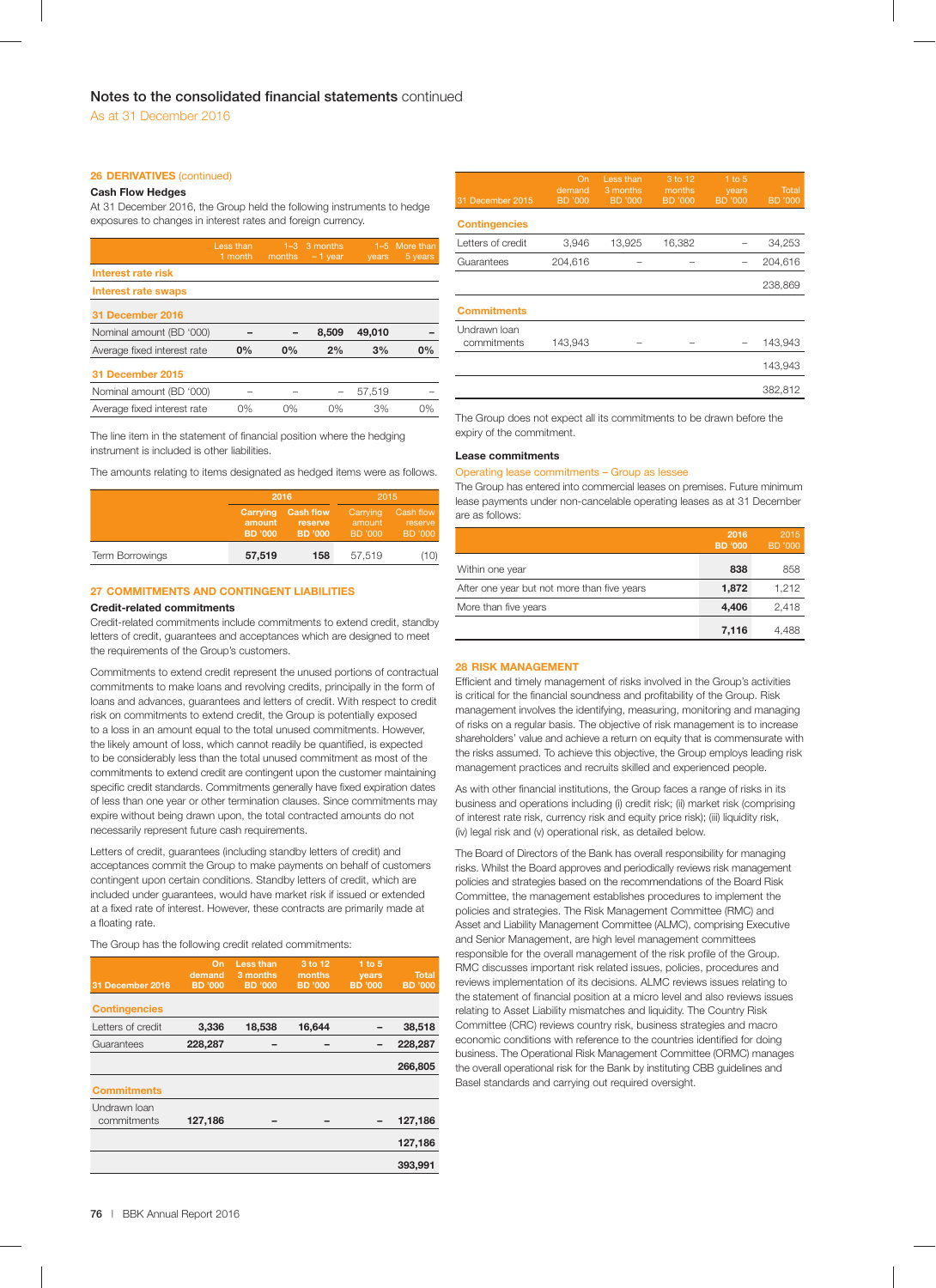The Risk & Credit Management Division (RCMD) is responsible for oversight of risk characteristics inherent in new and existing products, activities, countries, regions, industries and making necessary recommendations to the appropriate authorities. It is also responsible for introducing or amending risk policies, procedures and exposure limits to mitigate these risks with approval from Board Risk Committee and Board or the Risk Management Committee, as applicable. The RCMD also establishes systems and processes for monitoring market and operational risks. The RCMD processes credit applications and ensures that the provisions of credit risk policies are complied with. The RCMD generates regular reports on credit risk exposures, performs credit rating reviews and monitors credit limits. The Designated Credit Officer/Designated Investment Officer in RCMD is one of the signatories in the credit/investment approval chain and provides independent view on credit & investment proposals. The Chief Risk Officer is the head of RCMD and reports to the Board Risk Committee, thereby ensuring the independence of the risk management process. In addition to the above, RCMD, in collaboration with Financial Control & Planning Division, prepares the Risk Appetite & the ICAAP document for the Bank. The ICAAP document assesses the Pillar 2 risks at length and prescribes the required level of capital buffer for the Bank.

The internal audit department assess whether the policies and procedures are complied with and, if necessary, suggest ways of further improving internal guidelines and procedures.

The various risks to which the Group is exposed to and how the Group manages them is discussed in the following paragraphs.

## **29 CREDIT RISK AND CONCENTRATION OF CREDIT RISK**

Credit risk is the risk that one party to a financial instrument will fail to discharge an obligation and thereby cause the other party to incur a financial loss. Concentration of credit risk arises when a number of counterparties are engaged in similar business activities, or activities in the same geographical region, or have similar economic features, fail to meet contractual obligations, due to them being affected by changes in economic, political or other conditions.

Credit risk in derivative financial instruments arises from potential counterparty default on contractual obligations and it is limited to the positive fair value in favor of the Group.

The Group attempts to control credit risk by monitoring credit exposures continuously, limiting transactions with specific counterparties, assessing the creditworthiness of counterparties, diversifying lending activities to avoid undue concentrations of risks with individuals or groups of customers in specific locations or businesses, and by obtaining security wherever necessary and appropriate. In addition to monitoring credit limits, the Group manages credit exposures by entering into netting agreements and collateral arrangements with counterparties in appropriate circumstances, and limiting the duration of exposures.

The Group has well defined policies and procedures for identifying, measuring, monitoring and controlling credit risk in all of the Group's activities, at the level of individual credit and at portfolio level. Credit limits are approved after a thorough assessment of the creditworthiness of the borrower or counterparty, including the purpose and structure of the credit, and its source of repayment. Credit proposals are reviewed by the RCMD, which is independent of business units, before approval by the appropriate approving authority is obtained. All policies relating to credit are reviewed by the Board Risk Committee and approved by the Board of Directors. An Executive Committee, consisting of Board of Directors, reviews and approves larger credits. In addition, all larger credits in excess of the approval authority of the Executive Committee are approved by the Board of Directors.

The Group devises specific business and risk strategies relating to corporate, retail, investments and treasury areas, within the ambit of the Group's risk policies and procedures. Any additional risks associated with such strategies are discussed in the RMC meetings and necessary risk control measures are applied through amendments to policies, procedures and circulars. The Group also draws up a comprehensive Risk Management Strategy every year and monitors the progress of that strategy.

Day-to-day monitoring of individual borrower or counterparty exposure is the responsibility of the respective business unit. The Group's Credit Administration Unit, a part of the RCMD, ensures that credit facilities are released after appropriate approval and against proper documentation. It also monitors excesses over limits, past dues, expired credits and escalates exceptions if any, for corrective action.

Counterparty credit limits are established for all customers after careful assessment of their creditworthiness and approval (as per the levels of authority prescribed in the policy). These are also subject to large credit exposure limit criteria of the Central Bank of Bahrain and the local regulators in overseas locations. Standard procedures, outlined in the Group's Credit Procedures Manual, require that all credit proposals be subjected to a detailed screening by a Designated Credit Officer/Designated Investment Officer who is part of a three signature approval process and functions independent of the business units.

The credit growth, quality and portfolio composition are monitored continuously to maximize the risk adjusted return and reduce the level of incidence of impairment and accretion of marginal credits. The Group monitors concentration risk by establishing limits for maximum exposure to individual borrower or counterparty, country, bank and industry. Such limits are also stipulated for certain products. These limits are approved after detailed analysis and are reviewed and monitored regularly.

## **30 MAXIMUM EXPOSURE TO CREDIT RISK WITHOUT TAKING INTO ACCOUNT ANY COLLATERAL AND OTHER CREDIT ENHANCEMENTS**

The table below shows the maximum exposure to credit risk for the components of the statement of financial position and for derivatives. The maximum exposure is shown gross, before the effect of mitigation through the use of master netting and collateral agreements.

|                                                                         | 2016<br><b>BD</b> '000 | 2015<br><b>BD</b> '000 |
|-------------------------------------------------------------------------|------------------------|------------------------|
| Balances with central banks                                             | 293,515                | 269,114                |
| Treasury bills                                                          | 401,635                | 394,090                |
| Deposits and amounts due from banks and other<br>financial institutions | 318,407                | 325,096                |
| Loans and advances to customers                                         | 1,767,138              | 1,764,799              |
| Investment securities                                                   | 688,730                | 663,051                |
| Interest receivable and other assets                                    | 56,105                 | 47,010                 |
|                                                                         |                        | 3,525,530 3,463,160    |
| Contingent liabilities                                                  | 266,805                | 238,869                |
| Commitments                                                             | 127,186                | 143,943                |
|                                                                         | 393,991                | 382,812                |
|                                                                         | 3,919,521              | 3.845.972              |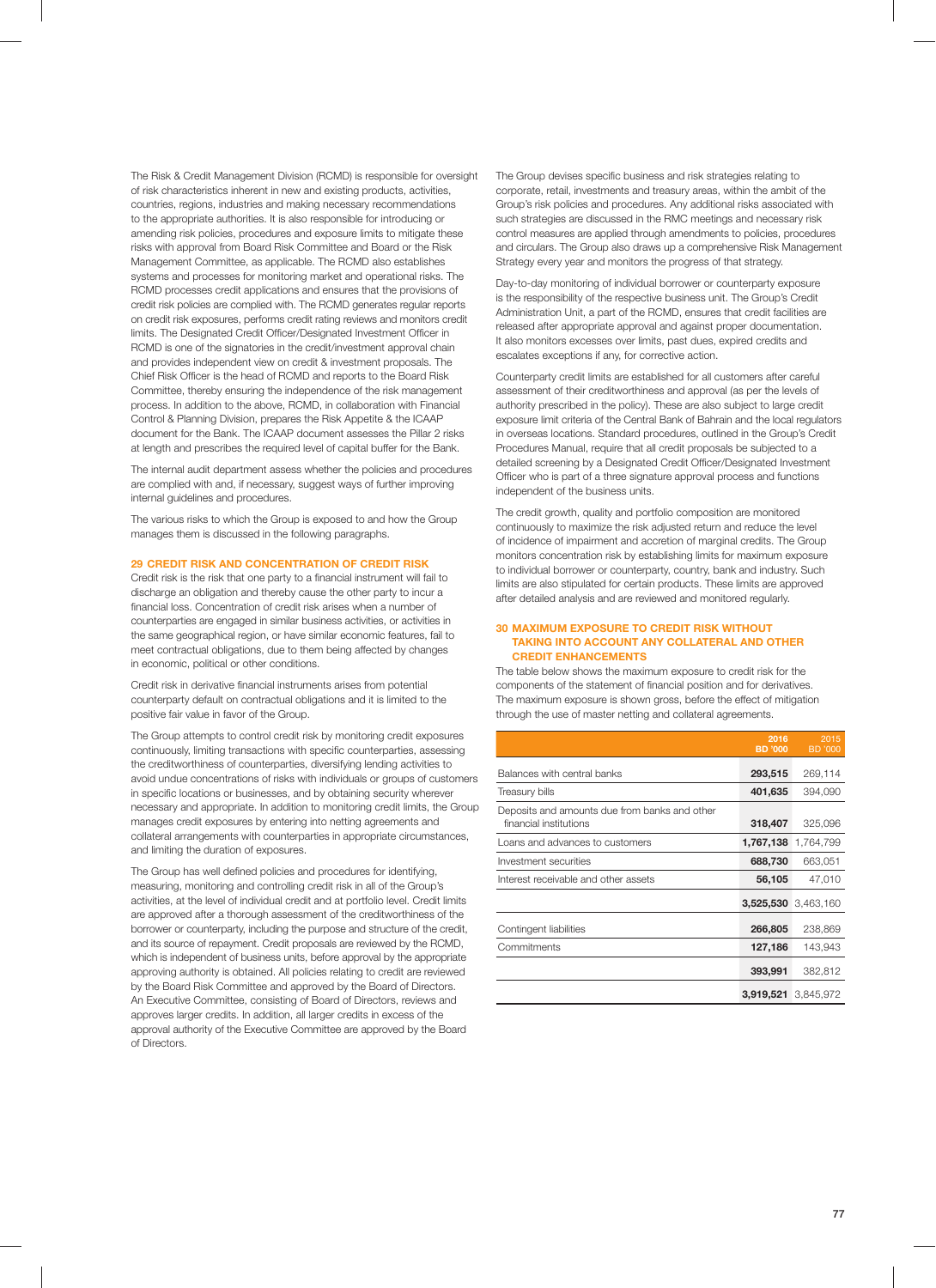## **31 CONCENTRATION OF ASSETS, LIABILITIES AND OFF STATEMENT OF FINANCIAL POSITION ITEMS**

The distribution of assets, liabilities and credit commitments and contingencies by geographic region and industry sector is as follows:

|                                        | 2016                            |                                      |                                                                     | 2015                            |                                      |                                                              |
|----------------------------------------|---------------------------------|--------------------------------------|---------------------------------------------------------------------|---------------------------------|--------------------------------------|--------------------------------------------------------------|
|                                        | <b>Assets</b><br><b>BD</b> '000 | <b>Liabilities</b><br><b>BD</b> '000 | <b>Credit</b><br>commitments and<br>contingencies<br><b>BD</b> '000 | <b>Assets</b><br><b>BD</b> '000 | <b>Liabilities</b><br><b>BD</b> '000 | Credit<br>commitments and<br>contingencies<br><b>BD</b> '000 |
| Gulf Co-operation Council countries    | 3,088,221                       | 2,682,640                            | 333,308                                                             | 2,959,680                       | 2,809,005                            | 329,950                                                      |
| North America                          | 61,650                          | 5,965                                | 615                                                                 | 90,196                          | 5,217                                | 436                                                          |
| European Union countries               | 217,846                         | 394,225                              | 9,799                                                               | 219,528                         | 314,990                              | 11,379                                                       |
| Asia                                   | 243,086                         | 132,243                              | 42,588                                                              | 315,379                         | 142,972                              | 29,640                                                       |
| Others                                 | 91,754                          | 13,269                               | 7,681                                                               | 61,658                          | 13,523                               | 11,407                                                       |
|                                        | 3,702,557                       | 3,228,342                            | 393,991                                                             | 3,646,441                       | 3,285,707                            | 382,812                                                      |
| Trading and manufacturing              | 629,572                         | 94,469                               | 176,992                                                             | 613,889                         | 151,087                              | 164,186                                                      |
| Banks and other financial institutions | 774,348                         | 1,246,851                            | 33,953                                                              | 827,713                         | 1,237,166                            | 38,185                                                       |
| Construction and real estate           | 408,702                         | 62,205                               | 120,289                                                             | 430,783                         | 75,601                               | 123,703                                                      |
| Government and public sector           | 1,196,815                       | 698,443                              | 2,890                                                               | 1,141,750                       | 756,818                              | 3,016                                                        |
| <b>Individuals</b>                     | 388,086                         | 833,728                              | 322                                                                 | 352,781                         | 768,835                              | 1,050                                                        |
| Others                                 | 305,034                         | 292,646                              | 59,545                                                              | 279,525                         | 296,200                              | 52,672                                                       |
|                                        | 3,702,557                       | 3,228,342                            | 393,991                                                             | 3,646,441                       | 3,285,707                            | 382,812                                                      |

## **32 CREDIT QUALITY PER CLASS OF FINANCIAL ASSETS**

The credit quality of financial assets is managed by the Group using internal and external credit risk ratings.

The Group follows an internal rating mechanism for grading relationships under loans and advances.

The Group utilises a scale ranging from 1 to 10 for credit relationships, with 1 to 8 denoting performing grades, 9 and 10 non-performing, in line with Basel III guidelines. Grades 1 to 3 represents high grade, 4 to 6 represents standard grade and 7 to 8 represents sub-standard grade.

All credits are assigned a rating in accordance with the defined criteria.

The Group endeavors continuously to improve upon the internal credit risk rating methodologies and credit risk management policies and practices to reflect the true underlying credit risk of the portfolio and the credit culture in the Group.

All lending relationships are reviewed at least once in a year and more frequently in the case of non-performing assets.

## **i. Credit quality analysis**

The following table sets out information about the credit quality of financial assets measured at amortised cost, FVOCI debt investments (2016) and available-for-sale debt assets (2015). Unless specifically indicated, for financial assets, the amounts in the table represent gross carrying amounts. For loan commitments and financial guarantee contracts, the amounts in the table represent the amounts committed or guaranteed, respectively.

Explanation of the terms: 12-month ECL, lifetime ECL and credit-impaired are included in Note 3.3 impairment of financial assets.

|                        | 2015                        |                             |                |         |
|------------------------|-----------------------------|-----------------------------|----------------|---------|
|                        | Stage 2:<br><b>Lifetime</b> | Stage 3:<br><b>Lifetime</b> |                |         |
|                        | Stage 1: ECL not            | ECL                         |                |         |
| 12-month<br><b>ECL</b> | credit-<br>impaired         | credit-<br>impaired         | <b>Total</b>   | Total   |
| <b>BD</b> '000         | <b>BD</b> '000              | <b>BD</b> '000              | <b>BD</b> '000 | BD '000 |

### **Loans and advances to customers – Commercial loans and overdraftsat amortised cost**

| <u>overuransal ambi useu Gost</u> |         |           |           |                            |          |
|-----------------------------------|---------|-----------|-----------|----------------------------|----------|
| High (Grades 1 to 3)              | 338,048 |           |           | 338,048                    | 300.306  |
| Standard (Grade 4 to 6)           | 634,153 | 152,974   |           | 787,127                    | 909,513  |
| Substandard<br>(Grade 7 to 8)     | 8.355   | 195,696   |           | 204,051                    | 214.597  |
| Non-performing<br>(Grade 9 to 10) |         |           | 99,984    | 99,984                     | 66,926   |
|                                   | 980,556 | 348,670   |           | 99,984 1,429,210 1,491,342 |          |
| Loss allowance                    | (2,623) | (38, 597) | (67, 331) | (108, 551)                 | (84,945) |
| <b>Carrying amount</b>            | 977,933 | 310,073   |           | 32,653 1,320,659 1,406,397 |          |

| 2016                                     |                                                                 |                                                    |                                         | 2015             |
|------------------------------------------|-----------------------------------------------------------------|----------------------------------------------------|-----------------------------------------|------------------|
| 12-month<br><b>ECL</b><br><b>BD</b> '000 | Stage 2:<br>Lifetime<br>Stage 1: ECL not<br>credit-<br>impaired | Stage 3:<br>Lifetime<br>ECL<br>credit-<br>impaired | <b>Total</b><br>BD '000 BD '000 BD '000 | Total<br>BD '000 |

## **Loans and advances to customers – Consumer at amortised cost**

| High (Grades 1 to 3)              | 432,854 |         |           | 432,854   | 342,837   |
|-----------------------------------|---------|---------|-----------|-----------|-----------|
| Standard (Grade 4 to 6)           |         | 8,468   |           | 8,468     | 5,112     |
| Substandard<br>(Grade 7 to 8)     |         | 10,173  |           | 10,173    | 8,587     |
| Non-performing<br>(Grade 9 to 10) |         |         | 13,335    | 13,335    | 15,761    |
|                                   | 432,854 | 18,641  | 13.335    | 464,830   | 372,297   |
| Loss allowance                    | (2,951) | (5,085) | (10, 315) | (18, 351) | (13, 895) |
| <b>Carrying amount</b>            | 429,903 | 13,556  | 3.020     | 446.479   | 358,402   |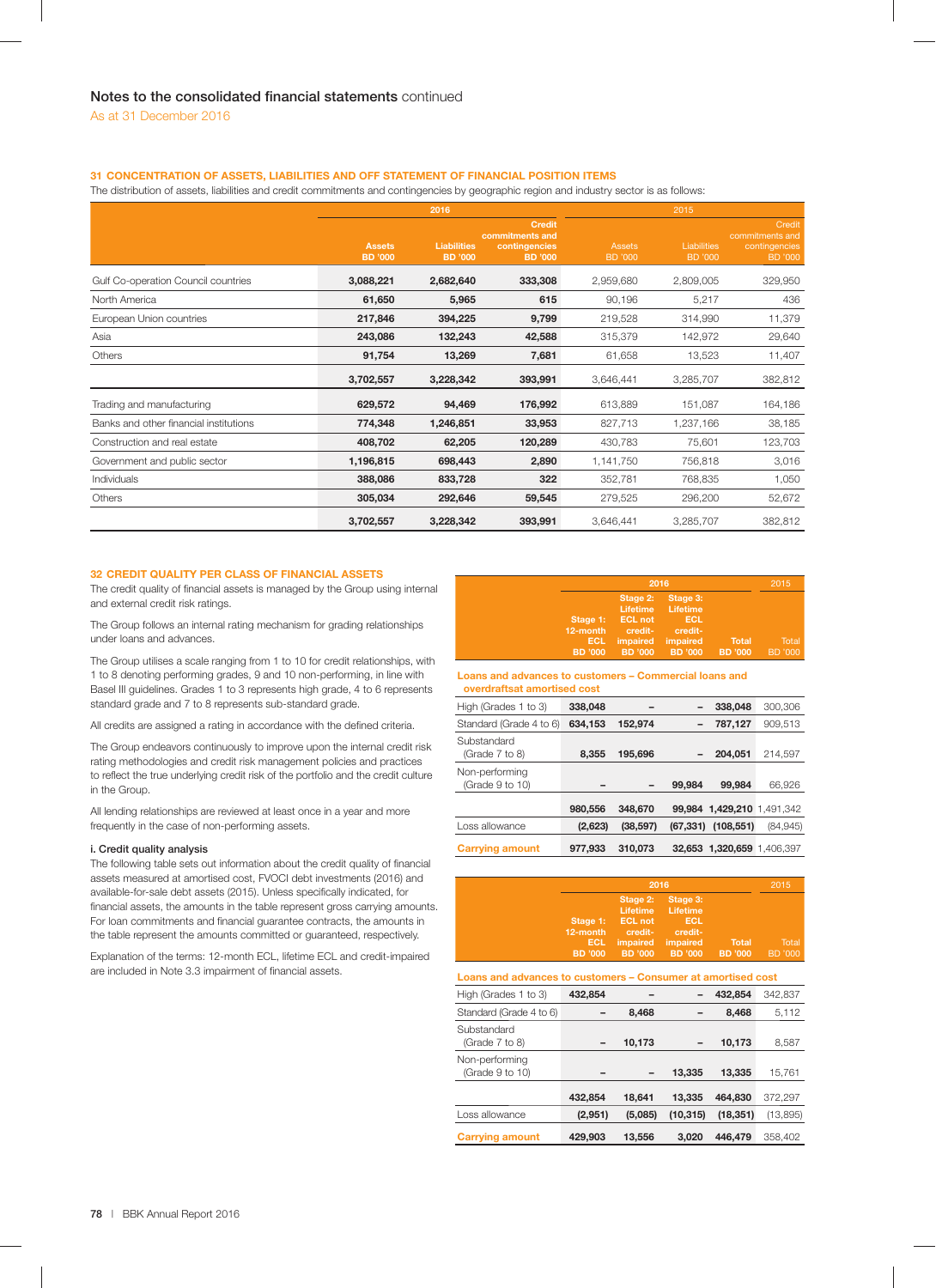|                             | 2016                        |                                                                                                                 |              |                  |
|-----------------------------|-----------------------------|-----------------------------------------------------------------------------------------------------------------|--------------|------------------|
| 12-month<br>ECL.<br>BD '000 | Stage 1: ECL not<br>credit- | Stage 2: Stage 3:<br>Lifetime Lifetime<br><b>ECL</b><br>credit-<br>impaired impaired<br>BD '000 BD '000 BD '000 | <b>Total</b> | Total<br>BD '000 |

## **Debt investment securities at FVOCI (2015: available-for-sale)**

| High (AAA to A-)                     | 183,857 |        | 183,857 | 268,927  |
|--------------------------------------|---------|--------|---------|----------|
| Standard (BBB+ to B-)*               | 291,586 | 94,419 | 386,005 | 382,578  |
| Substandard<br>$(CCC + to CC-)$      |         |        |         |          |
| Past due or individually<br>impaired |         |        |         | 23,064   |
| Total                                | 475.443 | 94,419 | 569,862 | 674.569  |
| Loss Allowance                       | (159)   | (445)  | (604)   | (23,064) |
| Net Carrying amount                  | 475.284 | 93,974 | 569,258 | 651.505  |

Standard grade includes unrated investments amounting to BD 1,549 thousand (2015: BD 7,058 thousand).

## **Debt investment securities at amortised cost (2015: held-to-maturity)**

| High (AAA to A-)                       | 83.290  |  |  | 83.290  |         |
|----------------------------------------|---------|--|--|---------|---------|
| Standard (BBB+ to B-)                  | 434.042 |  |  | 434,042 | 405,636 |
| Substandard<br>(CCC+ to CCC-)          |         |  |  |         |         |
| Past due or individually<br>impaired   |         |  |  |         |         |
| Total                                  | 517,332 |  |  | 517.332 | 405.636 |
| Loss allowance                         | (5)     |  |  | (5)     |         |
| <b>Net Carrying amount</b>             | 517.327 |  |  | 517,327 | 405.636 |
| Loan commitments & Financial guarantee |         |  |  |         |         |

| High (Grades 1 to 3)              | 144.149 |         |    | 144.149 | 124.097 |
|-----------------------------------|---------|---------|----|---------|---------|
| Standard (Grade 4 to 6)           | 77.099  | 144.651 |    | 221,750 | 229.536 |
| Substandard<br>(Grade 7 to 8)     | 828     | 27.168  |    | 27,996  | 28,718  |
| Non-performing<br>(Grade 9 to 10) |         | 8       | 88 | 96      | 461     |
| Total                             | 222.076 | 171.827 | 88 | 393.991 | 382.812 |
| Loss allowance                    | (268)   | (596)   |    | (864)   | (501)   |
| <b>Carrying amount</b>            |         |         |    |         |         |
| (provision)                       | 221.808 | 171.231 | 88 | 393.127 | 382.311 |

The following table sets out the credit analysis for non-trading financial assets measured at FVTPL.

|                                   | 2016<br>BD '000 | 2015<br>BD '000 |
|-----------------------------------|-----------------|-----------------|
| <b>Debt investment securities</b> |                 |                 |
| High (AAA to A-)                  | 3,781           |                 |

The Group holds collateral and other credit enhancements against certain of its credit exposures. The following table sets out the principal types of collateral held against different types of financial assets.

## **Type of credit exposure**

|                                            | 2016<br><b>BD '000</b> | 2015<br>BD '000 |
|--------------------------------------------|------------------------|-----------------|
| Derivative assets held for risk management | 11,628                 | 16.771          |
| Loans and advances:                        |                        |                 |
| Cash                                       | 60.952                 | 71.586          |
| Mortgage lending                           | 1,096,412 1,097,499    |                 |
| Financial Instruments                      | 55,466                 | 85.426          |

## **ii. Collateral and other credit enhancements**

The amount and type of collateral required depends on an assessment of the credit risk of the counterparty. Guidelines are implemented regarding the acceptability of types of collateral and valuation parameters.

The main types of collateral obtained are as follows:

- For commercial lending, charges over real estate properties, and bank guarantees
- For retail lending, mortgages over residential properties
- Cash collaterals such as bank deposits
- Marketable securities

The Group also obtains guarantees from parent companies for loans to their subsidiaries.

The Group monitors the market value of collateral, requests additional collateral in accordance with the underlying agreement, and monitors the market value of collateral obtained during its review of the adequacy of the allowance for impairment losses.

It is the Group's policy to dispose of repossessed properties in an orderly fashion. The proceeds are used to reduce or repay the outstanding claim. In general, the Group does not occupy repossessed properties for business use.

Inputs, assumptions and techniques used for estimating impairment Refer to note 3.3 Financial assets and financial liabilities vii impairment.

## **Significant increase in credit risk**

When determining whether the risk of default on a financial instrument has increased significantly since initial recognition, the Group considers reasonable and supportable information that is relevant and available without undue cost or effort. This includes both quantitative and qualitative information and analysis, based on the Group's historical experience and expert credit assessment and including forward-looking information.

#### **Credit risk grades**

The Group allocates each exposure to a credit risk grade based on a variety of data that is determined to be predictive of the risk of default and applying experienced credit judgement. Credit risk grades are defined using qualitative and quantitative factors that are indicative of risk of default. These factors vary depending on the nature of the exposure and the type of borrower. Credit risk grades are defined and calibrated such that the risk of default occurring increases exponentially as the credit risk deteriorates. Each exposure is allocated to a credit risk grade at initial recognition based on available information about the borrower. Exposures are subject to ongoing monitoring, which may result in an exposure being moved to a different credit risk grade.

#### **Generating the term structure of Probability of Default** (**PD**)

Credit risk grades are a primary input into the determination of the term structure of PD for exposures. The Group collects performance and default information about its Credit risk exposures analysed by credit risk grading for Corporate and days-past-due for Retail portfolio. The Group employs statistical models to analyse the data collected and generate estimates of PD of exposures and how these are expected to change as a result of the passage of time. This analysis includes the identification and calibration of relationships between changes in default rates and changes in key macro-economic factors, across various geographies in which the Bank has taken exposures. For most exposures, the key macro-economic indicators include: GDP growth, Real interest rates, Unemployment, Domestic Credit growth, Oil prices, Central Government Revenue as percentage to GDP and Central Government Expenditure as percentage to GDP.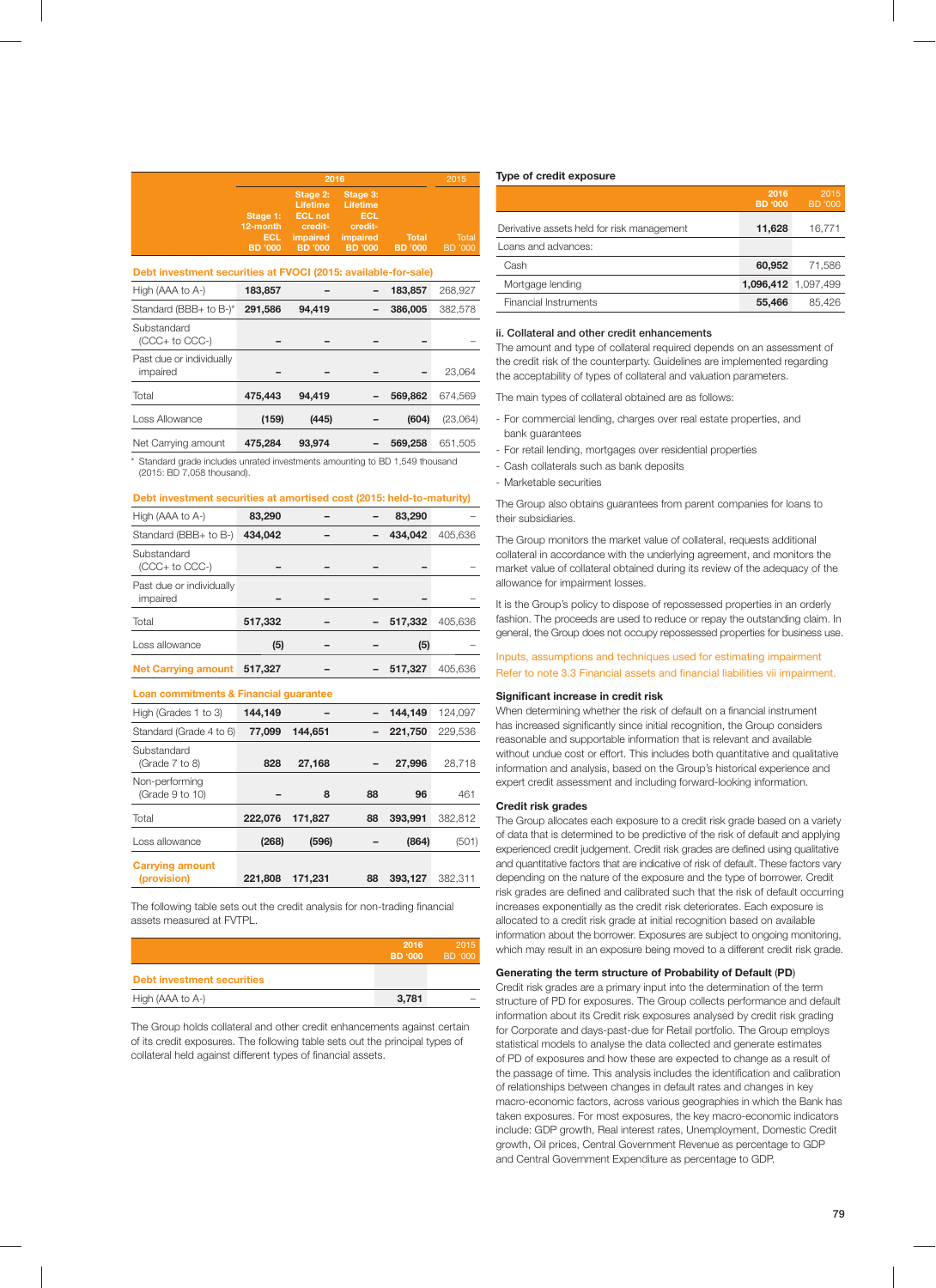# **32 CREDIT QUALITY PER CLASS OF FINANCIAL ASSETS** (continued)

**Determining whether credit risk has increased significantly** In determining whether credit risk has increased significantly since initial

recognition, the Group uses its internal credit risk grading system, external risk ratings, delinquency status of accounts, expert credit judgement and, where possible, relevant historical experience. The Group may also determine that an exposure has undergone a significant increase in credit risk based on particular qualitative indicators that it considers are indicative of such and whose effect may not otherwise be fully reflected in its quantitative analysis on a timely basis. As a backstop, the Group considers that a significant increase in credit risk occurs no later than when an asset is more than 30 days past due.

The Group monitors the effectiveness of the criteria used to identify significant increases in credit risk by regular reviews to confirm that:

- the criteria are capable of identifying significant increases in credit risk before an exposure is in default;
- the criteria do not align with the point in time when an asset becomes 30 days past due; and
- there is no unwarranted volatility in loss allowance from transfers between 12-month PD (stage 1) and lifetime PD (stage 2).

## **Renegotiated financial assets**

The contractual terms of a loan may be modified for a number of reasons, including changing market conditions, customer retention and other factors not related to a current or potential credit deterioration of the customer. An existing loan whose terms have been modified may be derecognised and the renegotiated loan recognised as a new loan at fair value. Where possible, the Group seeks to restructure loans rather than to take possession of collateral, if available. This may involve extending the payment arrangements and documenting the agreement of new loan conditions. Management continuously reviews renegotiated loans to ensure that all criteria are met and that future payments are likely to occur.

The accounts which are restructured due to credit reasons in past 12 months will be classified under Stage 2. The 12 months period is sufficient to test the adequacy of the cash flows to test satisfactory performance under the revised terms of restructuring.

## **Definition of default**

The Group considers a financial asset to be in default when:

- the borrower is unlikely to pay its credit obligations to the Group in full, without recourse by the Group to actions such as realising security (if any is held);
- the borrower is past due more than 90 days on any material credit obligation to the Group; and
- the borrower is rated 9 or 10.

In assessing whether a borrower is in default, the Group considers indicators that are:

- quantitative e.g. overdue status and non-payment on another obligation of the same issuer to the Group; and
- based on data developed internally and obtained from external sources.

Inputs into the assessment of whether a financial instrument is in default and their significance may vary over time to reflect changes in circumstances.

The definition of default largely aligns with that applied by the Group for regulatory capital purposes.

## **Incorporation of forward-looking information**

The Group employs statistical models to incorporate macro-economic factors on historical default rates. In case none of the above macro – economic parameters are statistically significant or the results of forecasted PD's are too much deviated from the present forecast of the economic conditions, qualitative PD overlay shall be used by management after analyzing the portfolio as per the diagnostic tool.

Incorporating forward looking information increases the level of judgement as to how changes in these macroeconomic factors will affect the Expected Credit Loss (ECL) applicable to the stage 1 and stage 2 exposures which are considered as performing (Stage 3 are the exposures under default category). The methodologies and assumptions involved, including any forecasts of future economic conditions, are reviewed periodically.

### **Measurement of ECL**

The key inputs into the measurement of ECL are the term structure of the following variables:

- probability of default (PD);
- loss given default (LGD); and
- exposure at default (EAD).

These parameters are generally derived from internally developed statistical models and other historical data. They are adjusted to reflect forward-looking information as described above.

PD estimates are estimates at a certain date, which are calculated based on statistical rating models These statistical models are based on internally compiled data comprising both quantitative and qualitative factors. Market data is used to derive the PD for Bank and sovereign counterparties. If a counterparty or exposure migrates between rating PDs are estimated considering the residual maturities of exposures and estimated prepayment rates.

LGD is the magnitude of the likely loss if there is a default. The Group estimates LGD parameters based on the history of recovery rates of claims against defaulted counterparties. The LGD models consider the forecasted collateral value and recovery costs of any collateral that is integral to the financial asset.

## **LGD estimation are estimation of:**

**1 Cure Rate:** Defined as the ratio of accounts which have fallen to default and have managed to move backward to the performing accounts.

**2 Recovery Rate:** Defined as the ratio of liquidation value to market value of the underlying collateral at the time of default Would also account for expected recovery rate from a general claim on the individual's assets for the unsecured portion of the exposure.

**3 Discounting Rate:** Defined as the opportunity cost of the recovery value not being realized on the day of default adjusted for time value.

EAD represents the expected exposure in the event of a default. The Group derives the EAD from the current exposure to the counterparty and potential changes to the current amount allowed under the contract including amortisation. The EAD of a financial asset is its gross carrying amount. For lending commitments and financial guarantees, the EAD includes the amount drawn, as well as potential future amounts that may be drawn under the contract, which are estimated based on historical observations and forward-looking forecasts.

The contractual life have been considered as maturity for ECL computation for the assets with fixed maturity whereas, for revolving and overdraft loans a maturity of 3 years (stage 2) and 1 years (stage 1) shall be considered based upon the stage under which asset lies.

Where modelling of a parameter is carried out on a collective basis, the financial instruments are grouped on the basis of shared risk characteristics that include:

- credit risk gradings;
- Product type; and
- geographic location of the borrower.

The groupings are subject to regular review to ensure that exposures within a particular group remain appropriately homogeneous.

For portfolios in respect of which the Group has limited historical data, external benchmark information is used to supplement the internally available data. The portfolios for which external benchmark information represents a significant input into measurement of ECL are as follows.

|                                          | 2016<br><b>BD</b> '000 |
|------------------------------------------|------------------------|
| Banks and financial institutions         | 560,101                |
| Sovereign                                | 22,202                 |
| Investment securities (debt instruments) | 1,087,475              |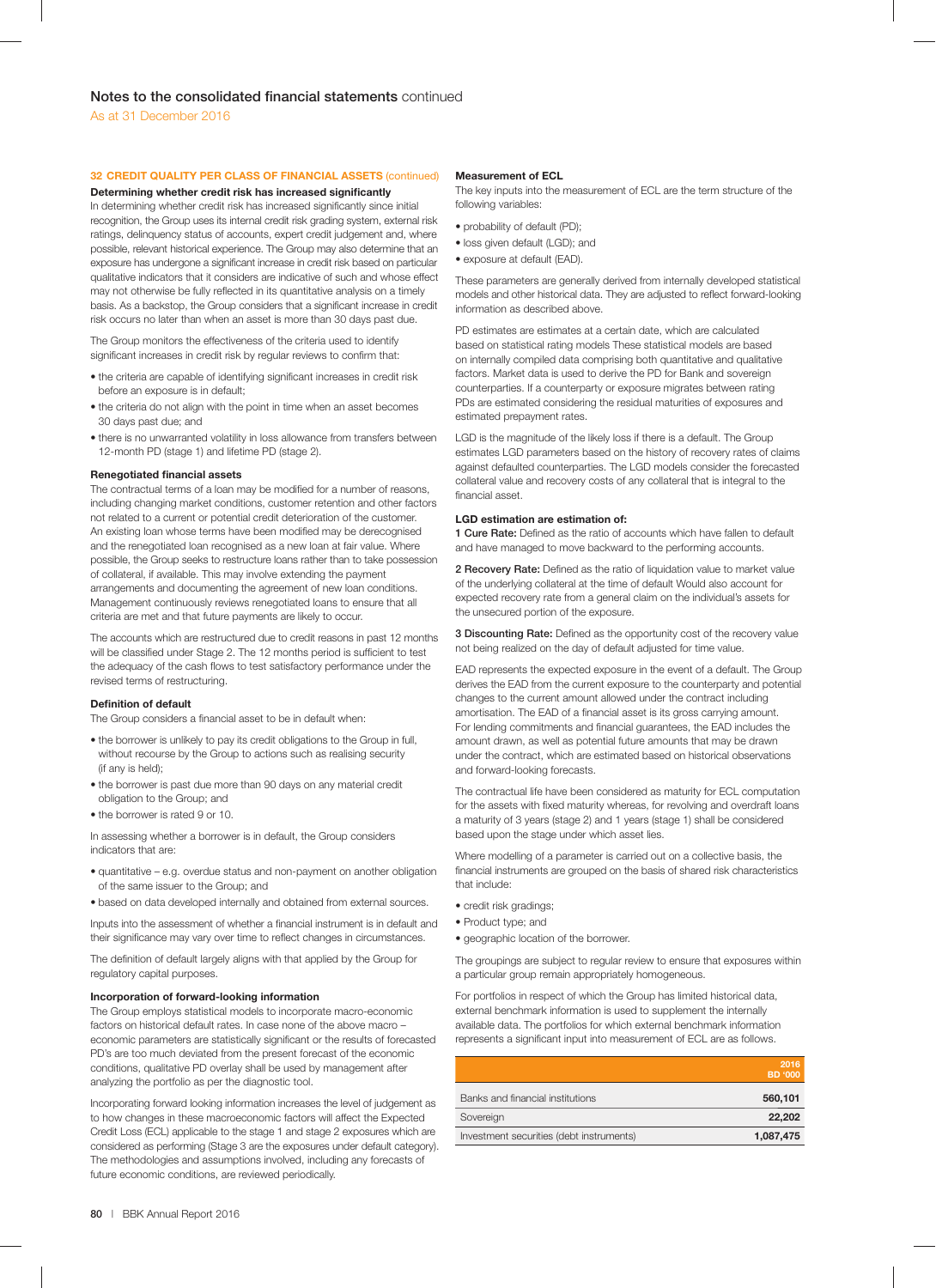## **33 CARRYING AMOUNT OF FINANCIAL ASSETS WHOSE TERMS HAVE BEEN RENEGOTIATED**

The table below shows the carrying amount for financial assets by class, renegotiated during the year.

|                                 | 2016<br>BD '000 | 2015<br><b>BD</b> '000 |
|---------------------------------|-----------------|------------------------|
| Loans and advances to customers |                 |                        |
| Commercial loans                | 32,486          | 105.062                |
| Consumer loans                  | 7,469           | 7,915                  |
|                                 | 39,955          | 112.977                |

### **34 MARKET RISK**

Market risk is defined as the risk of potential loss that may arise from adverse changes in the value of a financial instrument or portfolio of financial instruments due to movements in interest rates, foreign exchange rates, equity, commodity prices and derivatives. This risk arises from asset – liability mismatches, changes that occur in the yield curve, foreign exchange rates and changes in volatilities/implied volatilities in the market value of derivatives.

The Group has clearly defined policies for conducting investment (including trading investments) and foreign exchange business which stipulates limits for these activities. Investments are made strictly in accordance with investment acceptance criteria. The Group does not undertake any commodity trading activities. For management of market risk arising from movement in interest rates, refer to note 35.

The Group uses an internal Value-at-Risk (VaR) model for measuring general market risk in the trading book of the Group and all foreign exchange positions. The internal model was approved by the Central Bank of Bahrain. VaR is calculated using a 99% confidence level for a 10 day holding period. This implies a 1% possibility of the loss exceeding the VaR amount calculated by the model. As at 31 December, VaR calculated based on the above parameters was as follows:

|                  | 2016<br><b>BD</b> '000 | 2015<br>BD '000 |
|------------------|------------------------|-----------------|
| Foreign exchange | 172                    | 94              |
| Interest Rate    | 5                      |                 |
|                  | 177                    | 95              |

The Bank's Risk Management Department conducts backtesting in accordance with the Market Risk Capital Adequacy Regulations issued by the Central Bank of Bahrain to ensure that the VaR model and assumptions used for computing VaR numbers are reliable. Backtesting of 1 day VaR as per actual profit and loss (comparing 1 day VaR with the average actual daily profit and loss) and also hypothetical back testing (comparing 1 day VaR with derived profit and loss of static positions) is carried out on a daily basis as stipulated in the Central Bank of Bahrain Rule book. The objective is to ensure that the assumptions used for computing VaR are reasonable and provide a VaR number that is a good indicator of possible losses in trading positions. During the year, the backtesting produced satisfactory results.

The Group also conducts stress testing to identify events or influences that could greatly impact material trading positions taken by the Group. As per the Central Bank of Bahrain requirements, validation of the internal model is conducted by the Internal Audit Department of the Bank as well as by an external consultant.

## **35 INTEREST RATE RISK MANAGEMENT**

Interest rate risk is the exposure of the Group's financial condition to adverse movements of interest rates. The Group is exposed to interest rate risk as a result of mismatches or gaps in the amounts of assets and liabilities and off statement of financial position instruments that mature or re-price in a given period. Excessive interest rate risk can pose a significant threat to the Group's earnings and capital base. Accordingly, an effective risk management process that maintains interest rate risk within prudent levels is essential to the safety and soundness of the Group.

It is the Group's policy to keep its assets and liabilities mismatches at stable and acceptable levels to maintain a steady net interest income. The Group monitors interest rate risk based on gap/duration limits. The Group also uses 'what if' scenarios for projecting net interest income and economic value of equity of the Group. The Group uses derivative instruments such as interest rate swaps, and foreign exchange agreements to manage interest rate risk. Whilst day to day management of interest rate risk is responsibility of the Global Treasurer, ALMC also reviews the interest rate risk reports periodically.

Based on the consolidated statement of financial position as at 31 December 2016 an increase of 200 basis point in interest rates, with all variables held constant, will result in an increase in the net interest income, for the following next 12 months, by approximately BD 19,088 thousand (2015: increase by BD 18,504 thousand). However, further downward movement of interest rates by 200 basis points might not be practical assumption in the current environment, given the current low levels of interest rates, and hence capping the downward movement of interest rates at 0%, the negative impact on the net interest income as at 31 December 2016 estimated at BD 11,528 thousands (2015: BD 7,167 thousands). On the other hand, the scope for interest rates increase from its current levels is most probable which the Bank shall benefit.

|                  | <b>Rate Shock Forecasting</b> | $(+200 bps)$    | <b>Rate Shock Forecasting</b><br>$(-200 bps)$ |                 |  |  |
|------------------|-------------------------------|-----------------|-----------------------------------------------|-----------------|--|--|
|                  | 2016<br><b>BD</b> '000        | 2015<br>BD '000 | 2016<br><b>BD</b> '000                        | 2015<br>BD '000 |  |  |
| Bahraini Dinar   | 11,331                        | 7,023           | 7,499                                         | 3,133           |  |  |
| <b>US Dollar</b> | 6,250                         | 7,496           | 2,400                                         | 1,290           |  |  |
| Kuwaiti Dinar    | (260)                         | 763             | 167                                           | 669             |  |  |
| Others           | 1,766                         | 3,223           | 1,462                                         | 2,076           |  |  |
| <b>Total</b>     | 19,088                        | 18.504          | 11,528                                        | 7,167           |  |  |

An increase of 200 basis point in interest rates, with all other variables held constant, will result in a negative impact on equity of approximately 2.8% amounting to BD 14,126 thousand (2015:3.8%, BD 14,591 thousand). Similarly, a decrease of 200 basis point in interest rates, with all other variables held constant, will result in a positive impact on equity of approximately 2.8% amounting to BD 14,126 thousand (2015: 3.8%, BD 14,591 thousand).

#### **36 CURRENCY RISK**

The functional currency of the Group is the Bahraini Dinar.

The Group had the following significant non-strategic net exposures denominated in foreign currencies as of the consolidated statement of financial position date:

|                                          | 2016<br>BD '000<br>equivalent<br>long (short) | 2015<br><b>BD</b> '000<br>equivalent<br>long (short) |
|------------------------------------------|-----------------------------------------------|------------------------------------------------------|
| US dollar                                | 83,141                                        | 60,496                                               |
| Euro                                     | 488                                           | 51                                                   |
| GCC currencies (excluding Kuwaiti dinar) | 2,582                                         | 8,789                                                |
| Kuwaiti dinar                            | 504                                           | 274                                                  |
| Others                                   | 1,592                                         | 463                                                  |

As the Bahraini dinar and other GCC currencies (except the Kuwaiti dinar) are pegged to the US dollar (US\$), positions in US\$ and other GCC currencies are not considered to represent a significant currency risk. For currency sensitivity impact refer to VaR (note 34).

The Board of Directors has established levels of currency risk by setting limits on currency position exposures. Positions are monitored on a daily basis to ensure that they are maintained within established limits. The Group uses forward foreign exchange contracts and currency swaps to hedge against specifically identified currency risks.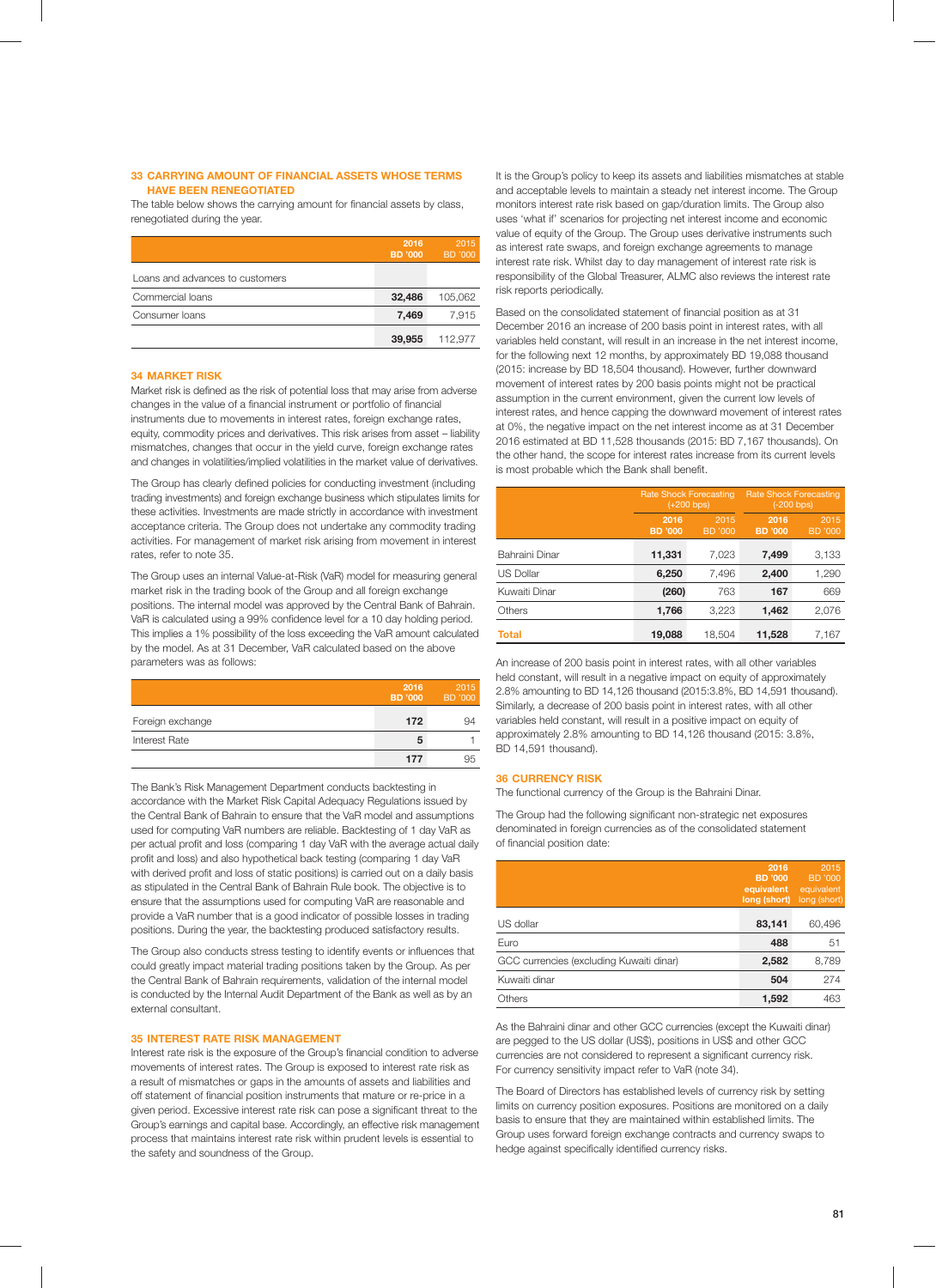## **37 EQUITY PRICE RISK**

Equity price risk is the risk that the fair values of equities or managed funds decrease as a result of changes in the corresponding value of equity indices or the value of individual equity stocks. The Group manages this risk through diversification of investments in terms of geographical distribution and industry concentration.

The effect on equity (as a result of a change in the fair value of equity instruments held at fair value) due to a reasonably possible change in equity indices, with all other variables held constant, is as follows:

|                                     | <b>Effect on equity</b> |                                        |                                        |  |  |
|-------------------------------------|-------------------------|----------------------------------------|----------------------------------------|--|--|
|                                     | % change<br>in Index    | <b>Total</b><br>2016<br><b>BD</b> '000 | <b>Total</b><br>2015<br><b>BD</b> '000 |  |  |
| <b>Bahrain Bourse</b>               | ±15%                    | 1,863                                  | 2,263                                  |  |  |
| Other GCC and other stock exchanges | ±15%                    | 4,597                                  | 6,815                                  |  |  |
|                                     |                         | 6,460                                  | 9.078                                  |  |  |

## **38 LIQUIDITY RISK**

Liquidity risk is the risk that the Group will be unable to meet its funding requirements. Liquidity risk can be caused by market disruptions or a credit downgrade which may cause certain sources of funding to dry up immediately. To guard against this risk, the Group has diversified funding sources, assets are managed with liquidity in mind and liquidity positions are monitored,

maintaining a healthy balance of cash, cash equivalents, and readily marketable securities. In addition, the Group maintains various statutory deposits with central banks and has taken lines of credit from various banks and financial institutions.

The Bank has in place a liquidity risk policy, which describes the roles and responsibilities of ALMC and Treasury, and stipulates the broad guidelines with regard to minimum liquid assets to be maintained by the Bank, gap limits under each time bucket of the maturity ladder, cumulative outflow of cash limits for each time bucket and various liquidity ratios to be maintained which are approved by the ALMC based on the Annual Liquidity Strategy.

It is the Bank's policy to keep its assets in high-quality liquid assets such as inter-bank placements, treasury bills and government bonds, to ensure that funds are available to meet maturing liabilities, undrawn facilities and deposit withdrawals as they fall due for payment. A substantial proportion of the Bank's deposits is made up of retail current, savings and fixed deposit accounts which, though payable on demand or at short notice, have traditionally formed part of a stable deposit base and a source of core funding.

The day to day management of liquidity risk is the responsibility of the Global Treasurer, who monitors the sources and maturities of assets and liabilities closely and ensures that limits stipulated by the ALMC are complied with, and that funding is not concentrated from any one source.

The Bank also draws up contingency plans to deal with extraordinary conditions of liquidity risk after comprehensive scenario analysis.

The table below summarizes the maturity profile of the Group's financial liabilities (including interest) based on contractual undiscounted repayment obligations.

| 31 December 2016                                              | On<br><b>Demand</b><br><b>BD</b> '000 | <b>Within</b><br>1 month<br><b>BD</b> '000 | 1 to 3<br>months<br><b>BD</b> '000 | 3 to 6<br>months<br><b>BD</b> '000 | 6 to 12<br>months<br><b>BD</b> '000 | $1$ to $5$<br>years<br><b>BD</b> '000 | 5 to 10<br>years<br><b>BD</b> '000 | 10 to 20<br>vears<br><b>BD</b> '000 | <b>More than</b><br>20 years<br><b>BD</b> '000 | <b>Total</b><br><b>BD</b> '000 |
|---------------------------------------------------------------|---------------------------------------|--------------------------------------------|------------------------------------|------------------------------------|-------------------------------------|---------------------------------------|------------------------------------|-------------------------------------|------------------------------------------------|--------------------------------|
| Deposits and due to banks and other<br>financial institutions |                                       | 187,522                                    | 72,471                             | 16                                 | 92                                  |                                       |                                    |                                     | $\overline{\phantom{a}}$                       | 260,101                        |
| Borrowings under repurchase agreement                         |                                       | 650                                        |                                    | $\qquad \qquad$                    | 22,784                              | 182,524                               |                                    |                                     | $\overline{\phantom{a}}$                       | 205,958                        |
| Term borrowings                                               |                                       |                                            | 313                                | 8,891                              | 3,309                               | 211,457                               |                                    |                                     | $\overline{\phantom{a}}$                       | 223,970                        |
| Customers' current, savings and other deposits 1,131,845      |                                       | 494,365                                    | 411,937                            | 227,023                            | 135,748                             | 112,706                               | 4,471                              | 8,944                               |                                                | $-2,527,039$                   |
| Total undiscounted financial liabilities                      | 1,131,845                             | 682,537                                    | 484,721                            | 235,930                            | 161,933                             | 506,687                               | 4,471                              | 8,944                               |                                                | $-3,217,068$                   |
| Letter of Guarantees                                          | 228,286                               |                                            |                                    |                                    |                                     |                                       |                                    |                                     | $\overline{\phantom{a}}$                       | 228,286                        |
| Undrawn Ioan commitments                                      | 127,187                               |                                            |                                    |                                    |                                     |                                       |                                    |                                     | $\overline{\phantom{m}}$                       | 127,187                        |
| <b>Derivative financial instruments</b>                       |                                       |                                            |                                    |                                    |                                     |                                       |                                    |                                     |                                                |                                |
| Contractual amounts payable                                   |                                       | (2,705)                                    | (8,047)                            | (18, 717)                          | (26, 404)                           | (374, 200)                            | (276, 953)                         | (42, 226)                           | (76, 881)                                      | (826, 133)                     |
| Contractual amounts receivable                                |                                       | 3,005                                      | 8,491                              | 17,367                             | 23,007                              | 350,297                               | 263,969                            | 31,873                              | 69,094                                         | 767,103                        |
|                                                               |                                       | 300                                        | 444                                | (1,350)                            | (3, 397)                            | (23,903)                              | (12,984)                           | (10, 353)                           | (7, 787)                                       | (59,030)                       |

| 31 December 2015                                              | On<br><b>Demand</b><br><b>BD</b> '000 | <b>Within</b><br>1 month<br><b>BD</b> '000 | $1$ to $3$<br>months<br>BD '000 | 3 to 6<br>months<br>BD '000 | 6 to 12<br>months<br><b>BD</b> '000 | $1$ to 5<br>years<br><b>BD</b> '000 | 5 to 10<br>years<br><b>BD</b> '000 | 10 to 20<br>years<br><b>BD</b> '000 | More than<br>20 years<br><b>BD</b> '000 | Total<br><b>BD</b> '000 |
|---------------------------------------------------------------|---------------------------------------|--------------------------------------------|---------------------------------|-----------------------------|-------------------------------------|-------------------------------------|------------------------------------|-------------------------------------|-----------------------------------------|-------------------------|
| Deposits and due to banks and other<br>financial institutions | -                                     | 133,544                                    | 30,521                          | 9,450                       | 5,894                               |                                     |                                    |                                     | $\overline{\phantom{m}}$                | 179,409                 |
| Borrowings under repurchase agreement                         |                                       |                                            |                                 | $\qquad \qquad -$           | 5,185                               | 189,127                             | ۰                                  |                                     | $\overline{\phantom{0}}$                | 194,312                 |
| Term borrowings                                               |                                       |                                            | 619                             | 308                         | 3,255                               | 224,838                             |                                    |                                     | $\overline{\phantom{0}}$                | 229,020                 |
| Customers' current, savings and other deposits                | 1,146,028                             | 375,422                                    | 454,149                         | 302,021                     | 369,262                             | 24,920                              | 5,874                              | 11,730                              |                                         | $-2,689,406$            |
| Total undiscounted financial liabilities                      | 1,146,028                             | 508,966                                    | 485,289                         | 311,779                     | 383,596                             | 438,885                             | 5,874                              | 11,730                              |                                         | $-3,292,147$            |
| Letter of Guarantees                                          | 204,617                               | -                                          |                                 |                             |                                     |                                     |                                    |                                     | $\overline{\phantom{0}}$                | 204,617                 |
| Undrawn Ioan commitments                                      | 143,942                               |                                            |                                 |                             |                                     |                                     |                                    |                                     | -                                       | 143,942                 |
| <b>Derivative financial instruments</b>                       |                                       |                                            |                                 |                             |                                     |                                     |                                    |                                     |                                         |                         |
| Contractual amounts payable                                   | -                                     | (2, 188)                                   | (5,614)                         | (6, 203)                    | (33, 733)                           | (343, 944)                          | (266,099)                          | (40, 428)                           | (70, 685)                               | (768,894)               |
| Contractual amounts receivable                                | -                                     | 2,931                                      | 6,109                           | 4,625                       | 28,897                              | 311,508                             | 248,987                            | 28,921                              | 61,504                                  | 693,482                 |
|                                                               |                                       | 743                                        | 495                             | (1,578)                     | (4,836)                             | (32, 436)                           | (17, 112)                          | (11,507)                            | (9, 181)                                | (75, 412)               |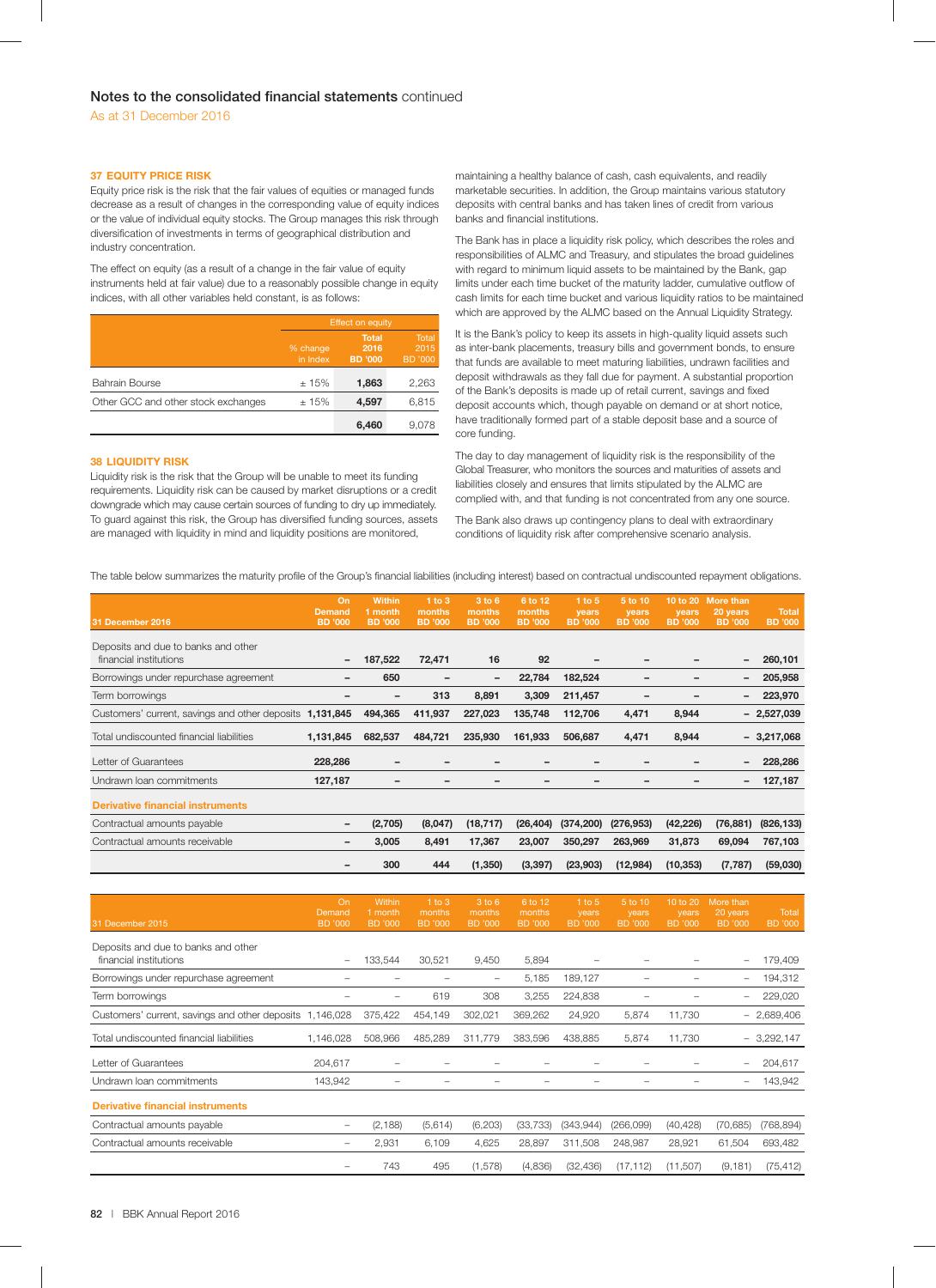## **39 FAIR VALUES OF FINANCIAL INSTRUMENTS**

The Group uses the following hierarchy for determining and disclosing the fair value of financial instruments by valuation technique:

- Level 1: quoted (unadjusted) prices in active markets for identical assets or liabilities;
- Level 2: other techniques for which all inputs which have a significant effect on the recorded fair value are observable, either directly or indirectly; and
- Level 3: techniques which use inputs which have a significant effect on the recorded fair value that are not based on observable market data.

The following table shows an analysis of financial instruments recorded at fair value by level of the fair value hierarchy at 31 December 2016 and 31 December 2015.

|                                       | Level 1       | Level <sub>2</sub> | Level <sub>3</sub> | Total         |
|---------------------------------------|---------------|--------------------|--------------------|---------------|
| 31 December 2016                      | <b>BD'000</b> | <b>BD'000</b>      | <b>BD'000</b>      | <b>BD'000</b> |
| <b>Financial assets</b>               |               |                    |                    |               |
| <b>Bonds</b>                          | 563,023       | 2,634              |                    | 565,657       |
| Equities                              | 43,742        | 6,066              | 28,153             | 77,961        |
| Managed funds                         |               | 1,442              |                    | 1,442         |
| Derivatives held for trading          |               | 108                |                    | 108           |
| Derivatives held as fair value hedges |               | 6,672              |                    | 6,672         |
| Derivatives held as cash flow hedges  |               | 158                |                    | 158           |
|                                       | 606,765       | 17,080             | 28,153             | 651,998       |
| <b>Financial liabilities</b>          |               |                    |                    |               |
| Derivatives held for trading          |               | 137                |                    | 137           |
| Derivatives held as fair value hedges |               | 9,638              |                    | 9,638         |
| Derivatives held as cash flow hedges  |               |                    |                    |               |
|                                       |               | 9,775              |                    | 9,775         |

| 31 December 2015                      | Level 1<br><b>BD'000</b> | Level 2<br><b>BD'000</b> | Level 3<br>BD'000 | Total<br><b>BD'000</b> |
|---------------------------------------|--------------------------|--------------------------|-------------------|------------------------|
| <b>Financial assets</b>               |                          |                          |                   |                        |
| <b>Bonds</b>                          | 569,612                  | 2,664                    |                   | 572,276                |
| Equities                              | 60,518                   | 7,387                    |                   | 67,905                 |
| Managed funds                         |                          | 1,870                    |                   | 1,870                  |
| Derivatives held for trading          |                          | 179                      |                   | 179                    |
| Derivatives held as fair value hedges |                          | 2,114                    |                   | 2,114                  |
| Derivatives held as cash flow hedges  |                          | 43                       |                   | 43                     |
|                                       | 630,130                  | 14,257                   |                   | 644,387                |
| <b>Financial liabilities</b>          |                          |                          |                   |                        |
| Derivatives held for trading          |                          | 26                       |                   | 26                     |
| Derivatives held as fair value hedges |                          | 12,412                   |                   | 12,412                 |
| Derivatives held as cash flow hedges  |                          | 52                       |                   | 52                     |
|                                       |                          | 12,490                   |                   | 12,490                 |

During 2015, unquoted equity and managed funds investments amounting to BD 25,284 thousand recorded at cost less impairment, were included under available-for-sale investments.

## **Transfers between level 1, level 2 and level 3**

During the reporting year ended 31 December 2016 and 31 December 2015, there were no transfers into and out of Level 3 fair value measurements.

The table below sets out the estimated carrying values and fair values of those on and off statement of financial position financial instruments carried at amortised cost where fair values are different from the carrying amounts shown in the consolidated financial statements:

| 2016                         | Carrying<br>value<br>BD '000 | Fair<br>value<br>BD '000 | <b>Difference</b><br><b>BD</b> '000 |
|------------------------------|------------------------------|--------------------------|-------------------------------------|
| <b>Financial liabilities</b> |                              |                          |                                     |
| Term borrowings              | 206,109                      | 199.596                  | (6, 513)                            |
| <b>Financial assets</b>      |                              |                          |                                     |
| Investment securities        | 123,073                      | 120.937                  | (2, 136)                            |
|                              |                              |                          |                                     |

| 2015                         | Carrying,<br>value<br>BD '000 | Fair<br>value<br>BD '000 | <b>Difference</b><br><b>BD</b> '000 |
|------------------------------|-------------------------------|--------------------------|-------------------------------------|
| <b>Financial liabilities</b> |                               |                          |                                     |
| Term borrowings              | 204.677                       | 194.859                  | (9, 818)                            |
| <b>Financial assets</b>      |                               |                          |                                     |
| Investment securities        | 90.774                        | 89.205                   | (1.569)                             |

The above financial liabilities and assets are level 1 fair value.

The fair value of financial assets and financial liabilities approximate their carrying values, other than those disclosed in the table above.

## **40 SHARE – BASED PAYMENTS**

The expense recognised for employee services received during the year is shown in the following table:

|                                                                         | 2016<br>BD '000 | 2015<br>BD '000 |
|-------------------------------------------------------------------------|-----------------|-----------------|
| Expense arising from equity-settled share-based<br>payment transactions | 714             | 716             |
| Shares vested during the year                                           | (745)           | (447)           |

During 2010, the Nomination and Remuneration Committee of the Bank modified the employees stock option plans for the previously granted stock options. The existing plan was discontinued with effect from 31 March 2010. The Bank moved to a new long-term incentive plan, which is referred to as the Employee Performance Share Plan (EPSP), which will award shares (rather than options) to executives. The details of the modifications to stock option plan and EPSP are described below:

## **Employee Performance Share Plan** (**EPSP**)

Shares are granted to Senior Managers and above, with more than 12 months service at the date of grant and meeting certain performance criteria. The shares granted are subject to the satisfaction of conditions relating to the Bank's net profit over a three year period and the employee being in employment at the end of the 3 year period (vesting period).

The Bank utilises its existing treasury shares for the EPSP and may also choose to issue new shares to settle the EPSP in the future. The price of the shares granted was equal to the market price of the Bank's shares on the grant date. As at 31 December 2016, there has been a transfer of 10,398,441 shares (2015: 9,498,441 shares) from treasury stock to BBK Shares Incentives S.P.C which is in line with the Employee Performance Share Plan.